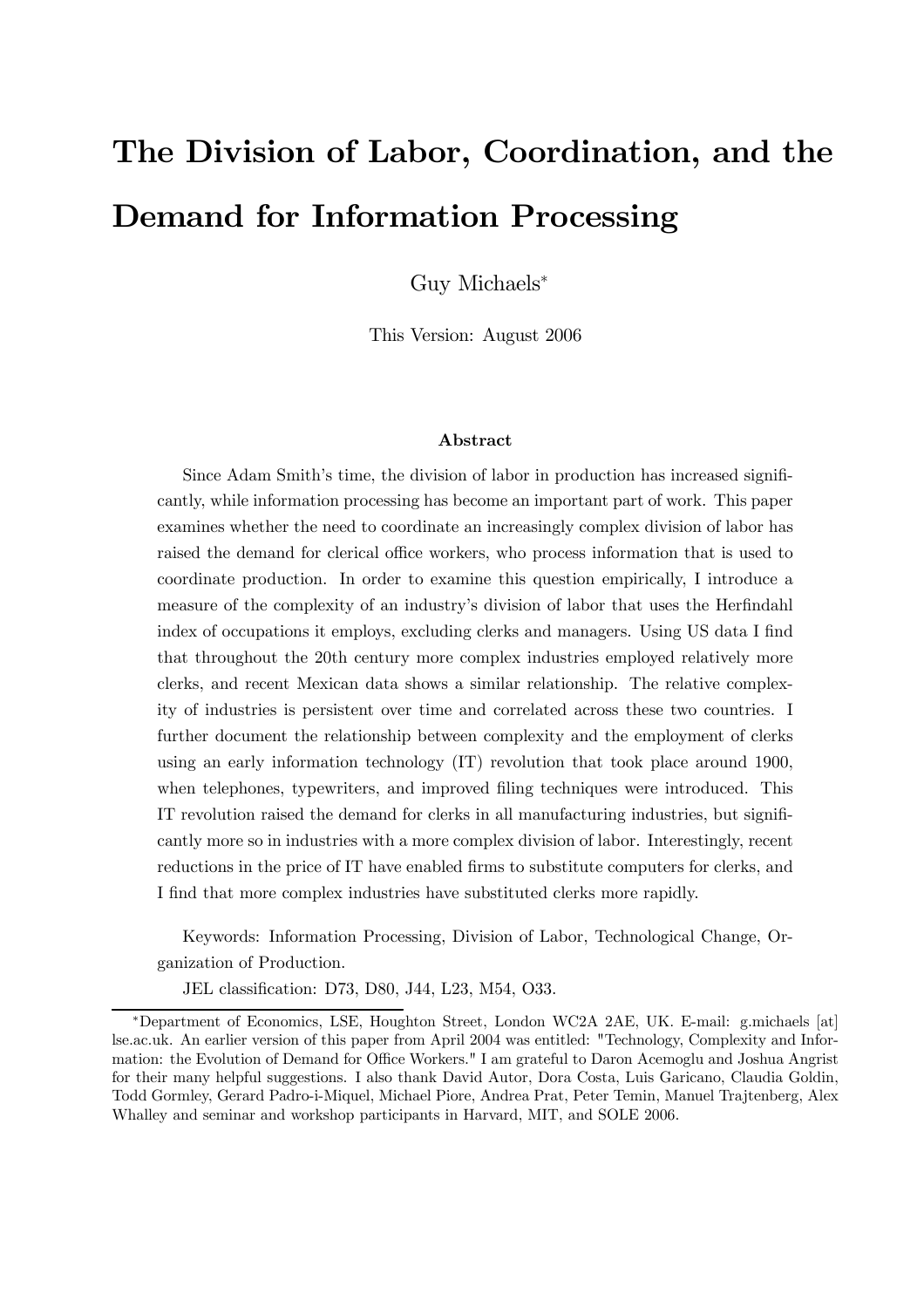#### 1 Introduction

Since Adam Smith's analysis of the pin factory (1776), the division of labor in production has become much more detailed. Today, the production of most goods involves the coordination of a wide range of occupations. At the same time, white collar work that involves information processing and coordination has become important in all firms and organizations. This paper examines the extent to which a more complex division of labor entails higher costs of processing the information used to coordinate production.

Most of the literature on coordination costs and the division of labor is theoretical. Radner (1992, 1993), Garicano (2000), and Garicano and Rossi-Hansberg (2004) consider workers' capacity for processing information and the formation of knowledge hierarchies. In "The Division of Labor, Coordination, and Knowledge" (1992), Becker and Murphy argue that the division of labor is constrained by the costs of coordinating specialized workers and by the availability of information. But it has proved difficult to estimate these costs of coordination, because of the lack of an empirical measure of the division of labor.

In this paper, I characterize a production process as complex when it requires a diverse set of occupations. Specifically, I define the complexity of a manufacturing industry as one minus the Herfindahl index of the occupations of its employees, excluding managers, clerks, accountants, and auditors.<sup>1</sup> For example, textile and clothing industries employ an occupationally homogenous workforce and therefore have low complexity. By contrast, manufacturers of transportation equipment employ an occupationally heterogeneous workforce, so their complexity is high.

In order to examine how the demand for information processing varies with the complexity of the division of labor, I consider the employment of clerical office workers (clerks). Clerks are skilled workers, who use information technology (IT) equipment to generate, store, and communicate information. The information that clerks process is an intermediate input that facilitates the coordination of production. Although this paper focuses on the demand for

<sup>&</sup>lt;sup>1</sup>Most of the analysis uses fixed 1950 census definitions of industries and occupations.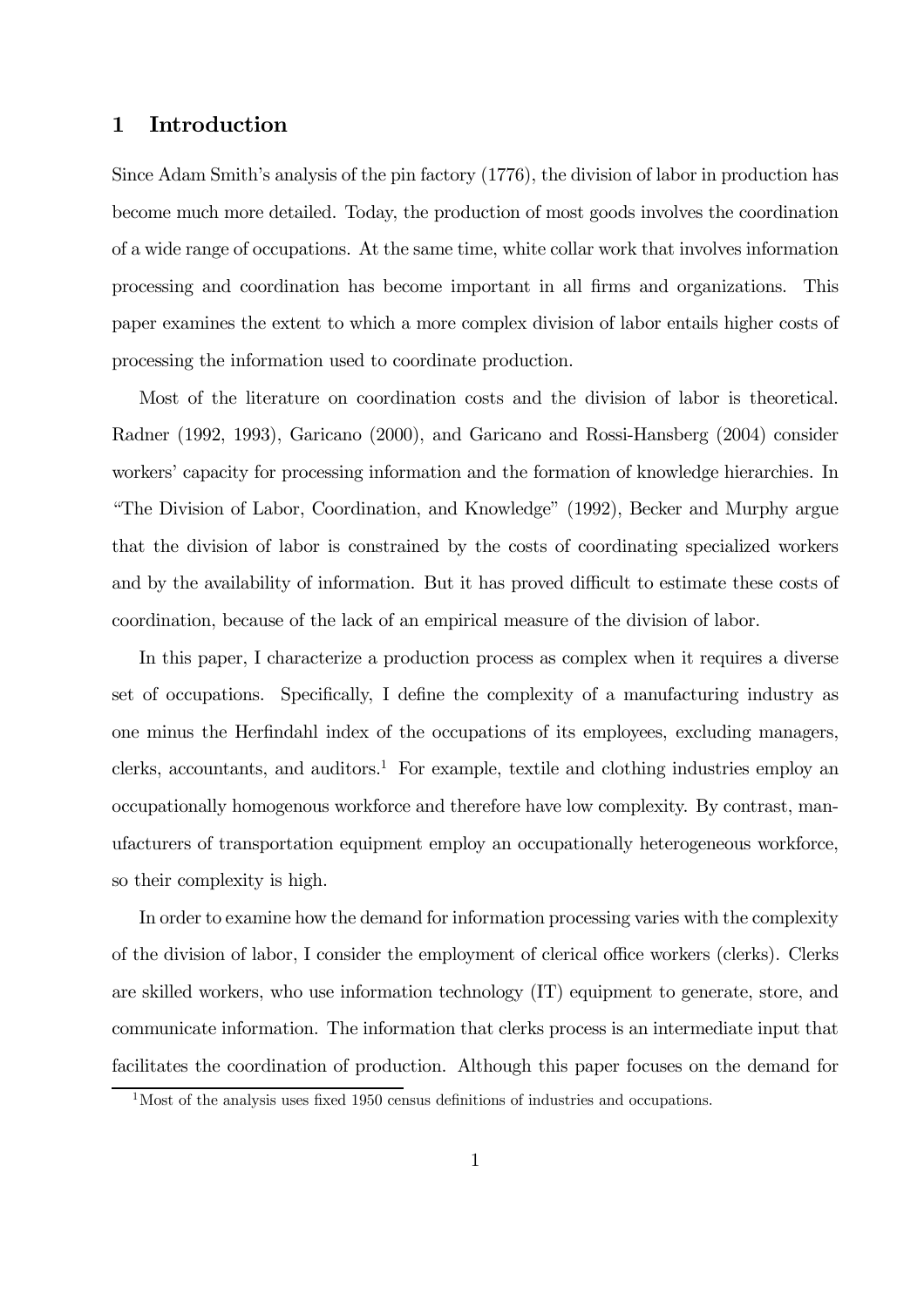clerks, it also sheds light on the demand for managers, who analyze the information produced by clerks and use it to coordinate production.

From 1860 to 2000 the average complexity of U.S. manufacturing industries has increased from about 0.4 to 0.78. At the same time, the fraction of clerks in manufacturing has risen from less than 1 percent to over 11 percent. Although this relationship is suggestive, there are many other factors that have changed over this period, so I turn to cross-industry comparisons evidence to shed more light on this question.

Figure 1 shows that throughout the early decades of the 20th century the relationship between complexity and the employment share of clerks increased substantially. In recent decades it appears to have weakened, but in 2000 it was still statistically significant.

The positive correlation between complexity and the demand for clerks is consistent with the hypothesis that coordination is costly, but it leaves the possibility of reverse causality. It is especially difficult to address this issue, since the relative complexity industries is stable over time, likely reflecting persistent differences in their production technologies. In absence of exogenous variation in the level of complexity, I examine whether more complex industries had a latent demand for information even before it was cost-effective to process information.

Before 1880 information technology was very limited, and so was the use of clerks. But over the next 30 years telephones, typewriters, and vertical filing techniques came into widespread use (see Figure 2). As a result, of this early Information Technology (IT) Revolution, firms began to employ clerks in tandem with IT equipment to produce information that was used to coordinate production. Figures 3 and 4 show that the fraction of clerks in manufacturing increased from about 1 percent to over 6 percent from 1880-1910, while their wages relative to production workers remained stable.<sup>2</sup> This evidence suggests that this early information technology (IT) revolution increased the relative demand for clerks. More importantly, I find that industries that were more complex in 1880 increased their demand for clerks significantly more than other industries over the next 30 years.

 ${}^{2}$ Figure 3 also shows that the employment share of managers and other white-collar employees increased much more slowly over the same period.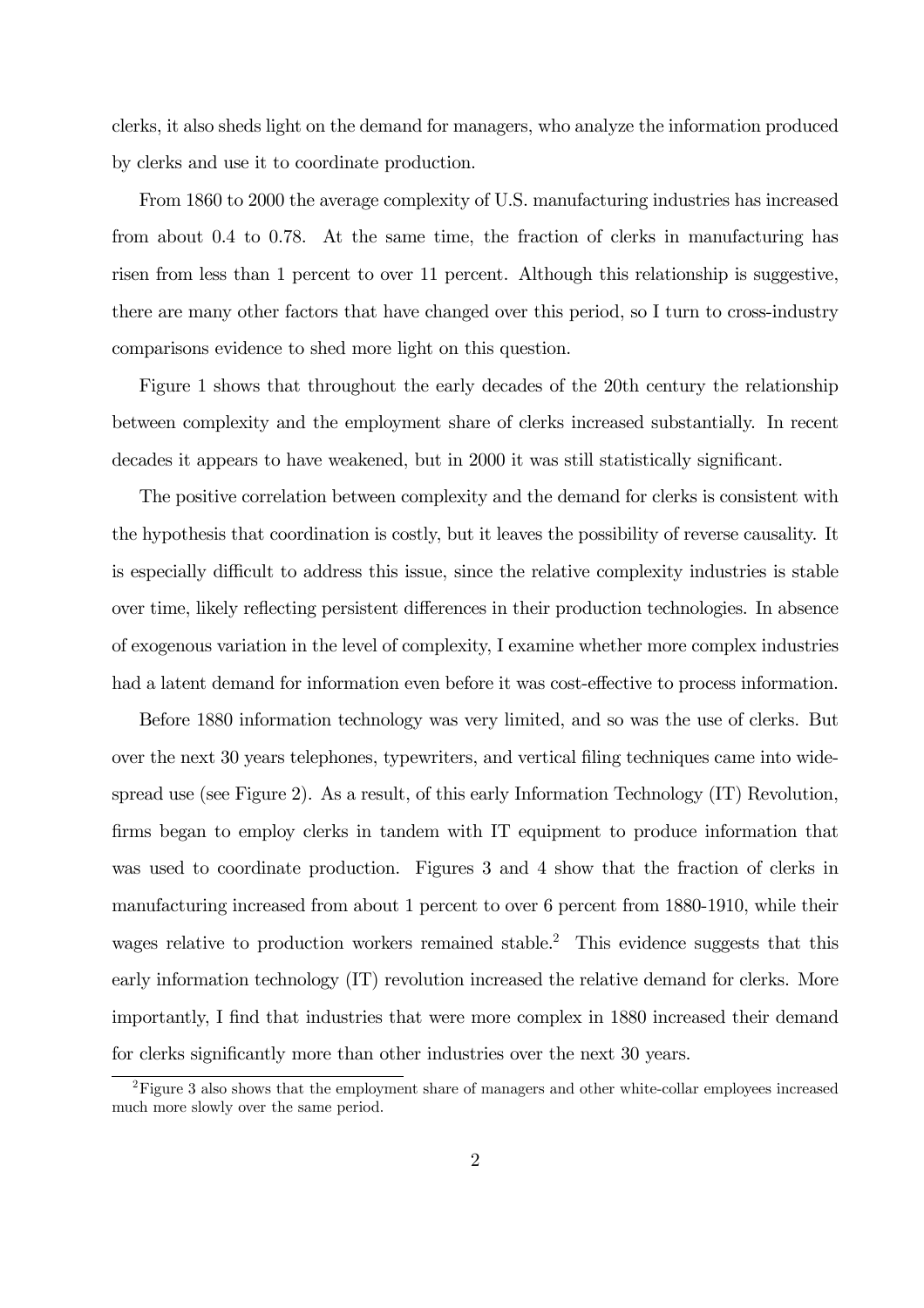Once firms use information, a further decrease in the effective price of IT equipment may cause them to substitute it for clerks. This is indeed what happened from 1960-2000, when the employment share and relative wages of clerks decreased (Figures 3 and 4). This finding provides a concrete case in which technology and a specific set of skills are substitutes rather than complements. Interestingly, I find that complex industries increased their demand for computer personnel (likely correlated with their use of IT equipment) and decreased their demand for clerks more rapidly than other industries.

In order to further test the hypothesis that differences in demand for clerks are driven by underlying technological differences, I compute measures of complexity using 1990 classification of occupations for both the US and Mexico. Despite differences in the classification of occupations across the two countries, I find that the cross-industry correlation of complexity is about 0.3. I also find that average complexity is lower in Mexico, and so is its employment of clerks. Finally, I find that the relationship between complexity and employment of clerks is stronger in Mexico, as it had been in the US in past decades when the price of IT was higher. On the other hand, the relationship between complexity and demand for managers, that has become increasingly important in the US, was still weaker in Mexico.

Finally, I use the 1990 US data to examine a subgroup clerks engaged more directly in coordination of production. I find that the relationship between complexity and the employment share of these clerks is stronger than for other types of clerical workers.

Taken together, my results show that the complexity of the division of labor remains an important determinant of the employment of workers who process information. In 2000, an increase of standard deviation in complexity is associated with an increase of 1 percentage point (about 8 percent) in the employment of clerks, and 1.4 percentage points (about 14 percent) in the employment of managers.

The remainder of the paper is organized as follows. Section 2 presents a model that shows the effects of complexity on demand for information processing. Section 3 considers empirical evidence using US industries over time, two information technology revolutions,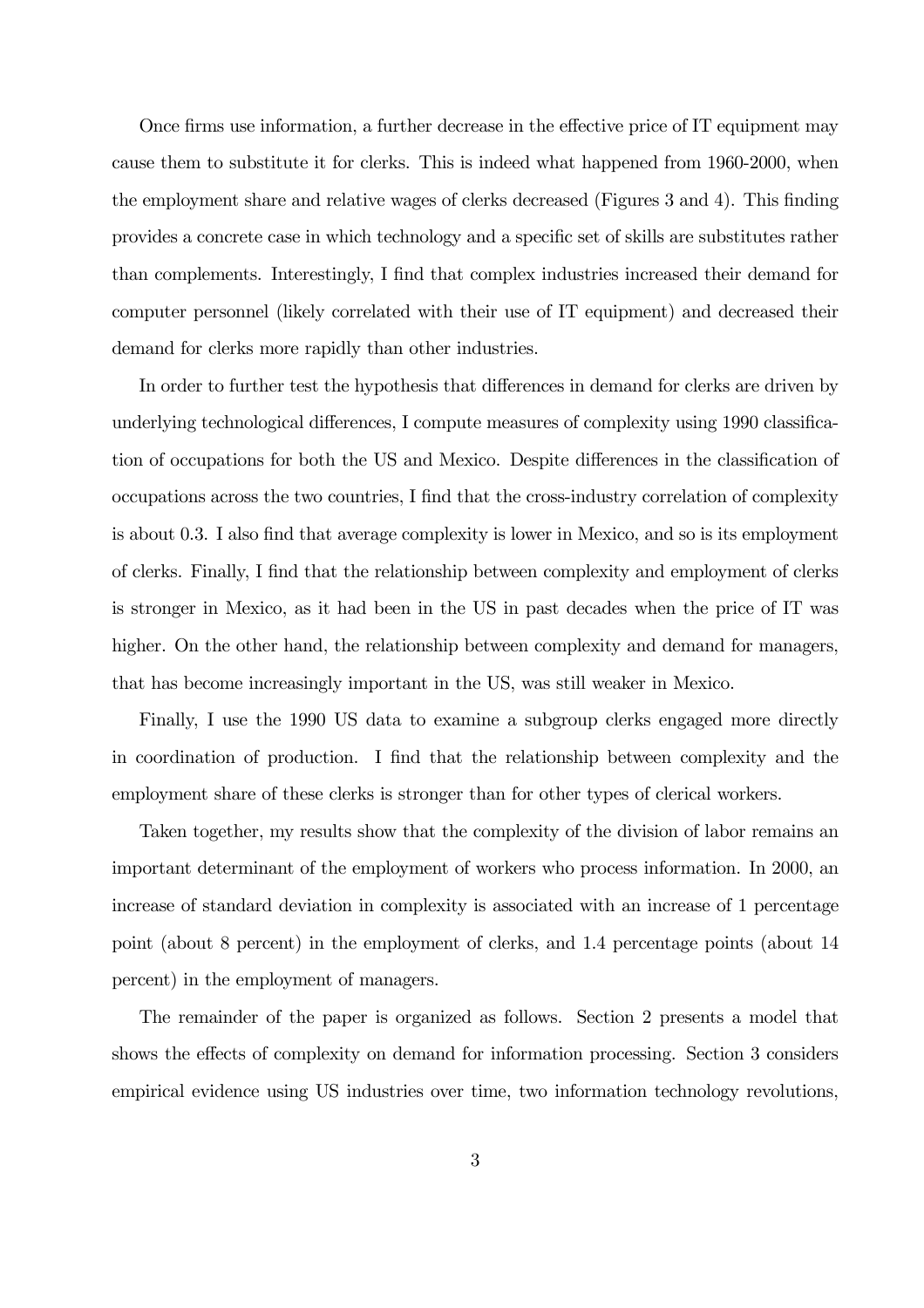and a comparison of recent US and Mexican data. Section 4 concludes.

# 2 A Theory of Demand for Information Processing

To frame the key questions of this paper, I construct a framework for analyzing the effect of technology on the demand for information processing. I conceptualize the process of manufacturing as consisting of production and coordination. Production includes the tasks required to physically make the product. The workers who take part in production are operatives, craftsmen, laborers, and professional workers. Coordination involves generating, storing, and communicating information that is used to organize production. The information used to coordinate production is processed by clerks.3

All manufacturing firms need to perform the tasks required for production, but they can differ in their approach to coordination. One approach, which I call low information intensity, relies on informal information to coordinate production. For example, this may involve foremen supervising different sections of a plant. This approach typically involves costly misallocation of resources in production. The second approach relies on high information intensity in coordination. This requires the firm to employ clerks, who use IT equipment to provide information that ensures a precise allocation of inputs in production.

Assume firms use labor inputs to produce output using a constant elasticity of substitution (CES) production function:

$$
Y_{i,j} = \left[ \int_0^{t_{i,j}} L_{i,j}(x)^{(\sigma - 1)/\sigma} dx \right]^{\sigma/(\sigma - 1)}, \tag{1}
$$

where the information intensity i is either high  $(h)$  or low  $(l)$  and the industry is indexed by j. The complexity of the production function,  $t_{i,j}$ , is the measure of the set of different tasks employed in production. For simplicity, this model considers only labor inputs, rather than capital inputs, so complexity is closely related to the division of labor. In industry  $j$ , a set

<sup>3</sup>Managers' role can be seen as using the information processed by clerks to coordinate production. For simplicity, their tasks are not modeled in this framework.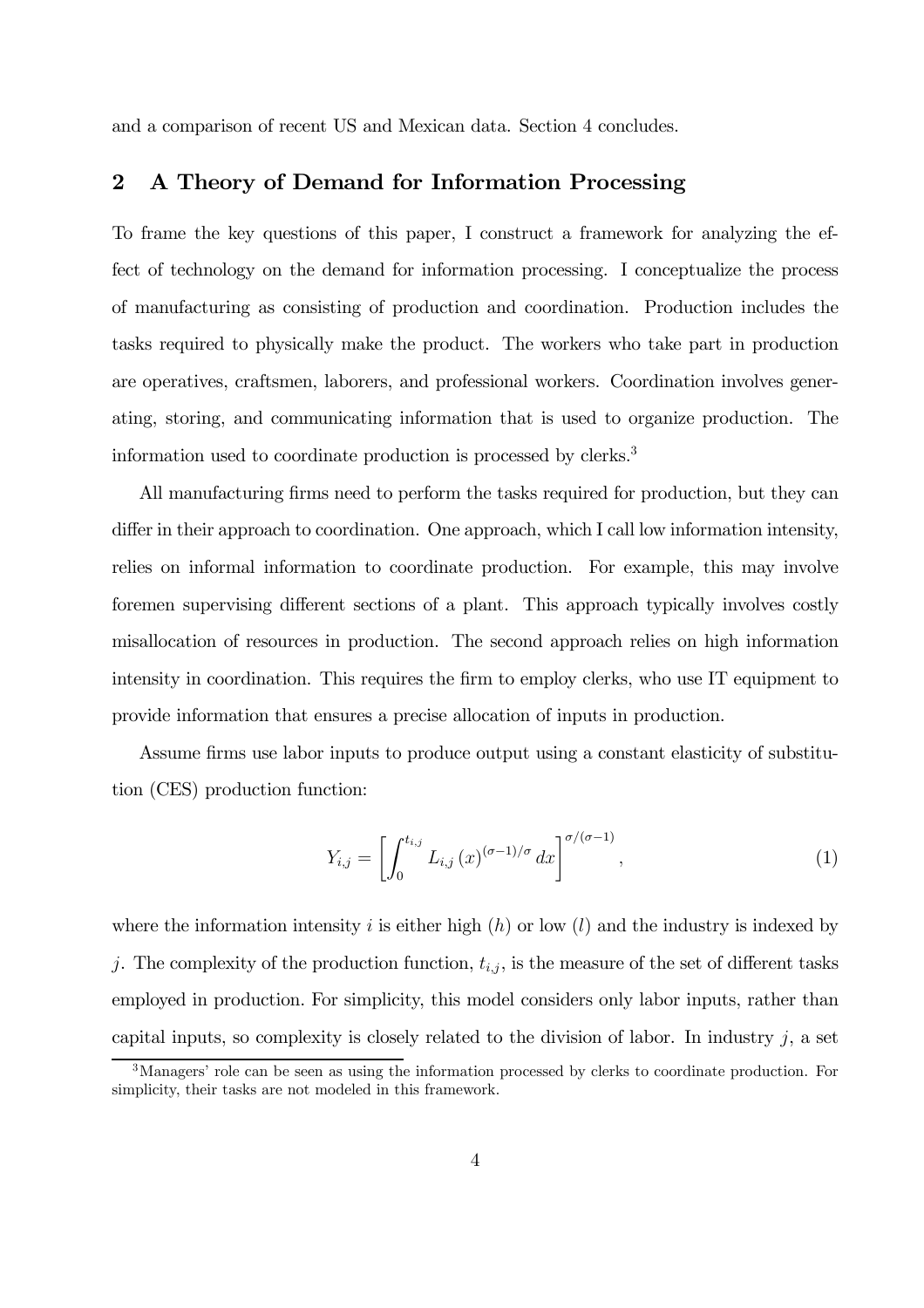of workers of measure  $L_{i,j}(x)$  is assigned to task x. The elasticity of substitution between the different tasks is  $\sigma$ , and I assume that tasks are gross substitutes  $(\sigma > 1)$ .

I assume that firms using high information intensity execute all tasks correctly, so  $t_{h,j} =$  $t_j$ . Firms using low information intensity do not execute all tasks correctly. This may be due to problems in assigning workers to tasks, providing the right complementary inputs, or understanding what tasks are performed by different workers.<sup>4</sup> I assume that  $t_{l,j} = t_j^{\gamma}$ , where  $\gamma$  measures the efficiency of coordination in a low information intensity environment  $(\gamma \in [0, 1))$ . For example, if the content of tasks is easily comprehensible, it may be possible to coordinate work quite effectively even without much information, so  $\gamma$  may be close to 1.

A firm using high information intensity needs to gather information  $I_j$  in proportion to the size of its workforce and the complexity of the technology it uses:

$$
I_j = \left(\int_0^{t_j} L_{h,j}(x) dx\right) t_j \tag{2}
$$

I assume that information is an intermediate input produced using CES technology:

$$
I_j = \left[ \alpha \left( L_{h,j}^c \right)^{\eta} + \beta \left( K_{h,j}^c \right)^{\eta} \right]^{1/\eta}, \tag{3}
$$

where  $L_{h,j}^c$  and  $K_{h,j}^c$  are clerks and IT equipment. The productivity of clerks and IT equipment in producing information is captured by  $\alpha$  and  $\beta$ , and the elasticity of substitution between clerks and information technology is  $\sigma_I = 1/(1 - \eta)$ . Given a technology  $t_j$ , a firm producing with high information intensity solves the following optimization problem:

$$
Min\{wL_{h,j} + w_c L_{h,j}^c + pK_{h,j}^c\} \quad s.t. \quad (1) - (3), \tag{4}
$$

where the wage of labor is w, the wage of clerks is  $w_c$  and the price of information technology equipment is  $p$ . Using the simplifying assumption that all tasks in production are equally

<sup>4</sup>For a related discussion see Crémer, Garicano, and Prat (2006).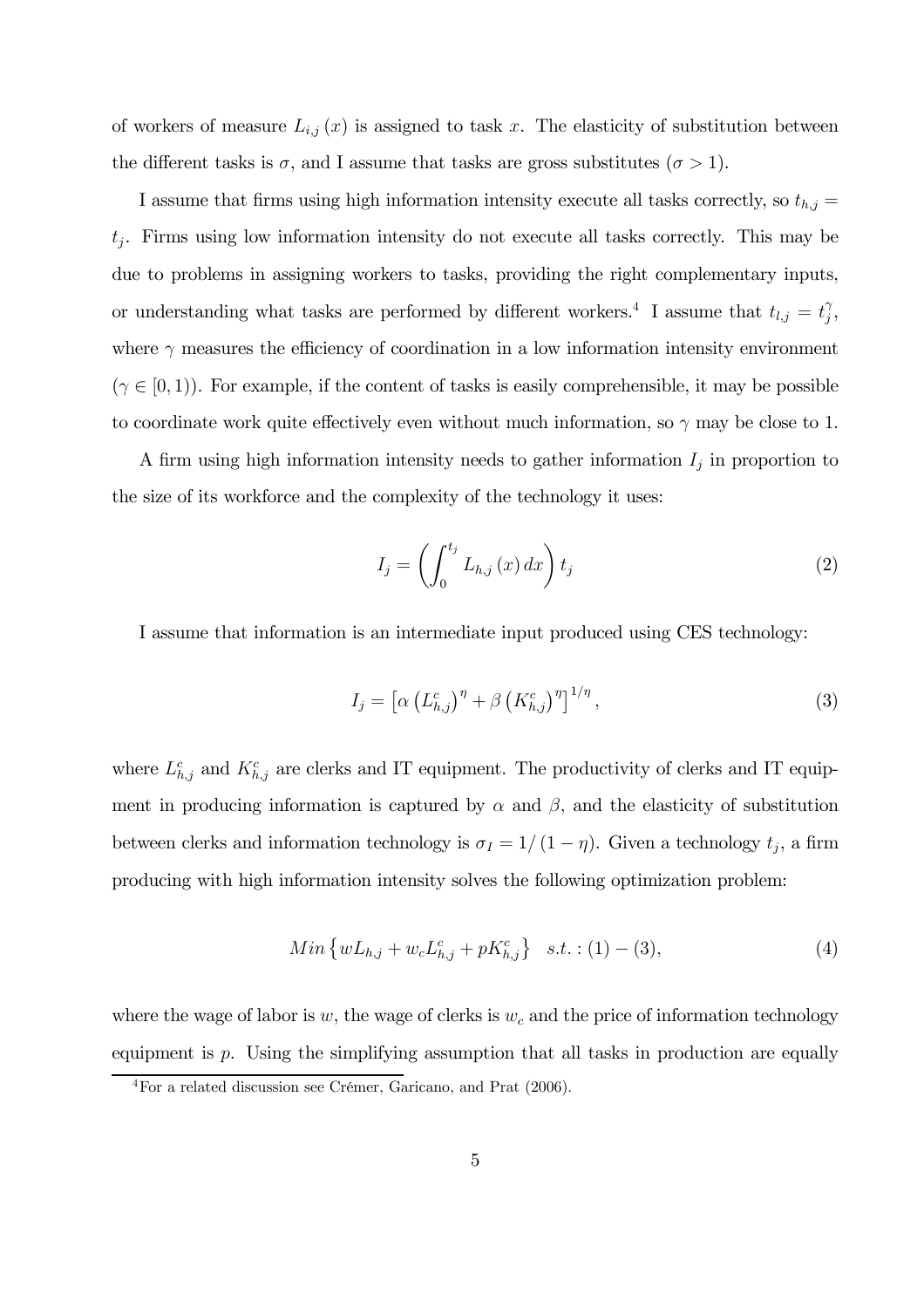important,  $L_{h,j}(x) = L_{h,j}/t_j$ , and total labor demand is:

$$
L_{h,j} = t_j^{-1/(\sigma - 1)} Y_j \tag{5}
$$

The demand for clerks and for information technology equipment ("clerical capital") is:

$$
L_{h,j}^c = (\alpha + \beta \phi)^{-1/\eta} t_j^{(\sigma - 2)/(\sigma - 1)} Y_j
$$
 (6)

$$
K_{h,j}^c = (\beta + \alpha/\phi)^{-1/\eta} t_j^{(\sigma - 2)/(\sigma - 1)} Y_j,
$$
\n(7)

where  $\phi \equiv (\beta w_c/\alpha p)^{\eta/(1-\eta)}$ . Hence, the cost of production with high information intensity is:

$$
C_{h,j} = t_j^{-1/(\sigma - 1)} w Y_j + (\alpha + \beta \phi)^{-1/\eta} t_j^{(\sigma - 2)/(\sigma - 1)} w_c Y_j +
$$
  
+ 
$$
(\beta + \alpha/\phi)^{-1/\eta} t_j^{(\sigma - 2)/(\sigma - 1)} p Y_j.
$$
 (8)

As long as the elasticity of substitution is sufficiently low ( $\sigma \leq 2$ ), the cost function is decreasing in the level of complexity  $t_j$ , because the increased efficiency of production with a more complex technology outweighs the additional cost of information associated with it.<sup>5</sup>

A firm may choose to rely on low information intensity for supervising work. In this case it fails to execute some tasks correctly, but it does not need to employ clerks or IT equipment. The labor demand of a firm producing with low information intensity is:

$$
L_{l,j} = Y t_j^{(\sigma - \gamma \sigma - 1)/(\sigma - 1)},\tag{9}
$$

and its cost function is:

$$
C_{l,j} = t_j^{(\sigma - \gamma \sigma - 1)/(\sigma - 1)} w Y_j.
$$
\n
$$
(10)
$$

 $\frac{5 \text{ H } \sigma > 2}$  then firms using high information intensity prefer a lower level of technology. I assume that this is not the case.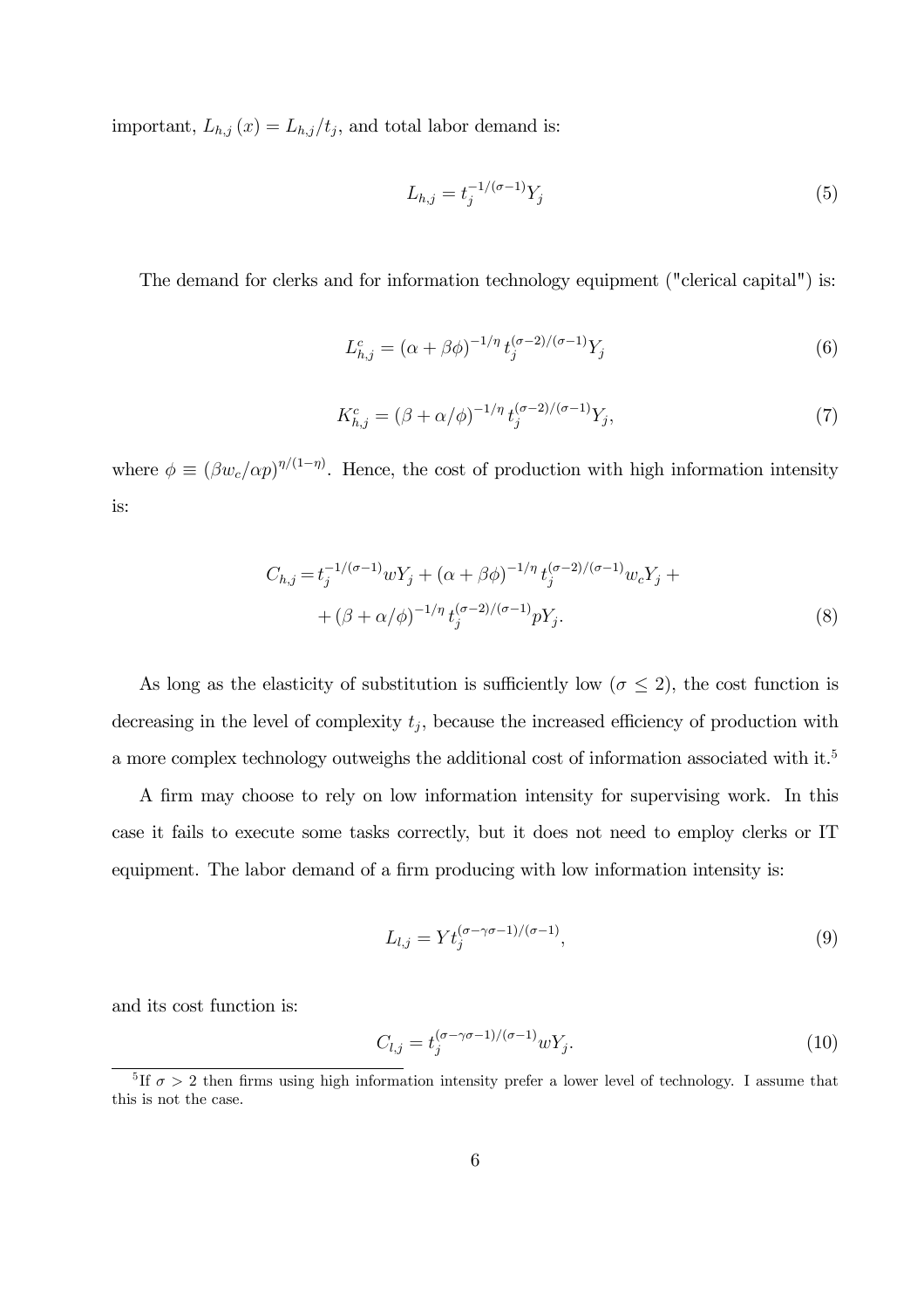Cost decreases in  $t_j$  as long as the elasticity of substitution between tasks is sufficiently low  $(\sigma < \frac{1}{1-\gamma})$ . If  $\sigma > \frac{1}{1-\gamma}$  then firms using low information intensity prefer the simplest technology available.

Using the constant returns to scale property of the production function we can define the net benefit of switching from low to high information intensity per unit of output as the difference between the marginal cost of a unit of output under both strategies:

$$
I_{\Delta,j} \equiv MC_{l,j} - MC_{h,j} = (t_j^{(\sigma - \gamma \sigma - 1)/(\sigma - 1)} - t_j^{-1/(\sigma - 1)})w -
$$
  
 
$$
-(\alpha + \beta \phi)^{-1/\eta} t_j^{(\sigma - 2)/(\sigma - 1)} w_c - (\beta + \alpha/\phi)^{-1/\eta} t_j^{(\sigma - 2)/(\sigma - 1)} p
$$
 (11)

Firms employ clerks if and only if  $I_{\Delta,j} > 0$ . Only the firms using high information intensity employ clerks and information technology equipment, so a decline in the price of these inputs makes high information intensity more advantageous. In particular, if firms are using low information intensity, then a fall in the price of IT equipment makes high information intensity more profitable:

$$
\frac{\partial I_{\Delta,j}}{\partial p} < 0. \tag{12}
$$

Hence, if the price of IT equipment declines, firms may switch from low information intensity to high information intensity.

Now consider the case where all firms use high information intensity. We can compute the ratio of clerks to other workers:

$$
c_j \equiv L_{h,j}^c / L_{h,j} = \left[ \alpha + \beta^{1/(1-\eta)} \left( w_c / \alpha p \right)^{\eta/(1-\eta)} \right]^{-1/\eta} t_j. \tag{13}
$$

When all firms use high information intensity we obtain the following comparative statics:

$$
\frac{\partial c_j}{\partial t_j} > 0, \frac{\partial c_j}{\partial w_c} < 0, \frac{\partial c_j}{\partial p} > 0, \frac{\partial^2 c_j}{\partial p \partial t_j} > 0.
$$
\n(14)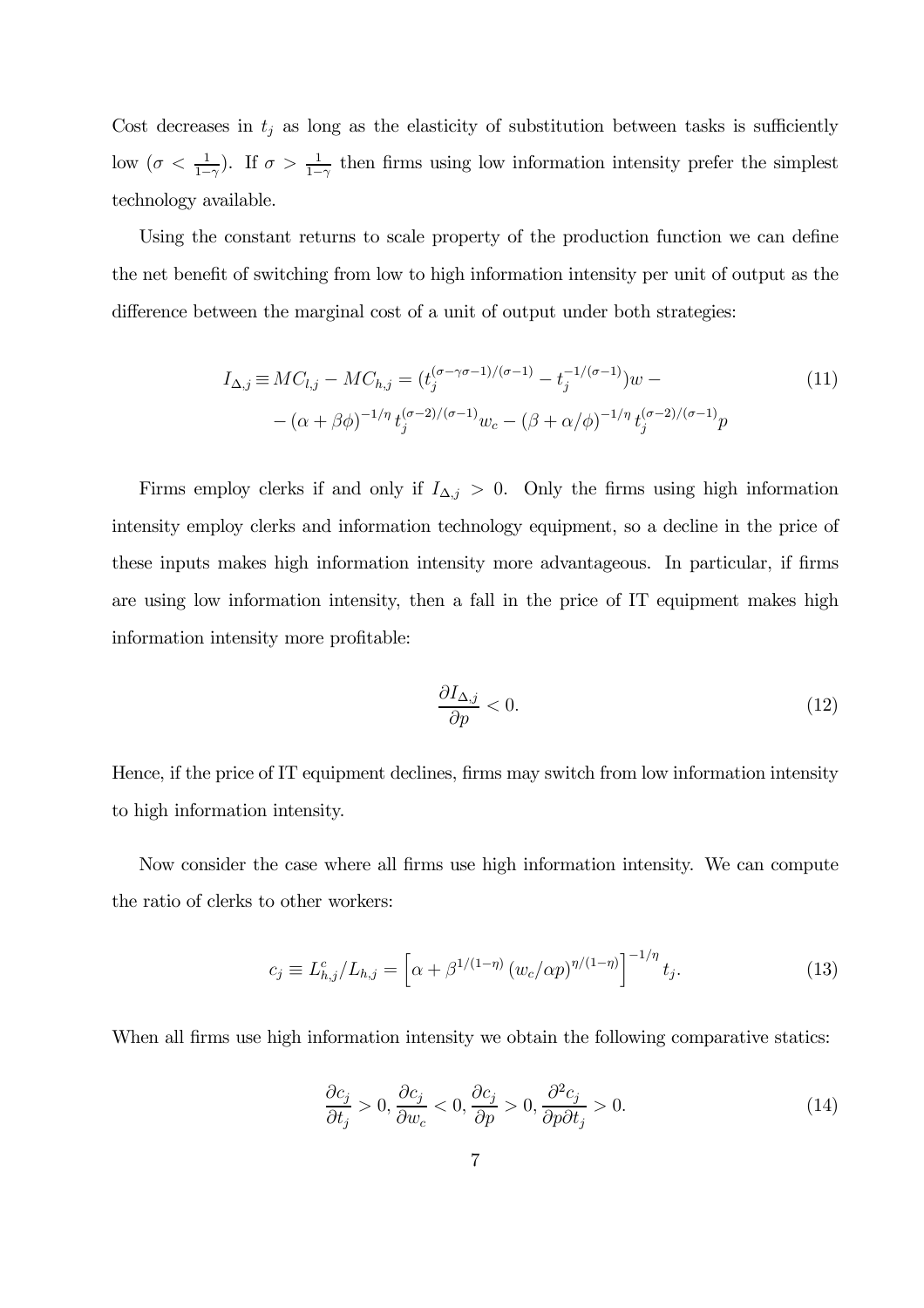Similarly, we can define the intensity of IT equipment as:

$$
k_j^c \equiv K_{h,j}^c / L_{h,j}.\tag{15}
$$

so when information intensity is high:

$$
\frac{\partial k_j^c}{\partial t_j} > 0, \frac{\partial k_j^c}{\partial w_c} > 0, \frac{\partial k_j^c}{\partial p} < 0, \frac{\partial^2 c_j}{\partial p \partial t_j} < 0.
$$
\n(16)

We can interpret these results in the following way. First, if firms use high information intensity, more complex industries use more clerks and more IT equipment. Section 3.1 tests this prediction using variation across US manufacturing industries throughout the 20th century. This data also allows us to examine how the employment of clerical workers, relative to other workers, varies with the complexity of the division of labor.

Second, consider a sharp fall in the price of IT equipment; such a decline may cause firms to switch from low information intensity, where no clerks are used, to high information intensity. Once information intensity is high, more firms with more complex industries use more clerks. Thus, if complexity reflects persistent technological differences, industries that were more complex before the fall in the price of IT increase their employment of clerks more than other firms. Section 3.2 considers an early IT Revolution that took place from 1880- 1910, and reduced the effective price of IT equipment. I examine how this change caused firms to increase their information intensity and their use of clerks, and how these changes were more pronounced in more complex industries.

Third, once firms use high information intensity, a further decline in the price of IT equipment causes them to substitute IT equipment for clerks; moreover, this substitution takes place differentially more in complex industries. In Section 3.3 examine such a change using the recent computer revolution. In absence of information on industry-level use of IT equipment, I use the employment of computer personnel as a proxy for the use of such equipment.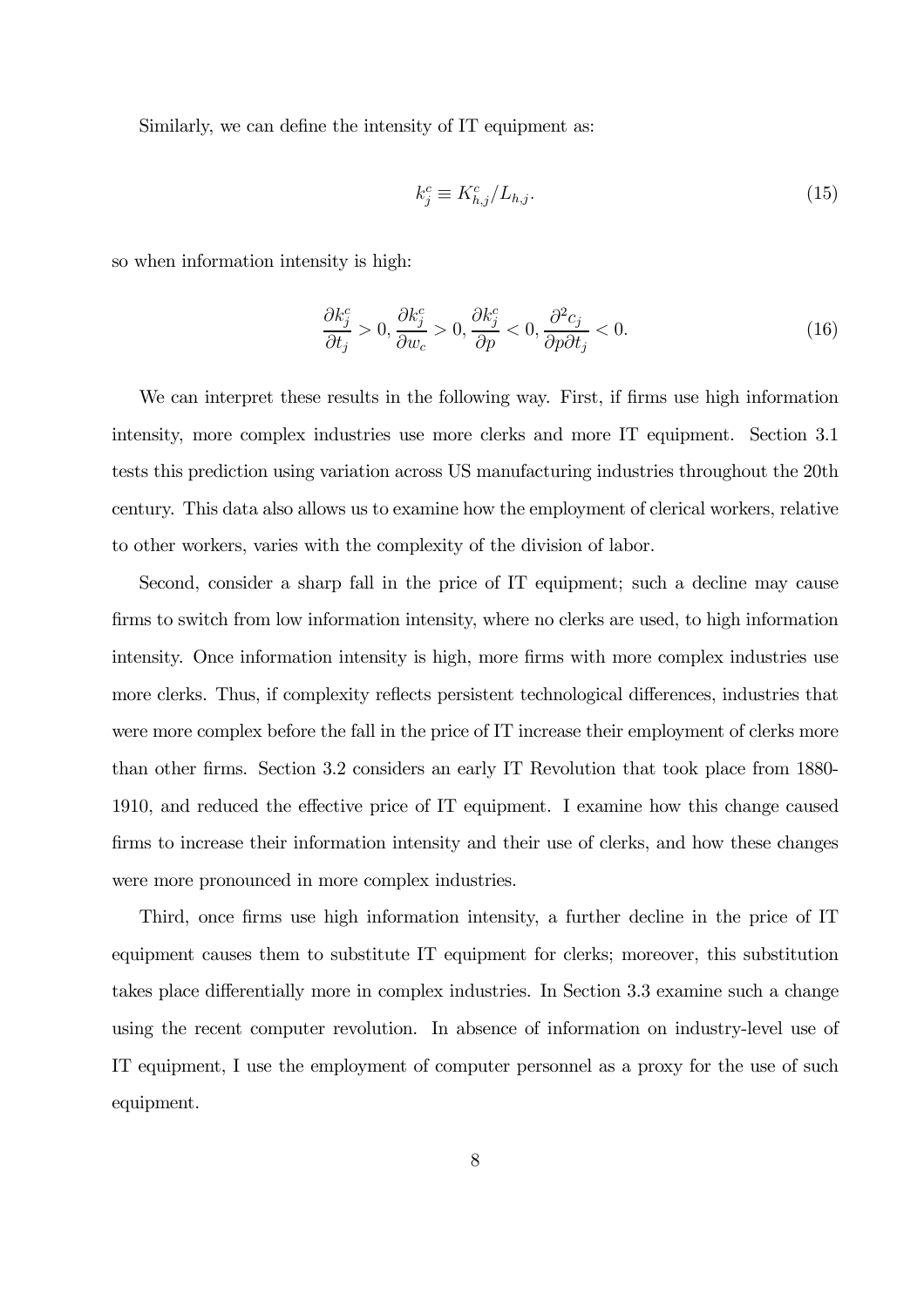Finally, my interpretation of the model assumes that differences in complexity reflect differences in complexity. Section 3.4 compares the US industries with Mexican industries in 1990. I examine whether the measures of industry complexity are correlated across the two economies, and whether variations in complexity correspond to the fraction of clerks employed.

I begin my examination of complexity by defining the empirical measure of complexity and examining its relationship to the employment of clerks.

# 3 Empirical Evidence

#### 3.1 US Industries Over Time

Technological complexity is a measure of the variety of tasks required to physically make products. In terms of labor inputs, complex production processes involve an occupationally diverse workforce. Accordingly, I define complexity as 1 minus the Herfindahl index of occupations of employees in each industry. This measure is designed to reflect occupational heterogeneity in production, but not in coordination; therefore, I calculate this measure excluding managers, clerks, accountants and auditors. My main source of data is the 1 percent Integrated Public Use Microdata Series (IPUMS) of the decennial censuses (Ruggles et al. 1997). Since occupational definitions change over time, I use the IPUMS 1950 classification of occupations and industries throughout the paper.6 The Data Appendix discusses the construction of samples and the complexity measure.

Appendix Table A1 shows the industries with particularly high or low levels of complexity from 1880-2000. During the early 20th century complexity was positively correlated with using continuous-process or batch-production technologies (Chandler 1977; Goldin and Katz 1998), as industries using these technologies ranked above the median level of complexity.7

 $6$ Computer-related occupations are the only exception to this rule, since they are only defined from 1970 onwards.

<sup>7</sup> Industries using continuous-process or batch-production technologies include beverages, dairy products, grain-mill product, paints and varnishes and petroleum refining.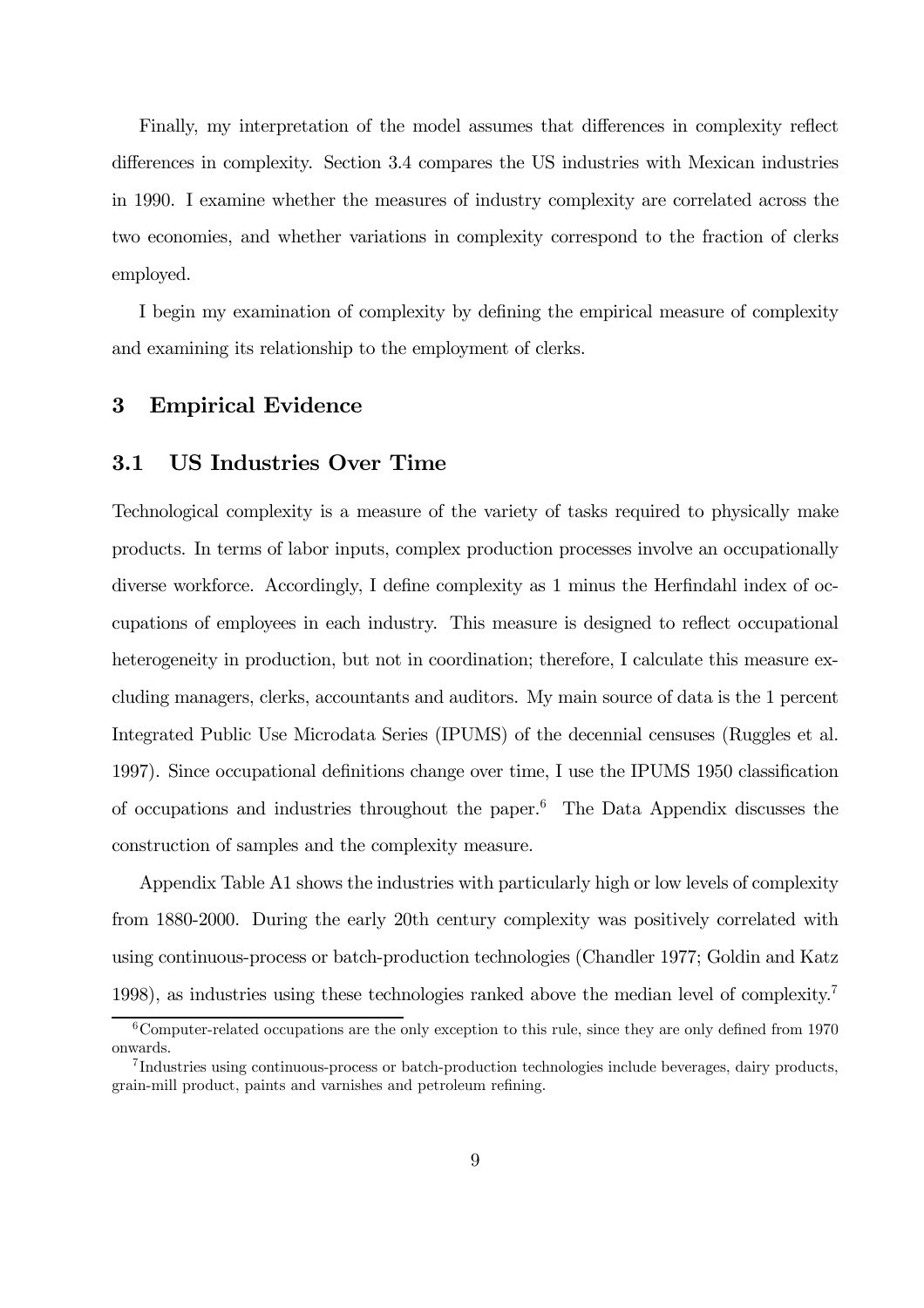In subsequent decades transportation industries ranked among the most complex industries, while textile and clothing industries were among the least complex.

Comparisons of industries and occupations over time should be taken with caution, even though they rely on a fixed classification of occupations. With this caveat in mind, note that complexity appears to have risen over time (Table 1). Complexity rankings are also very consistent over time: from 1880-1940 the decade-by-decade correlation of complexity ranged from 0.5-0.9, and since 1940 it has exceeded 0.9.

In order to examine the relationship between complexity and information processing, I investigate the employment of clerks. An examination of clerical occupations shows that they use IT equipment to generate, store, and communicate information, which is used for coordination. Throughout the 20th century clerical occupations in manufacturing included stenographers, typists, secretaries, bookkeepers, shipping and receiving clerks, and office machine operators. In recent decades, clerks have often also been employed in record processing, material recording, scheduling and distribution, providing information, and message distribution (Hunt and Hunt 1986).

Clerks differ from other white collar workers, since their main task is to process information that is used to coordinate production. By contrast, engineers and other professional workers typically process information that is used to design products or a processes. Sales workers may also process information as part of their work, but their main objective is to sell products. Clerks also differ from managers, since managers perform actual coordination and supervision. However, during the 19th century the distinction between clerks and managers was not as clear as it is today, as managers often processed information themselves. Therefore, in the empirical analysis I consider the differential effect of complexity on managers and clerks.

Tasks of processing information are typically skill-intensive, so clerks are typically more skilled than most other manufacturing workers. The earliest nationally representative micro data that identifies the education and occupation of individuals is the 1940 Census. Appendix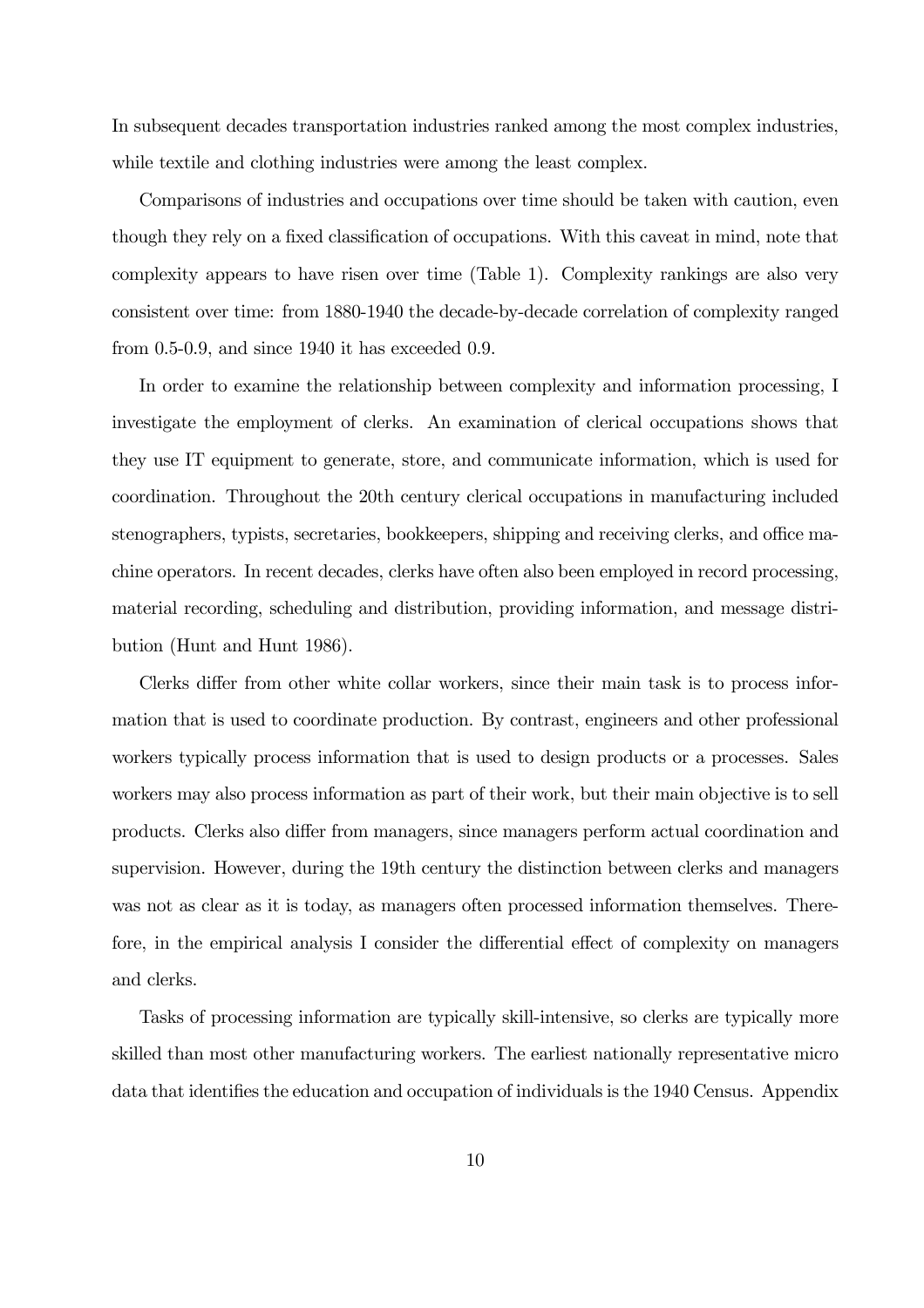Table A2 shows the education of clerks and other workers, over age 50, who were employed in manufacturing in 1940. Clerks had much higher levels of education than other workers, suggesting that even if we account for changes in occupation and industry and attrition from the labor force, clerks were highly educated workers in the early decades of the 20th century.8 Table A2 also shows that the skill gap between clerks and other workers persisted at least through 1980, although it has narrowed over time.

The model predicts that when firms use high information intensity, more complex industries employ more clerks relative to other workers. In order to test this hypothesis I use individual-level census data to estimate a linear probability model:

$$
c_{ij} = \alpha t_j + z_i' \beta + \varepsilon_{ij},\tag{17}
$$

where  $c_{ij}$  is an indicator for person i, working in industry j, being employed as a clerk (or a manager). The regressor of interest is industry j's complexity,  $t_j$ . I also include individual level geographic controls  $(z_i)$ .<sup>9</sup>

The top panel of Table 2 shows results of cross-section regressions without industry-level controls for each decade from 1900-2000. These results suggest that since 1910, more complex industries have employed more clerks. An increase of one standard deviation in complexity was associated with an increase of about 1.6 percentage points in the employment of clerks in 1910. This partial correlation increased to about 2.9 percentage points in 1960 and declined to about 1 percentage point in 2000. In other words, from 1910-1980 a change in one standard deviation of complexity corresponded to 15-25 percent of the average clerical employment in manufacturing, declining to 8-13 percent in 1990 and 2000. The results are similar in magnitude, though less precise, after controlling for the capital/labor ratio. Table 2 also shows that managerial employment, unlike clerical employment, was not correlated with

<sup>8</sup>Goldin and Katz (1999) show that clerks were much better educated than blue collar workers in Iowa in 1915.

<sup>9</sup>Specifications controlling for industry-level ratios of capital to labor give similar coefficients for 1910 and 1960-1990. However, the estimate for 1910 is not significant at the 5 percent level.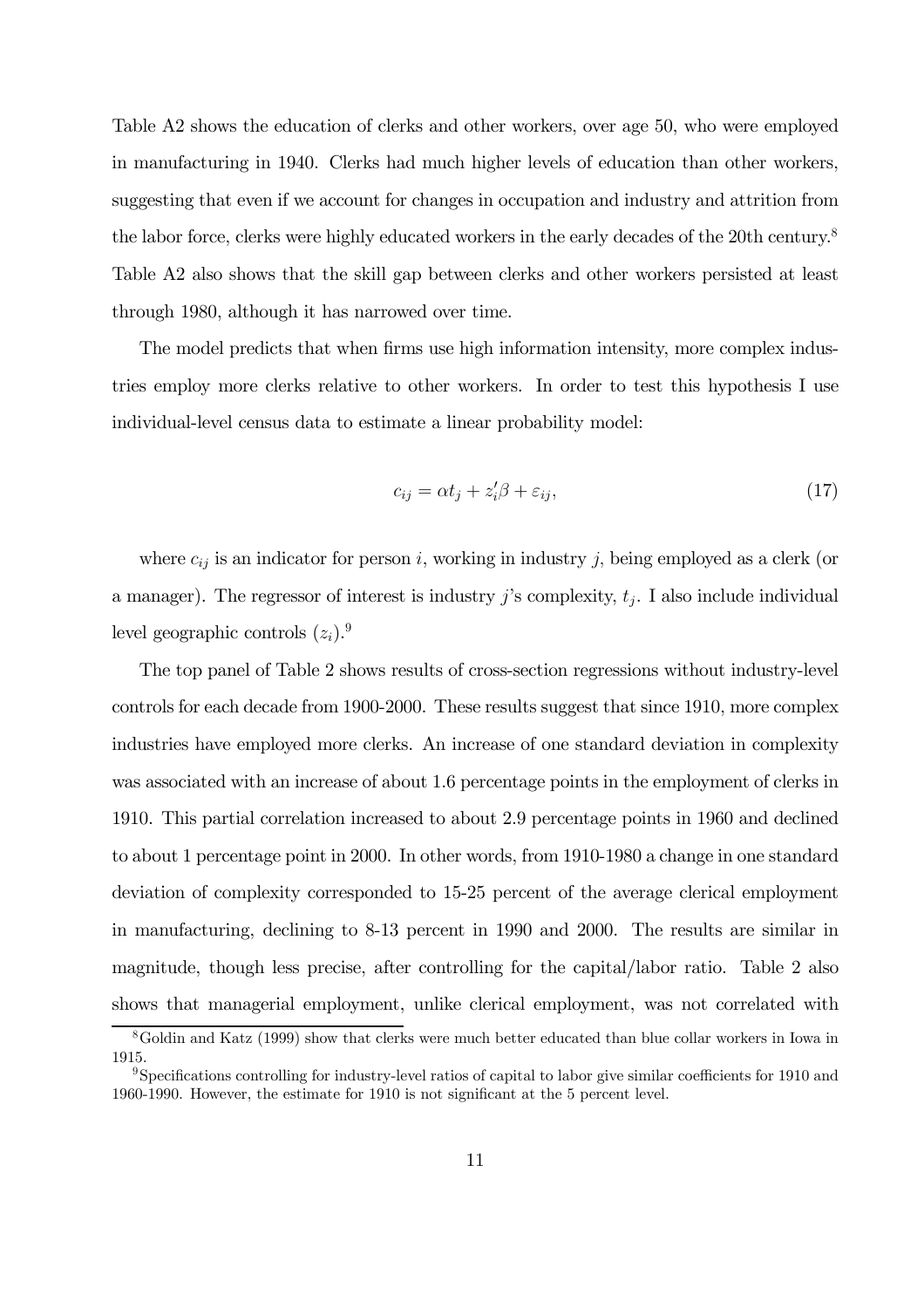higher complexity in 1910 and 1920, and it was substantially weaker throughout the first half of the 20th century.<sup>10</sup> This lends evidence that clerks and managers performed different tasks even in the early 20th century, so the demand for their services was driven by different factors.

The evidence presented thus far is consistent with the hypothesis that the coordination of a more complex production process requires relatively more clerks, but I cannot rule out reverse causality. Since the ranking of industries by complexity is stable over time, it is difficult to find an exogenous source of variation in complexity. I therefore examine if more complex industries increased their demand for clerks more rapidly as an early decline in the effective price of IT equipment caused firms to switch from low information intensity to high information intensity.

# 3.2 An Early IT Revolution: 1880-1910

This section discusses the early IT revolution, which took place from 1880-1910. I show that this revolution increased the demand for clerks, and that industries that were more complex to begin with increased their demand more rapidly. I also show that the demand for clerks cannot be explained by variations in plant size across industries.

Yates (1989) and Levenstein (1991) describe the IT equipment that came into widespread use in offices from 1880-1910. The new IT equipment had substantial impact on four different aspects of information processing: production, copying, storage, and communication.<sup>11</sup>

First, the production of information was enhanced by the advent of the typewriter, which allowed rapid and inexpensive generation of neat documents. The patent that led to the first commercially viable typewriter was registered in 1868. During the 1870s the first typewriters were sold to court reporters and telegraphers. Once the value of typewriters was realized

 $10$ The relationship between complexity and managerial employment became significant from 1940 onwards, with a change of one standard deviation in complexity associated with 0.4-1.5 percentage points (10-20) percent change) in managerial employment. Interestingly, the correlation between complexity and managerial employment has strengthened in recent decades.

 $11$ Broadberry and Ghosal (2002) consider the productivity consequences of the adoption of these office technologies.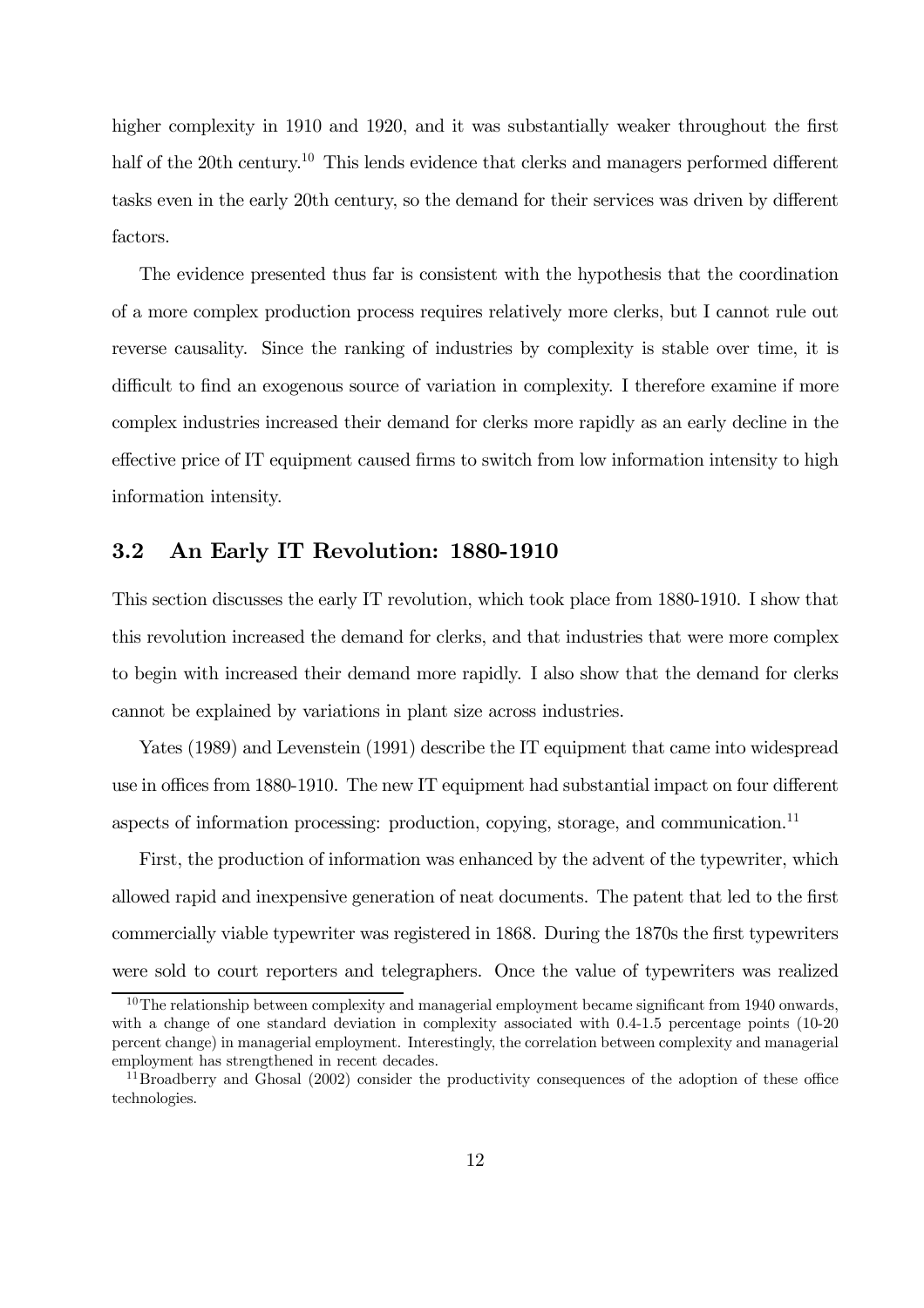by firms, their production expanded rapidly, and in 1900 alone over 140,000 machines were sold. The average annual growth rate of the real value of typewriters produced in the U.S. from 1890-1909 was 9 percent, and it fell to 3 percent over the subsequent five years (see Figure 2). Complementary innovations, such as the visible typewriter and the dictaphone, allowed typists to see their output as they typed and to record dictations. Cash registers and other office machines also became popular, and from 1890-1909 the real value of such equipment grew at an average rate of 16 percent; the growth rate fell to a mere 3 percent over the subsequent five years.<sup>12</sup>

Second, the technology for copying information also improved from 1880-1910. Earlier copying technologies, such as the book press and the rolling press, suffered from substantial drawbacks, and carbon paper was incompatible with contemporary pens. With the advent of typewriters, carbon paper allowed clerks to produce several copies at the point of origin. This innovation reduced copying cost and made documents neater and more durable. Stencils, first patented in 1876, became useful for mass duplication of internal communication. The first photocopying machine was invented in 1900, and in 1911 the Taft Commission evaluated it and found it useful for repeated copying of complicated documents and diagrams. The widespread use of technologies for producing and copying information increased the use of paper. From 1890-1910, the tonnage of fine writing paper manufactured in the U.S. grew at a rate of 6.4 percent per capita, compared to 4.8 percent from 1910-1930 (Feenberg and Miron 1997).

Third, the technology for storage and retrieval of information was quite limited before the last decades of the 19th century. Documents were typically stored in pigeonhole desks that could only accommodate few documents, or in cabinets and flat files that made retrieval difficult. Vertical filing was presented to the business world at Chicago's World Fair of 1893. It allowed systematic grouping of documents, quick rearrangement and retrieval, and substantial saving in storage space.

<sup>&</sup>lt;sup>12</sup>The data on output comes from Roy (1990). Following Goldin and Katz (1995), Table 5, I use the cost-of-living index due to Rees as the price deflator (Historical Statistics 1997, series E186).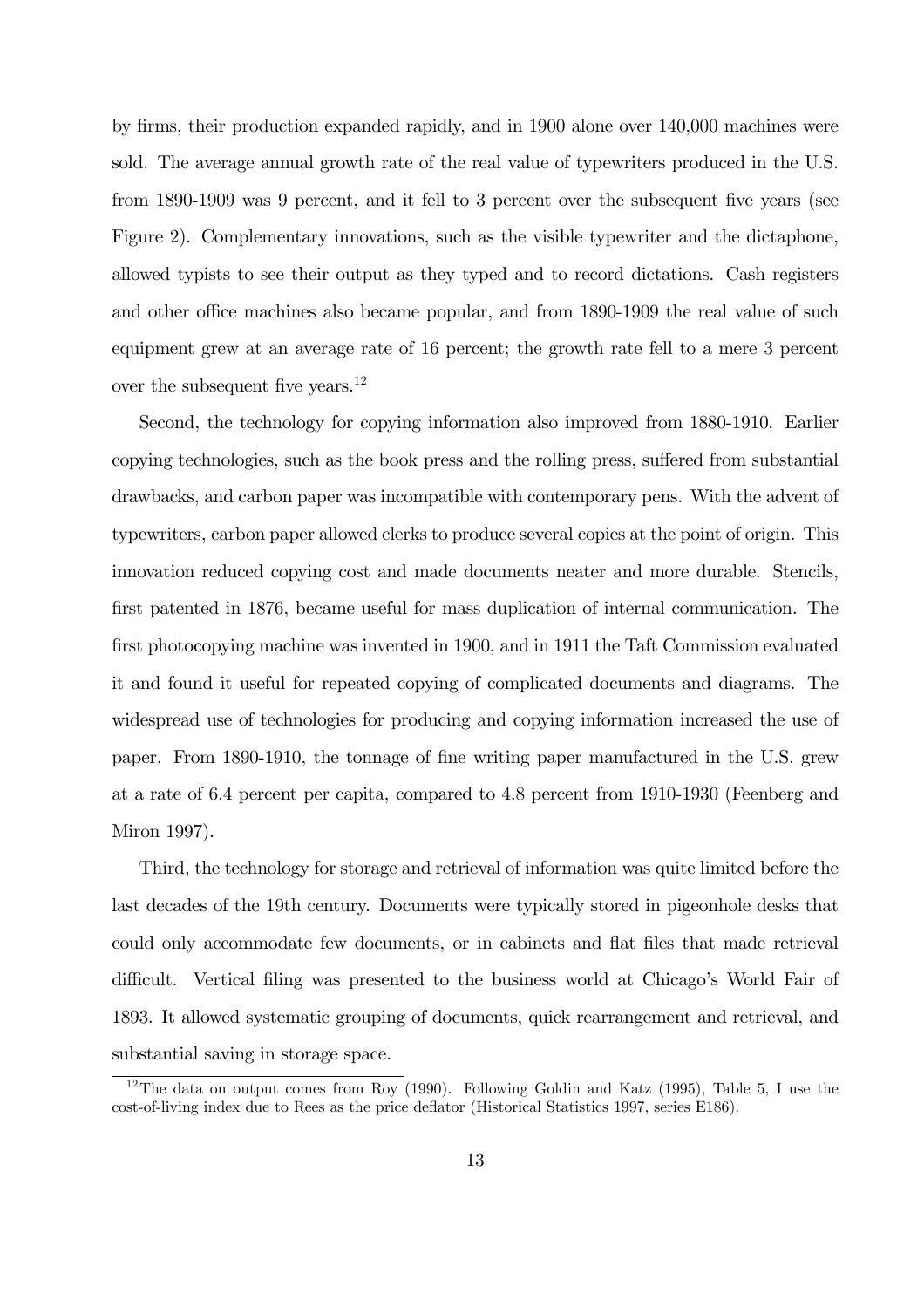Finally, the technology for communicating information also improved from 1880-1910. The telegraph was introduced to America as early as the 1840s, but it proved less useful in manufacturing than in the railroad industry (Chandler 1977). More important for manufacturing was the telephone, which was invented in 1876 and came into commercial use shortly thereafter. By the 1890s private branch exchanges were used in cities across the U.S., and around 1900 long distance communication become possible. Figure 2 shows that the annual growth rate in phones per capita from 1880-1910 was about 16 percent; in the next decade it fell to about 4 percent.<sup>13</sup> According to data from the 1920s to the 1970s, about one-third of the phones in the U.S. were used by businesses, and this fraction declined only slowly over time (Historical Statistics 1997). The use of printed communication also grew rapidly: the annual growth rate of the number of items sent by the U.S. Postal Service was about 5.4 percent from  $1874-1910$  and only about 1.6 percent from 1910-1970.<sup>14</sup>

Taken together, this evidence shows that an early information technology revolution took place from 1880-1910. The key period for this revolution was the first decade of the 20th century, when technologies for producing, copying, storing and communicating information matured. This early IT revolution created the potential to use information much more intensively than before.

Throughout most of the 19th century manufacturing firms made little systematic use of information for coordination of production. Rather, firms were often managed by owners, typically with the help of skilled artisans or foremen (Chandler 1977; Hounshell 1984; Yates 1989; Nelson 1995). To be sure, there were exceptional firms that employed innovative techniques of cost accounting; but these techniques were typically firm-specific and suffered from substantial shortcomings (Fleischmen and Tyson 1993).

During the late 19th century, a group of managers and engineers led a movement for

<sup>13</sup>Similarly, Sorkin (1980) finds that the number of telephone connections made by the Bell Company increased from 1.87 billion to 8.14 billion from 1900-1910. In per capita terms, this reflects an average annual growth rate of about 14 percent during the first decade of the 20th century, compared to 2.3% in the subsequent decade and an average growth rate of about 3.5% from 1920-1970.

<sup>14</sup>Author's calculations are based on data from Bangs (1875) and Sorkin (1980).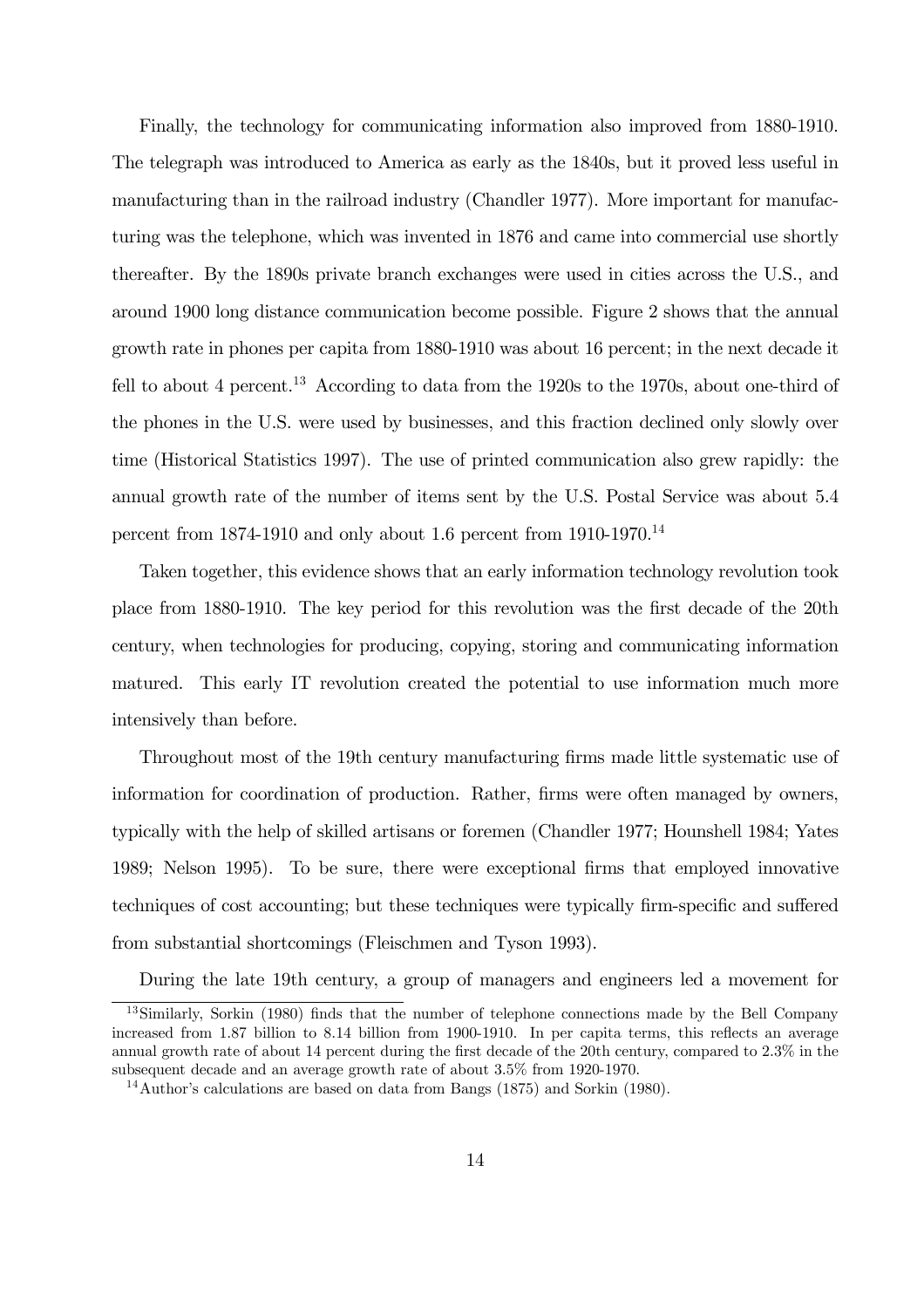"Systematic Management" (Nelson 1980, 1995).<sup>15</sup> They promoted systematic cost accounting, use of job cards and time clocks, inventory control, centralized purchasing, and incentive wages. Management literature had barely existed before 1870, but it expanded rapidly during the next thirty years. It was also around the turn of the century that several American universities first established programs in business administration. The next step in expanding the use of information was taken by the movement for "Scientific Management", led by Frederick W. Taylor. Taylor and his associates served as consultants and initiated changes in plant management practices. These changes included mechanical innovations, improved cost accounting and purchasing systems, the introduction of storerooms and planning departments, use of time studies, and more sophisticated incentive wage systems. While neither universally adopted nor entirely successful, these changes were a sign of the attempts to use information for managerial purposes.

Most of the literature on this organizational transformation has focused on the managers who initiated them (e.g. Chandler 1977 and Nelson 1995), but the role of clerks in facilitating these changes was no less important. As Table 1 shows, production workers accounted for about 95 percent of the manufacturing workforce in 1880, while most of the remaining 5 percent were managers and owners. But by 1910 clerks emerged as a new class of white collar employees in the manufacturing industries, outnumbering managers by about two-tothree.<sup>16</sup>

Existing data on wages suggest that on average clerks earned almost twice as much as other manufacturing workers in 1890, reflecting their higher level of education at a time when high school graduates were scarce.<sup>17</sup> As Figure 4 shows, the wage of clerks relative to

<sup>&</sup>lt;sup>15</sup>The availability of new power sources (steam and later electric power) also allowed more flexibility in organizing the factory floor, and complemented these changes.

<sup>&</sup>lt;sup>16</sup>Estimates using the IPUMS data and the 1950 occupational definitions suggest that there were about 18,000-20,000 clerks in manufacturing in 1870 and 1880. This figure corresponds to about 1 percent of the manufacturing labor force. The 1950 classification of clerical occupations appears to match earlier classification systems well only for data from 1880 onwards, so estimates prior to 1880 are potentially subject to substantial measurement error. The Census of Manufactures uses a narrower definition of clerical occupations than the population census. According to these definitions there were fewer than 6,000 and 12,000 clerks in manufacturing in 1870 and 1880.

<sup>&</sup>lt;sup>17</sup>See Appendix Table A2 calculations based on Goldin and Katz (1998).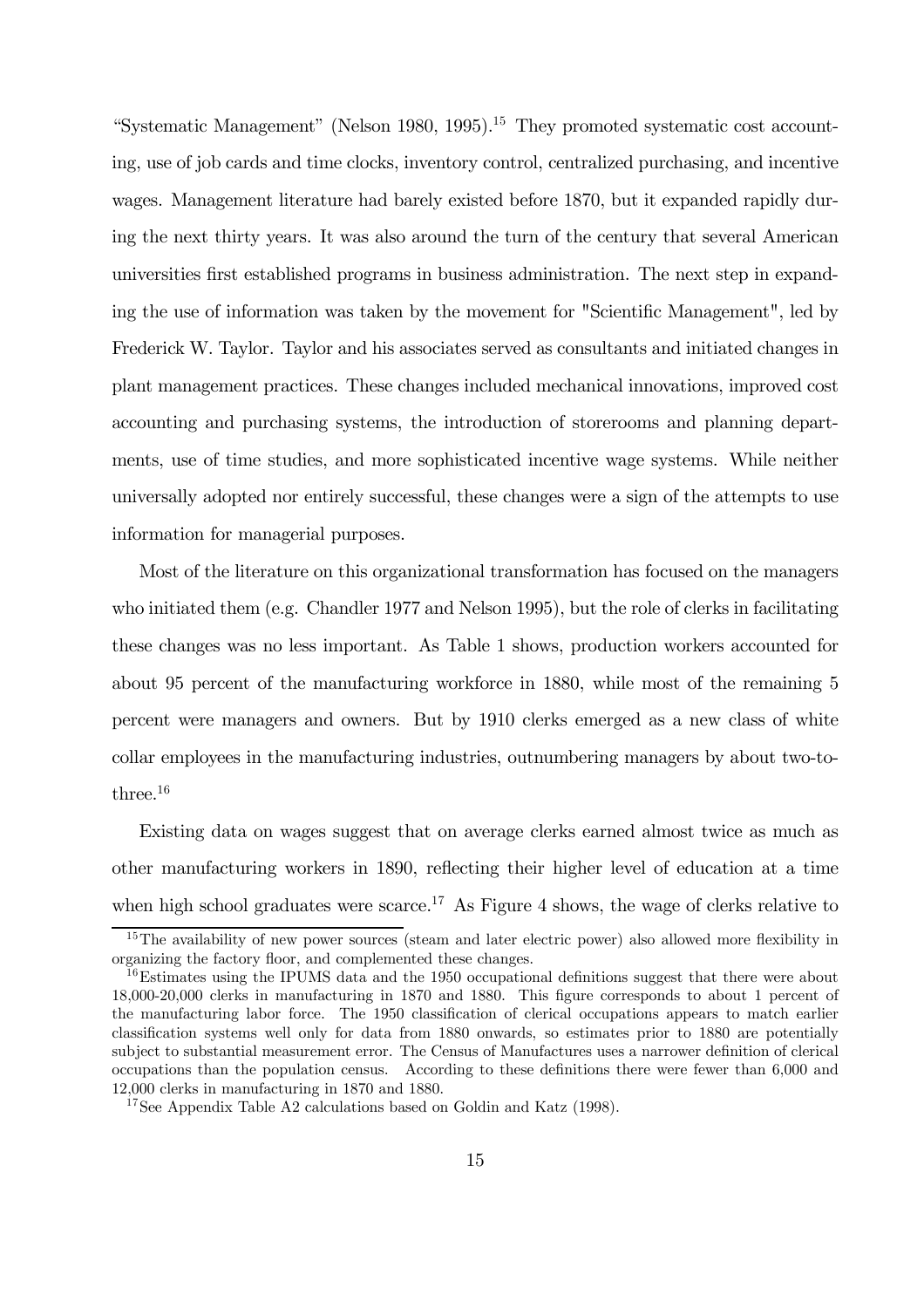other manufacturing workers appears to have remained constant or even increased slightly from 1890-1910, while clerical employment increased rapidly. This consistent with the view that the changes in clerical employment reflect a large increase in the relative demand for clerks.

The growth in demand for clerks raised the demand for skilled workers when high-school education was still scarce (Goldin and Katz 1995), and this change may have contributed to the onset of the high-school movement in subsequent decades (see Goldin 1998). The increased demand for clerks also had important implications for the employment of women: although men filled the majority of new clerical jobs in manufacturing created by 1910, clerical work became feminized after 1910.

In order to examine how the changes in demand for clerks varied by industry, I use the measure of complexity introduced in the previous section. The model predicts that more complex industries increase their employment of clerks more rapidly than other industries, assuming that complexity ranking of industries is stable over time. To test this hypothesis I estimate a pooled cross-section regression for 1880, 1900, and 1910:

$$
c_{ijt} = \alpha(t_{j,1880} * I_t) + x_j'\beta + z_i'\gamma + d_j'\delta + T_t'\lambda + \varepsilon_{ijt},\tag{18}
$$

where  $t_{j,1880}$  is the complexity of industry j in 1880,  $I_t$  is a dummy for 1910 (after the information technology revolution had matured),  $x_j$  includes industry-level controls,  $x_j$ controls for industry level covariates,  $d_j$  is a vector of industry fixed effects, and  $T_t$  is a vector of year dummies.

As the results in Table 3 show, industries that were more complex in 1880 increased their employment of clerks more rapidly than other industries over the next three decades. These results are robust to different weighting methods (columns 1 and 2). Column 3 limits the sample to industries with large plants. The coefficient of interest,  $\alpha$ , is larger and more precise, suggesting that my results are not driven by industries with small and heterogenous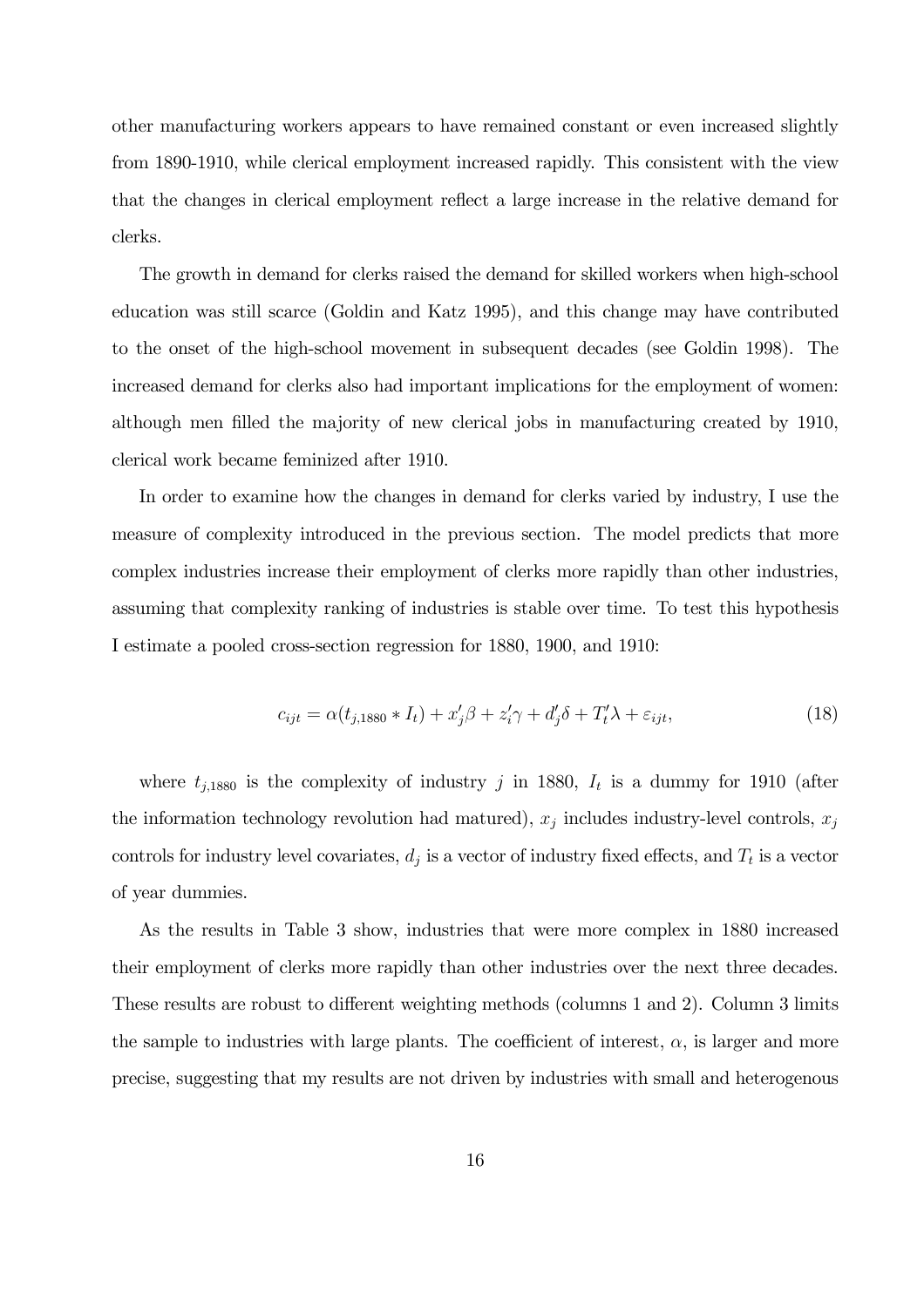plants. In a similar vein, I exclude industries that are loosely defined (e.g. miscellaneous wood products), and the results are similar to the benchmark. The results are also robust to including only industries with more than 100 observations in 1880 (column 5). Finally I use an alternative measure of complexity, computed using only production workers; once again, the results are similar (column 6). These results suggest that an increase of one standard deviation of complexity in 1880 corresponds to an increase of about 1-2 percentage points (or about about 15-30 percent) in the employment of clerks in 1910, similar to the cross-sectional estimates.18 By comparison, the estimated effect of complexity on the relative employment of managers is positive but substantially smaller, and only marginally significant.

This evidence suggests that complexity, rather than plant size, was the important determinant of demand for clerks around the turn of the 20th century. The next section examines how complex industries responded to changes in the effective price of IT equipment that took place in recent decades.

### 3.3 A Recent IT Revolution: 1960-2000

The computer revolution that has taken place in recent decades shares much in common with the IT revolution that occurred around the turn of the 20th century. First, computer software (e.g. word processors and electronic spreadsheets) and hardware (e.g. printers) substantially reduce the cost of producing information, just as the typewriter had done almost one century earlier. Second, computers allow us to copy information at almost no cost. Third, computers allow effective storage and retrieval of vast amounts of information. And finally, computer networks make communication cheaper and more effective, as the telephone had done in the past.

In 1970 there were fewer than 75,000 computers in the U.S., but over the next decade about 875,000 computers were purchased (Phister 1979; Hunt and Hunt 1986). Substantial

<sup>&</sup>lt;sup>18</sup>Cross-section and panel regressions using industry variations in average plant size show that it is uncorrelated with employment of clerks. However, I cannot rule out the possibility that the growth in firm size discussed in Chandler (1977) may have contributed to the increased demand for clerks.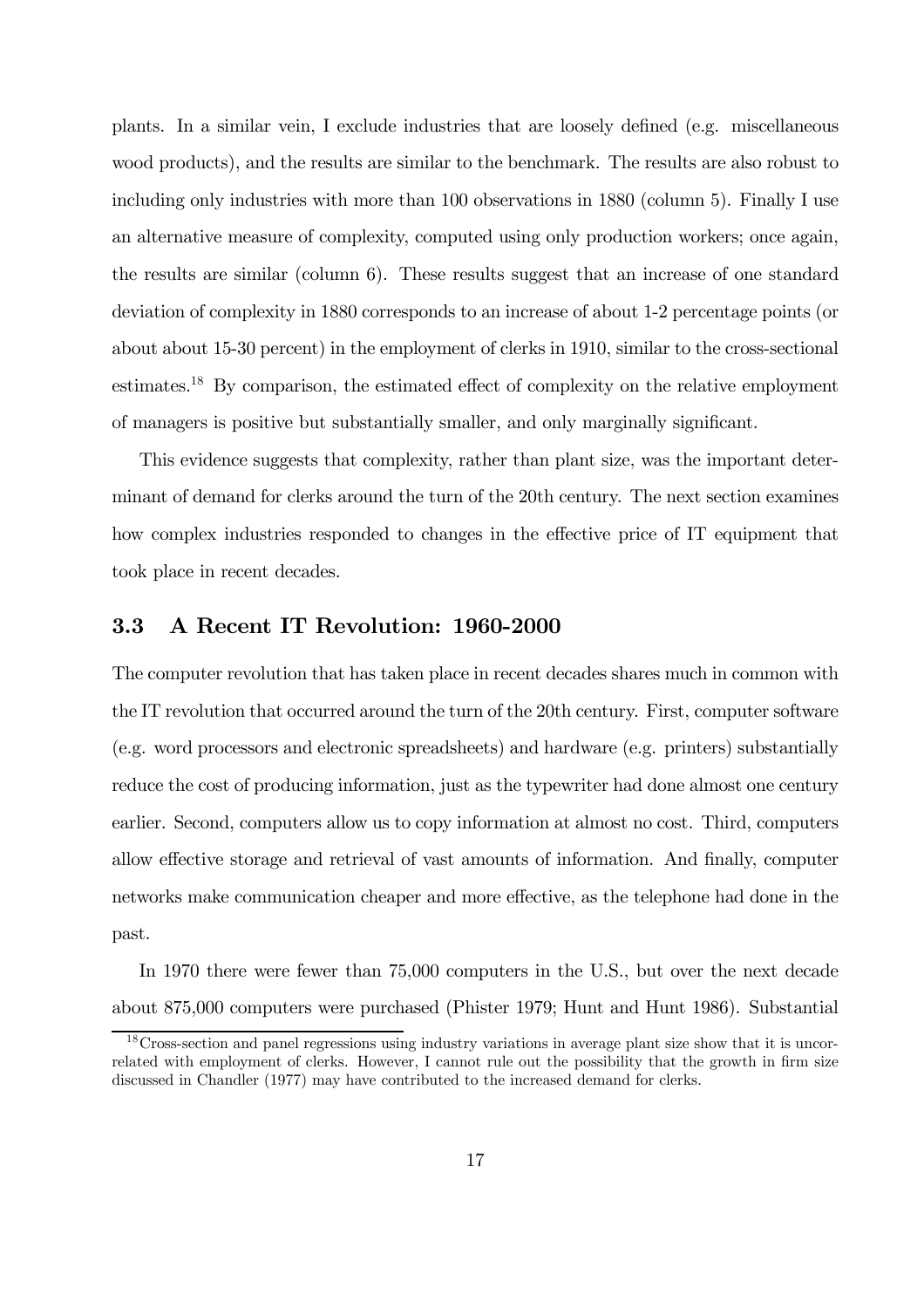reduction in the cost of processing power (Jorgenson 2001; Nordhaus 2001) induced a transition from mainframe computers to microcomputers. The range of computer applications also increased over time. By 1984 nearly half of the clerks in the U.S. used computers, compared to only a quarter of other workers; more recent data show that the fraction of clerks (and other workers) using computers has since continued to rise (Friedberg 2003). I therefore conclude that during the 1970s (and possibly the early 1980s) the price of office computers declined sharply, and we can examine the effect of this decline on the demand for clerks.

The new IT equipment reduced the demand for clerks in three different ways (Hunt and Hunt 1986; Osterman 1986). First, new equipment has directly replaced clerical workers . For example, automatic switching replaced telephone operators; office dictation equipment took the place of stenographers; computer software for pricing insurance supplanted specialized clerks (raters); automatic mail sorting devices replaced mail clerks; and computerized inventory management software took the place of shipping and receiving clerks. Second, indirect replacement occurred as the new equipment raised the productivity of clerical work, reducing the number of clerks required to perform a given task. Finally, reorganization of information processing has also reduced the demand for clerks. For example, some stenographers and typists lost their jobs when word processing allowed workers to produce information cheaply and efficiently.19

As Table 1 shows, the fraction of clerks in the manufacturing workforce fell from 14.4 percent in 1960 to 11.4 percent in 2000. This decline does not reflect an increase in the relative wages of clerks. As Appendix Table A3 shows, the wage of clerks relative to other manufacturing workers has gradually fallen over this period. Taken together, this evidence suggests manufacturers' demand for clerk, relative to other workers, has been falling.

Of particular interest is the effect is the differential response of complex industries to the fall in the price of IT equipment. The first four columns in Table 4 show the cross-sectional

<sup>19</sup>Osterman (1986) argues that these factors might be at least partially offset by "information deepening", as firms may use more information relative to other intermediate inputs.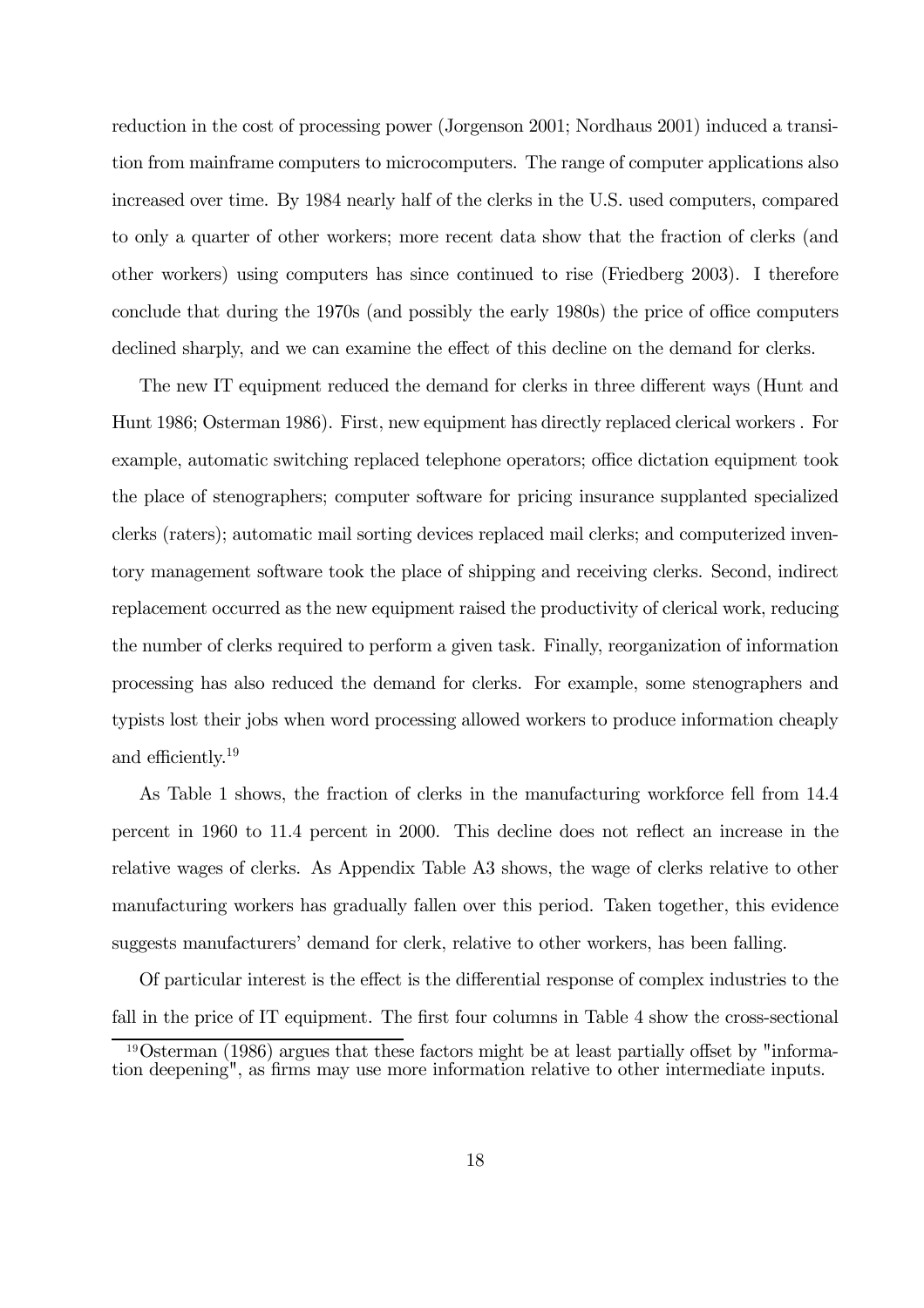relation between complexity and the employment of computer personnel from 1970-2000.<sup>20</sup> The coefficient is positive in all years, although it is statistically significant at the 5 percent level only for 1980 and 2000 and marginally significant for 1970 and 1990. These results are consistent with the model's prediction that more complex industries have higher demand for information technology equipment.

Given the persistence of complexity, the model predicts that more complex industries substitute IT equipment for clerks more rapidly than other industries. Assuming that the number of computer operators required for each computer does not vary across industries in each year, we expect that higher complexity leads to greater employment of computer personnel. Table 4 shows the results of the following regression using data from 1960-1990:

$$
c_{ijt} = \alpha(t_{j,1960} * I_t) + x_j'\beta + z_i'\gamma + d_j'\delta + T_t'\lambda + \varepsilon_{ijt},\tag{19}
$$

where  $t_{j,1960}$  is the complexity of industry j in 1960,  $I_t$  is a dummy for 1980 and 1990 (after the computer revolution had matured),  $x_j$  includes industry-level controls,  $d_j$  is a vector of industry fixed effects and  $T_t$  is a vector of year effects. The results suggest that more complex industries significantly reduced their employment of clerks. An increase of one s.d. in complexity in 1960 is associated with a decrease of about 1.3 percentage points in clerical employment in 1980 and 1990.

Table 4 also shows that complex industries increased the demand for computer personnel more than other industries. However, this differential increase was only about 1/20 in magnitude compared to the decline in their employment of clerks. In part, this finding may reflect the fact that a single computer operator may be in charge of multiple computers or multiple user interfaces. It may also reflect the capacity of a single computer operator to substitute multiple clerks that are not using computers. Finally, it is also possible that some jobs may have been outsourced to service providers outside manufacturing.<sup>21</sup>

 $20$ See Data Appendix for a definition of the category of "computer personnel."

<sup>&</sup>lt;sup>21</sup> Interestingly, complex industries also appear to have increased their demand for managers more than other industries. This finding suggests that they may face more challenges in coordinating complex produc-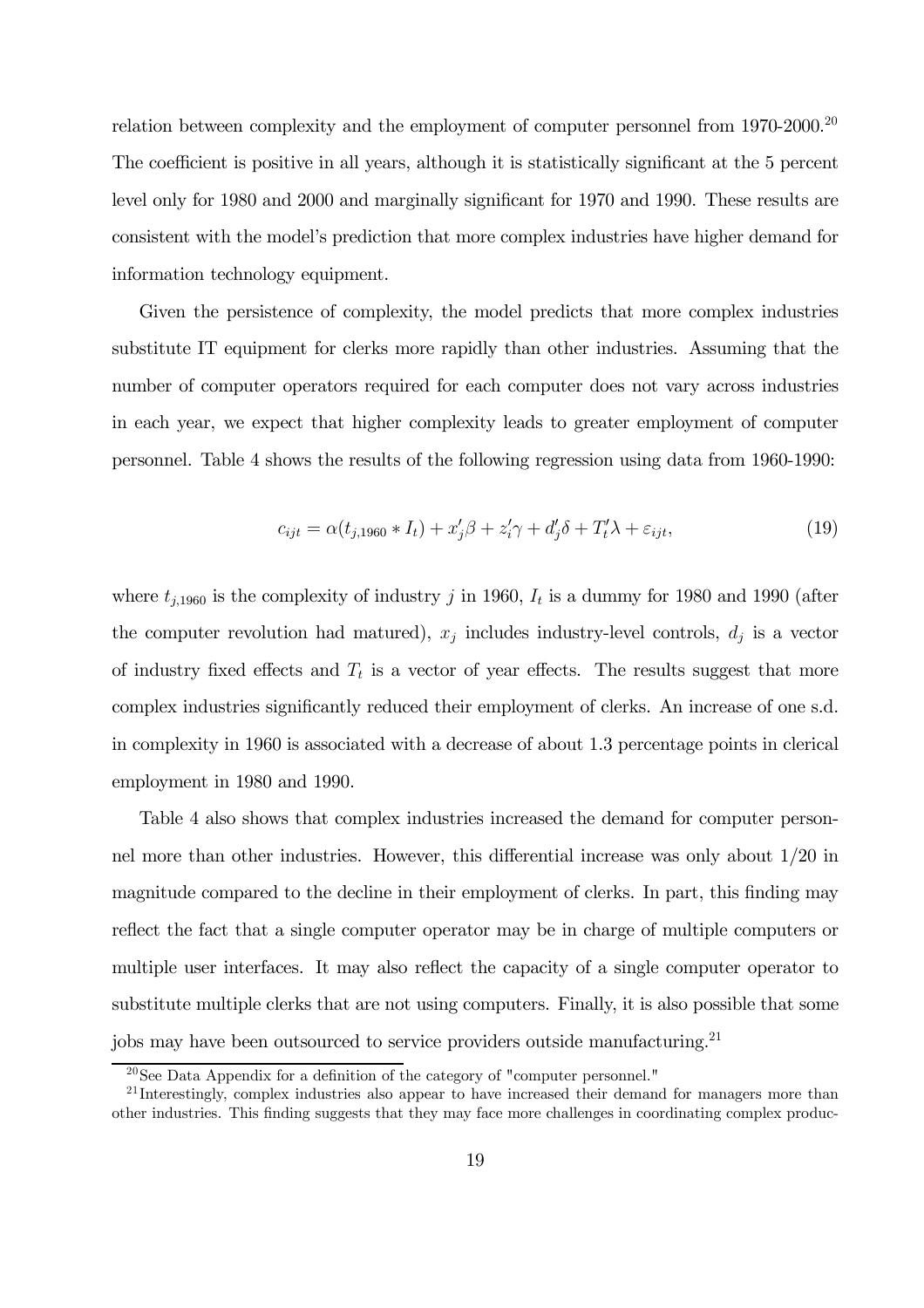In summary, these findings show that manufacturing industries substituted computer personnel for clerks, and that this substitution was significantly stronger among more complex industries. The next section compares the relationship between complexity and demand for information processing in the US and Mexico.

#### 3.4 Comparing USA and Mexico in 1990

In this section I use data from IPUMS International to examine the relationship between complexity and demand for information processing in the US and Mexico in 1990. This approach sheds light on the hypothesis that differences in complexity are largely due to underlying technological differences, and it allows us to compare the differences in complexity and information processing across economies that are in different stages of development. I also use the 1990 US data to examine a subgroup of clerks engaged more directly in coordination, and I test whether it is

The top panel in Table 5 compares manufacturing industries in the US and Mexico in 1990. The data uses harmonized definitions of industries, but each country's occupational definitions are different (See Data Appendix).<sup>22</sup> Despite these differences, the summary statistics are consistent with the hypothesis that differences in complexity reflect technological variations. The average complexity in Mexico is lower than the US; industry-by-industry comparisons show that the complexity of Mexican industries is higher in only 8 of the 44 industries. Moreover, the correlation in industry-level complexity across the two countries is about 0.3.

Consistent with the hypothesis that complexity affects demand for information processing, The Mexico had fewer clerks than the US and also fewer managers. As the bottom panel of Table 5 shows, the relationship between complexity and the fraction of clerks (and managers) was highly significant in both economies. Interestingly, in Mexico, complexity

tion processes, even when plenty of information is available.

 $22$ The total number of occupations in the two countries is very similar. When excluding managers, clerks, and misclassified workers there are 354 occupations in the US data and 367 occupations in the Mexican data. Note also that the results are robust to restricting the US sample size to the same size as the Mexican data.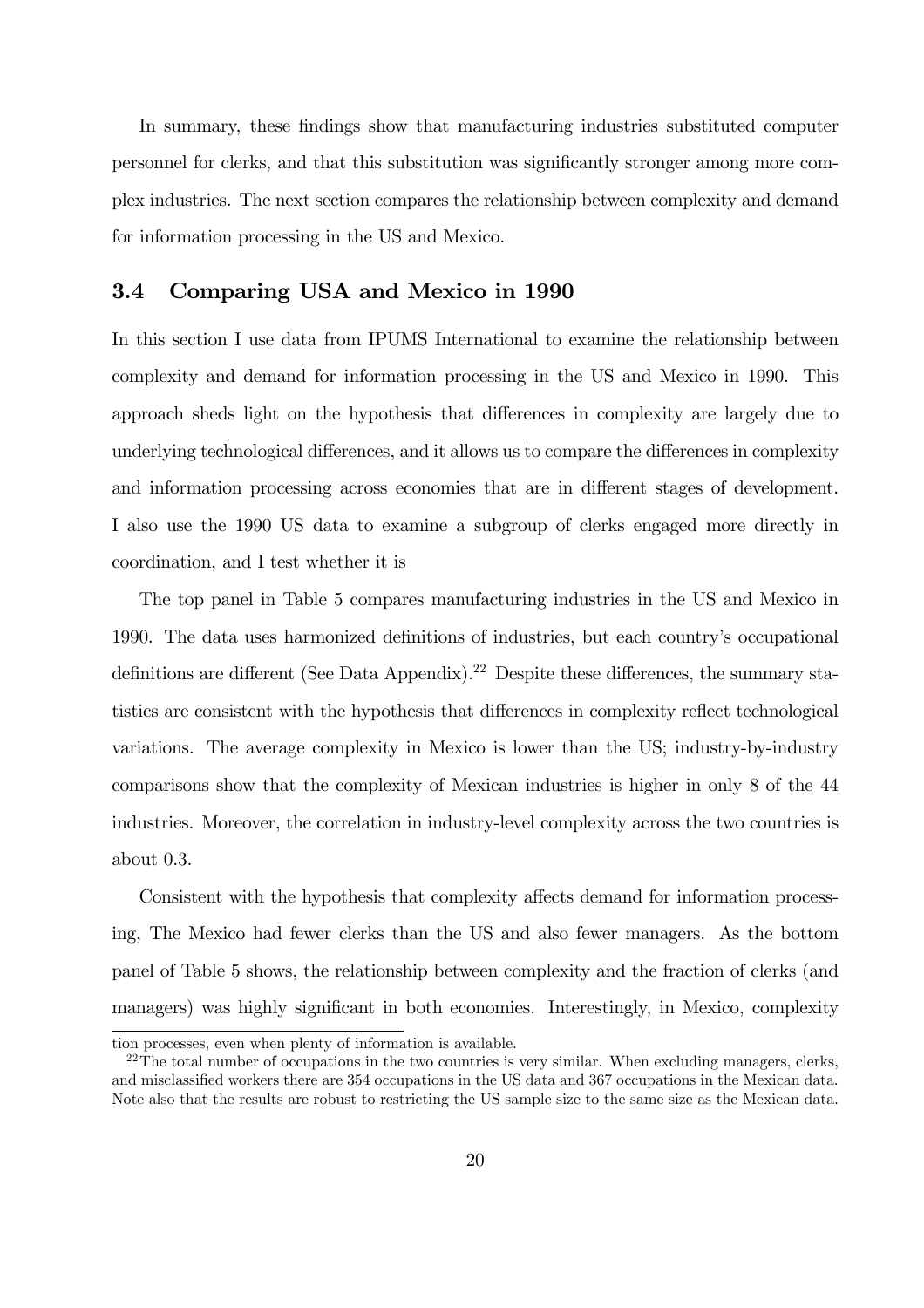was more strongly associated with clerical employment, as it had been in the US in past decades. By contrast, in the US complexity was more strongly associated with managerial employment. Although a full investigation of these issues is outside the scope of the current paper, this finding suggests that in the highly complex production environment we face today, the cost of a more detailed division of labor may be increasingly due to the difficulty of analyzing information and coordinating production, rather than processing information.

Like all the analysis thus far, the comparison of US and Mexican data relies on a broad definition of clerical occupations. Although the tasks of most of the clerical occupations are defined in broad terms (e.g. secretaries, general office clerks), the occupational classifications of the 1990 US data identify some clerical occupations ("coordination" clerks) that are particularly related to processing information that is used to coordinate production. We can compare those "other" clerical occupations that are less related to the coordination of production, and to the larger residual category of "general" clerks.23

As Table 6 shows, complexity is most strongly associated with the employment of coordination clerks. One standard deviation in complexity is associated with an increase of 11 percent in the employment share of coordination clerks, compared to about 6 percent and 4 percent of general and other clerks. This evidence provides further support for the relationship between coordination and demand for information processing.

# 4 Conclusions

In this paper I analyze the cost of processing information that is used to coordinate complex production processes. One contribution of this paper is in constructing and analyzing a measure of the complexity of the division of labor, which measures the extent of occupational heterogeneity in an industry's workforce. Using US data on manufacturing industries over more than a century I find evidence that this measure is highly persistent, likely reflecting

<sup>23</sup> "Coordination" clerks are: production coordinators; stock and inventory clerks; personnel clerks; and payroll and timekeeping clerks. "Other" clerks are: transportation ticket and reservation agents; receptionists; order clerks; billing clerks; dispatchers; weighers, measurers, and checkers; and investigators and adjusters, except insurance. The residual catgory includes the rest of the clerical occupations.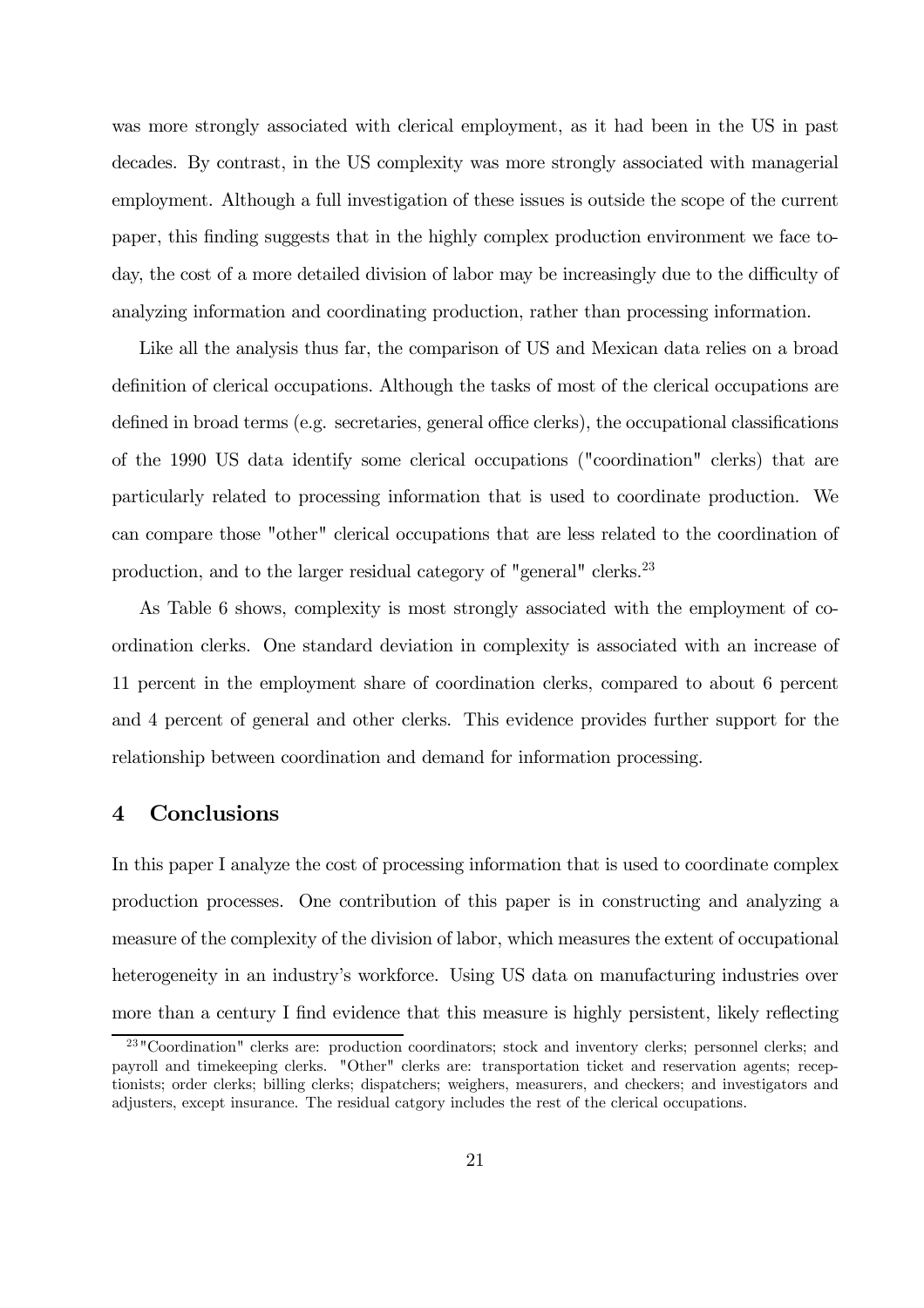underlying differences in the production process across industries. A comparison of recent data from US and Mexico reveals that US industries are more complex, and within each country the rankings of industries by complexity are similar.

I find evidence that more complex industries employ relatively more clerks, and that this correlation is consistent and robust for almost a century. Mexican data for 1990 shows similarly strong evidence.

In order to further document the effect of complexity on the demand for clerks, I examine an early IT Revolution that took place from 1880-1910. The sharp decline in the effective price of IT induced firms to use information more intensively, by employing both clerks and IT equipment. This finding suggests that by increasing the demand for clerks, technological change may have contributed to the onset of the High School Movement from 1910 onwards and to women's integration into the labor force. Interestingly, I find that industries which were more complex in 1880, when there was very little employment of clerks, increased their demand for clerks significantly more than other industries.

Whereas in the past clerks and IT equipment were complements, in recent decades they have become substitutes. I find that manufacturing firms have substituted computers for clerks, reducing the employment share of clerks despite the decline in their relative wages. This result provides a concrete case in which technology and a specific set of skills are substitutes rather than complements. Moreover, my findings suggest that the replacement of clerks by computers was more rapid in more complex industries.

Lastly, this paper assesses the extent to which complexity increases demand for clerks. I find that one standard deviation in complexity is associated with an increase of 1 percentage point (about 8 percent) in the employment of clerks. In recent decades, complexity has also become strongly associated with the employment of managers: an increase of 1 s.d. in complexity is associated with an increase of 1.4 percentage points (about 14 percent) in the employment of managers. The results suggest that the complexity of the production process is an important determinant of the demand for white-collar workers.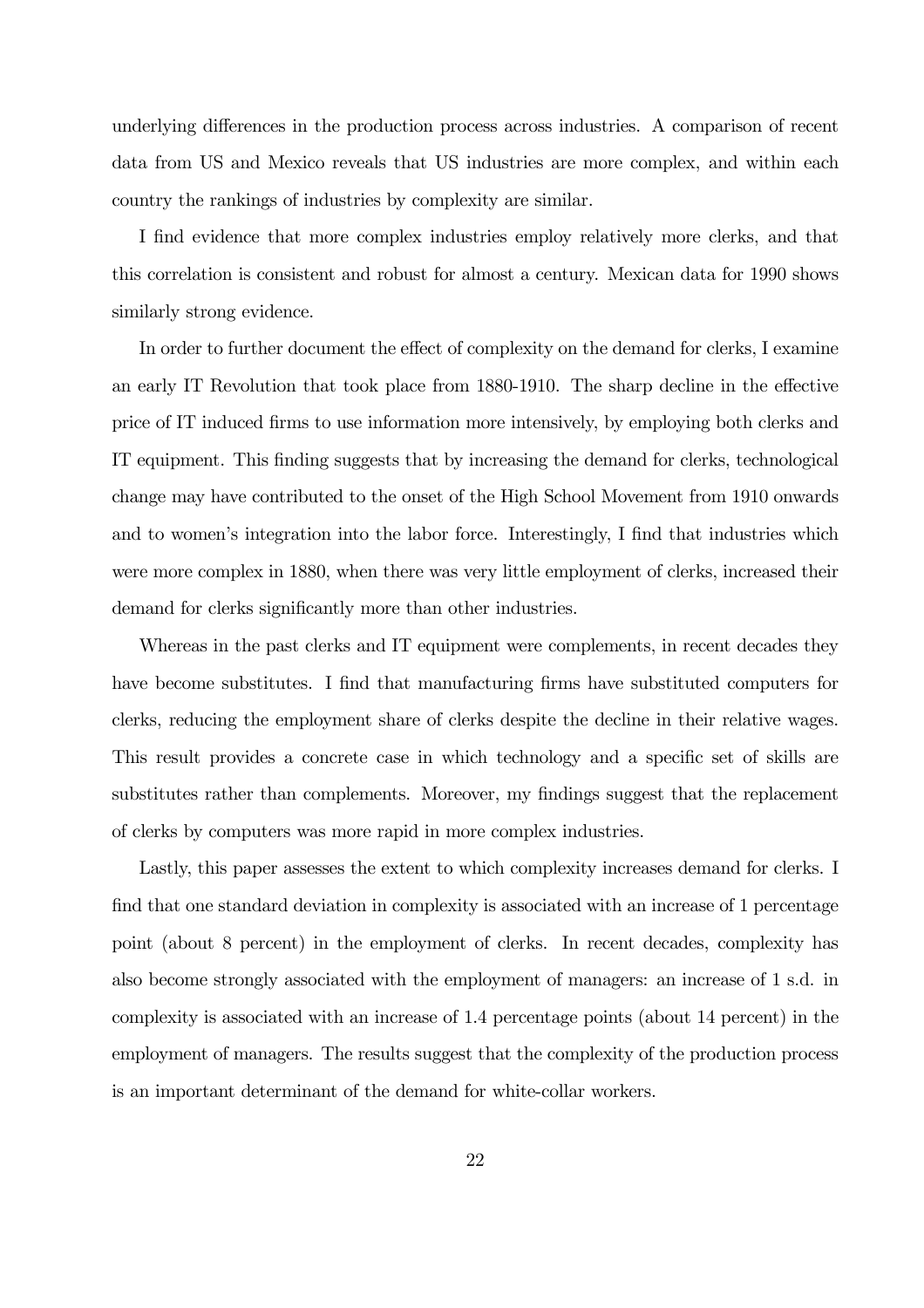#### Data Appendix

The data for this paper comes primarily from the Integrated Public Use Microdata Series (IPUMS) samples of the U.S. decennial household census. This data includes samples of approximately 1 percent of the decennial US census from 1860-2000, excluding 1890 and 1930, for which no data is currently available. This data allows a systematic cross-sectional and longitudinal analysis of the manufacturing workforce, while controlling for geographic variation. Using the IPUMS 1950 classification of occupations and industries mitigates some of the problems that could arise from changes in the classification of jobs throughout the period.24 Nevertheless, before 1880 people were not directly asked for both their occupation and industry, so the distinction between the two had to be imputed and this created a potential for substantial measurement error. This data also lacks the wage and educational attainment of workers before 1940.25 In order to obtain wage data for that period, I rely on the estimates of Goldin and Katz (1995), which are based on partial data.

I include workers in all manufacturing industries, except for 'miscellaneous manufacturing industries' and 'not specified manufacturing industries'. Dropping these observations reduced the sample by about 5 percent. Specific occupations that appeared in the data but seem incompatible with employment in manufacturing were excluded from the sample. These occupations include: chiropractors; clergymen; dancers and dancing teachers; entertainers; farm and home management advisors; foresters and conservationists; funeral directors and embalmers; recreation and group workers; religious workers; therapists and healers; farmers (owners and tenants); farm managers; auctioneers; hucksters and peddlers; real estate

<sup>&</sup>lt;sup>24</sup>In the classification of industries, I merged together several industries, in order to facilitate the merging of the household census data with the census of manufactures data. Specifically, I merged industries 306 (logging) and 307 (sawmills, planing mills, and mill work); industries 336 (blast furnaces, steel works, and rolling mills) and 337 (other primary iron and steel industries); industries 346 (fabricated steel products) and 347 (fabricated nonferrous metal products); industries 439 (yarn, thread, and fabric mills), 436 (miscellaneous textile mill products) and 449 (miscellaneous fabricated textile products); and industries 399 (miscellaneous manufacturing industries) and 499 (not specified manufacturing industries). I also dropped all the observations that are classified as: employed, unclassifiable; non-occupational response; occupation missing/unknown; and N/A (blank).

<sup>&</sup>lt;sup>25</sup>The schooling variable does make it possible to estimate high school participation across geographical regions.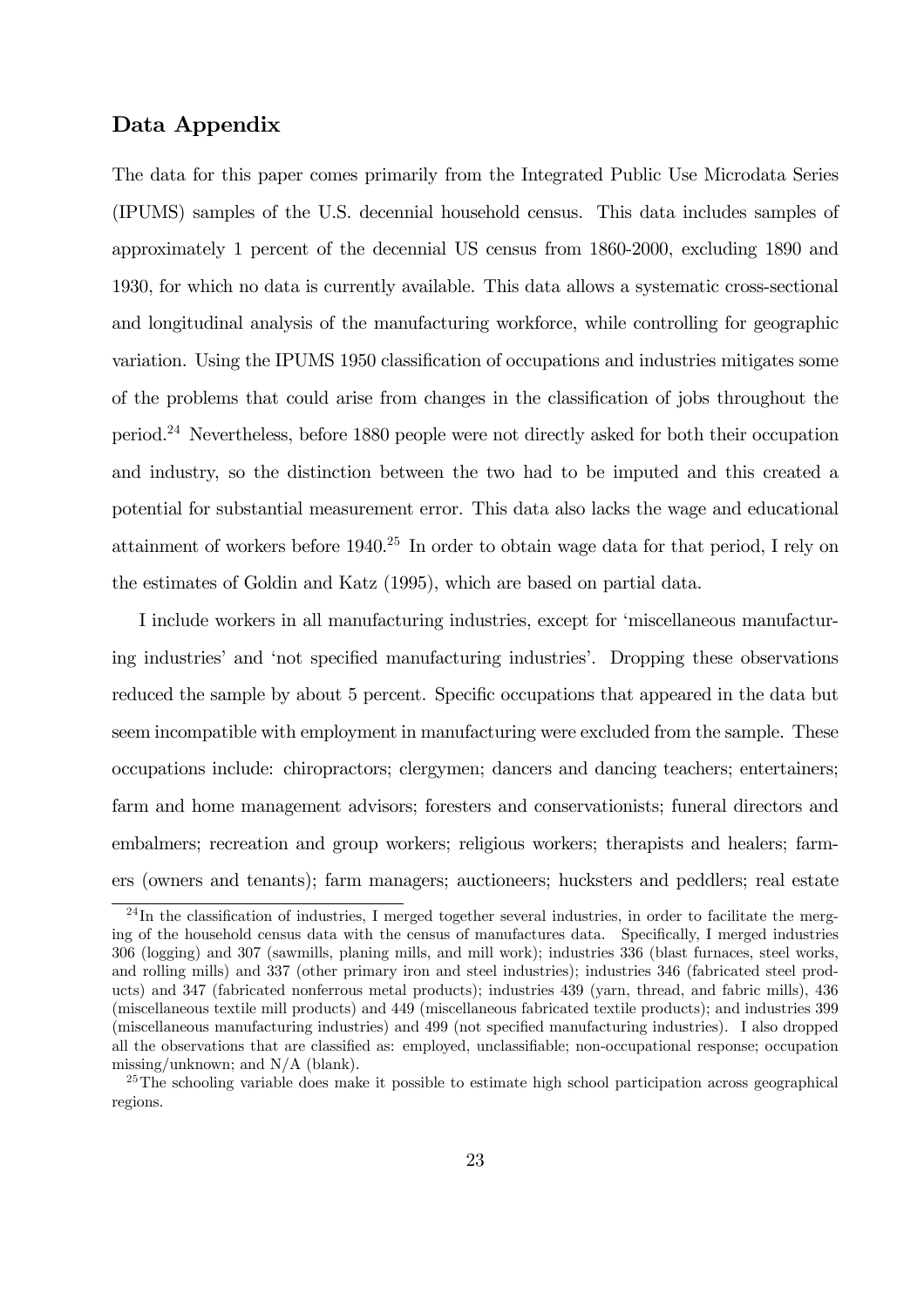agents and brokers; stock and bond salesmen; all service workers; all farm laborers; people whose occupation was unclassified; people with a non-occupational response; and all people with occupation missing/unknown or non-available. Dropping all these occupations further reduced the sample by about 3 percent.

The only industry-level variable constructed using the IPUMS data is the complexity measure. It is defined as one minus the Herfindahl index of occupations, excluding managers, clerks and accountants and auditors. In some specifications I also use an alternative measure of complexity, calculated using only production workers (Craftsmen, Operatives, and Laborers not elsewhere classified).

I construct other industry-level variables using the Census of Manufactures data for the years 1880-1909 and 1960-1990. The data for the early period includes the number of workers and establishments, as well as the value of output and cost of various inputs for over 250 industries, as classified by Roy (1990). The more recent data is from the NBER-CES Manufacturing Industry Database (Bartelsman et al. 2000).

The household census and the Census of Manufactures data use different classifications of industries and the latter classification is typically much more detailed. In order to match the data I pooled together several of the IPUMS industries: logging was merged with sawmills, planing mills, and mill work; blast furnaces, steel works, and rolling mills was merged with other primary iron and steel industries; yarn, thread, and fabric mills was merged with miscellaneous textile mill products and miscellaneous fabricated textile products. Merging these industries yielded a total of 52 industries, although a few had no observations in some census years.

Under the IPUMS classification of occupations, all white collar workers are classified into one of four one-digit categories: clerks, managers, professional workers and sales workers. I constructed the category of computer personnel based on the IPUMS occupations for 1970- 2000 since no such category existed prior to 1970. In 1970 this category includes computer and peripheral equipment operators. In 1980 and 1990 it includes supervisors, computer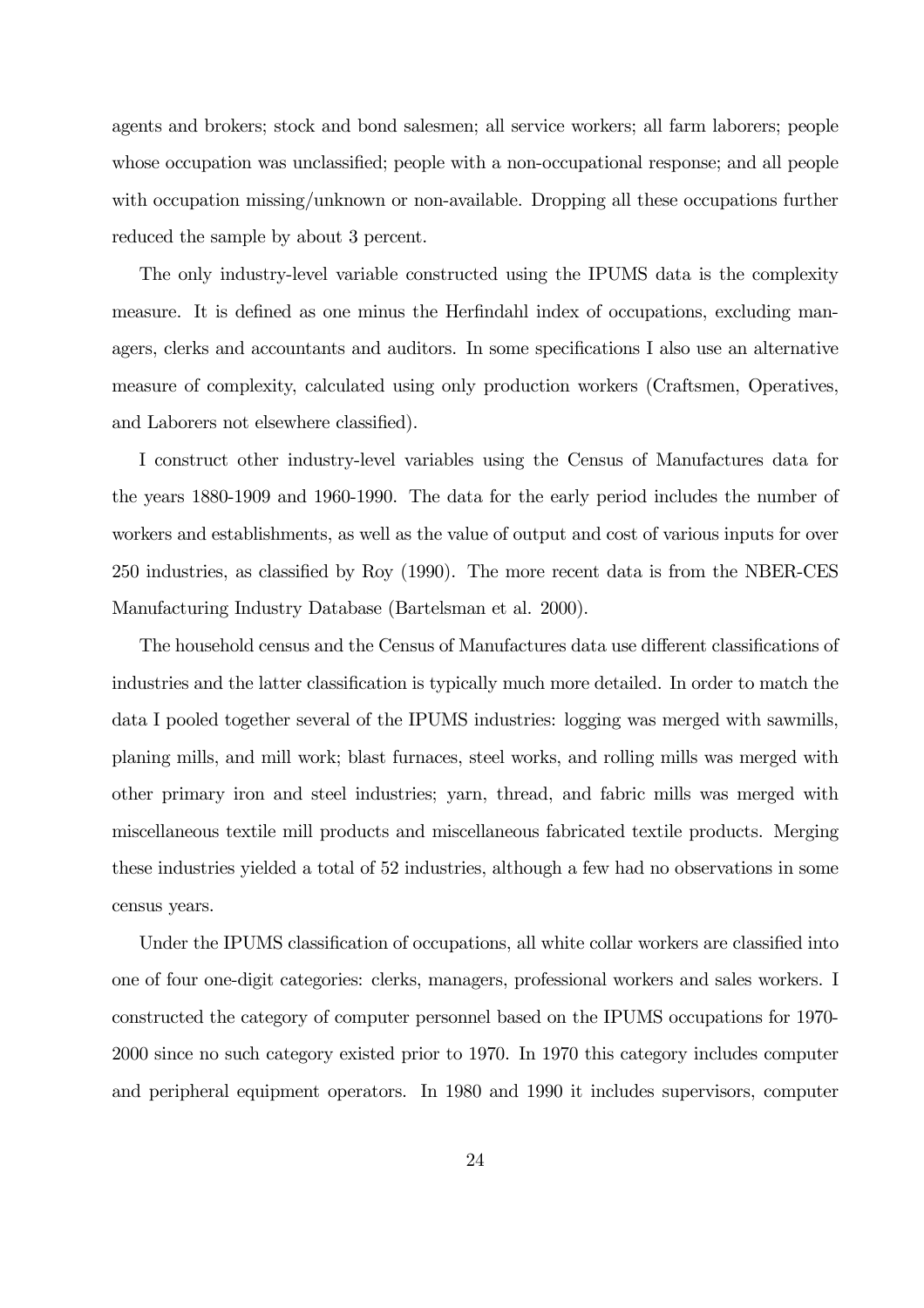equipment operators; computer operators; and peripheral equipment operators. In 2000 it includes computer and information systems managers; database administrators; network and computer systems administrators; and computer operators.

The analysis in section 6 uses US and Mexican data on occupations and industries in 1990 from the Integrated Public Use Microdata Series-International. I exclude various US miscellaneous industries: Toys, amusement, and sporting goods; Miscellaneous manufacturing industries; and Manufacturing industries, n.s., and similar Mexican industries: Not sufficiently specified industries, and Other manufacturing industries. Appendix Table A4 shows the matching of US and Mexican industries. The calculations exclude managers, administrative workers, and farm workers.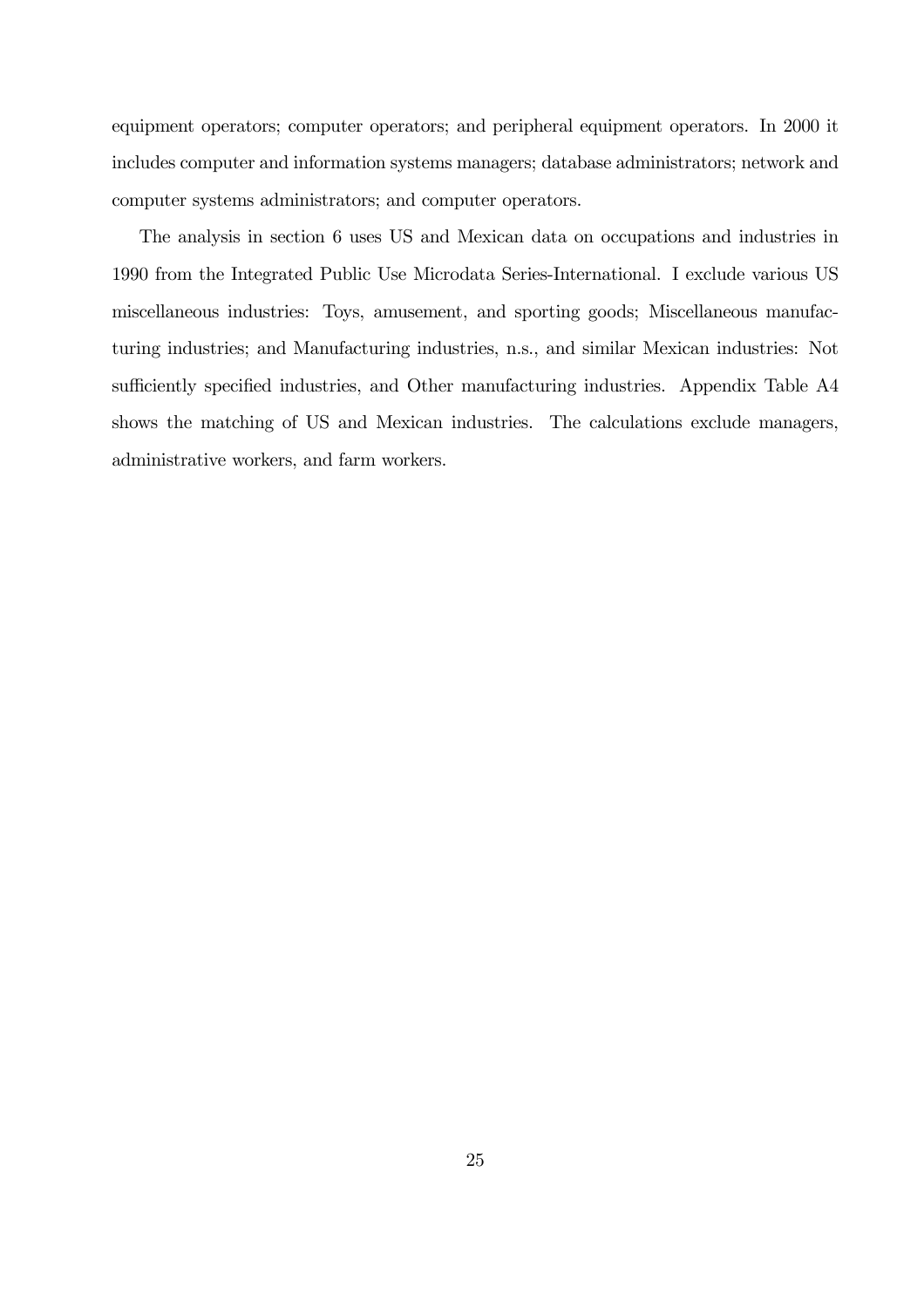#### References

Acemoglu, Daron. "Directed Technical Change", Review of Economic Studies, 2002, p. 782-809.

Autor, David H., Frank Levy and Richard J. Murnane. "The Skill Content of Recent Technological Change: An Empirical Exploration", Forthcoming Quarterly Journal of Economics, 118(4), November 2003.

Bangs, George S. "A Letter to the Postmaster General showing the Cost, Revenues and Comparative Profit and Loss of Carrying the Different Classes of Mail Matter", Washington Government Printing Office, 1875.

Bartelsman, Eric J., Randy A. Becker, and Wayne B. Gray. "NBER-CES Manufacturing Industry Database", National Bureau of Economic Research, June 2000

http://www.nber.org/nberces/nbprod96.htm

Becker, Gary S. And Kevin M. Murphy. "The Division of Labor, Coordination Costs, and Knowledge", Quarterly Journal of Economics v107, n4 (November 1992): 1137-60.

Broadberry, Stephen and Sayantan Ghosal. "From the Counting House to the Modern Office: Explaining Anglo-American Productivity Differences in Services, 1870—1990." The Journal of Economic History, Volume 62, Issue 04, p. 967-998, Dec. 2002.

Carter, Susan B. et al., ed. Historical statistics of the United States on CD-ROM: colonial times to 1970, U.S. Bureau of the Census.

Chandler, Alfred D., Jr. The Visible Hand: The Managerial Revolution in the American

Business, The Belknap Press of the Harvard University Press, 1977.

Crémer, Jacques, Luis Garicano, and Andrea Prat. "Language and the Theory of the Firm." forthcoming, Quarterly Journal of Economics, 2006.

Davis, Margery W. Women's Place Is at the Typewriter – Office Work and Office Workers 1870-1930, Temple University Press, 1982.

Feenberg, Daniel and Jeff Miron. "Improving the Accessibility of the NBER's Historical Data", Journal of Business and Economic Statistics, Volume 15 Number 3 (July 1997) pages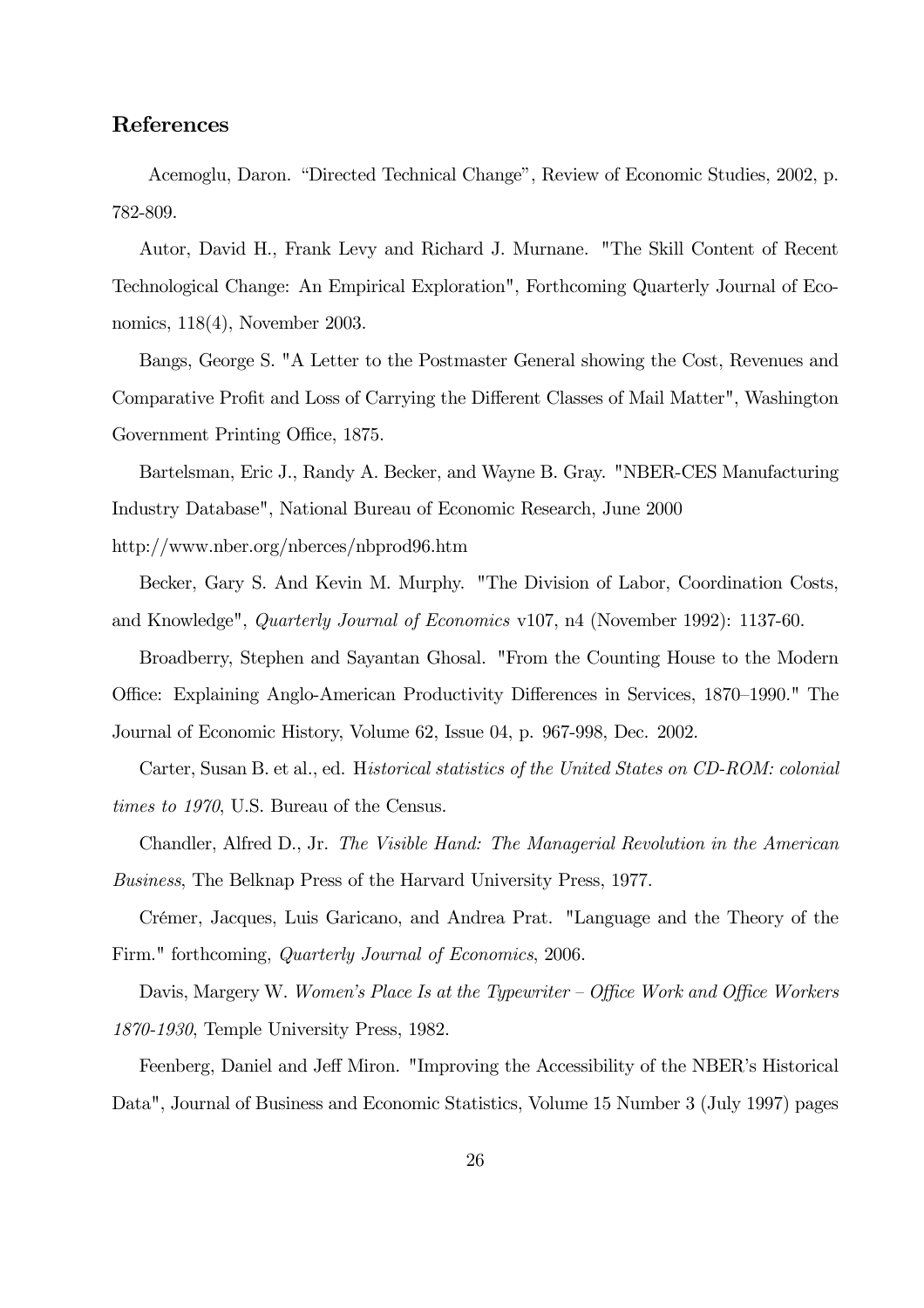293-299. Data series: m01104a U.S. Fine Writing Paper Production 01/1918-12/1933 Fine, Lisa M. The Souls of the Skyscraper — Female Clerical Workers in Chicago, 1870- 1930, Temple University Press, Philadelphia, 1990.

Fleischman, Richard K. and Thomas N. Tyson, "Cost Accounting during the Industrial Revolution: The Present State of Historical Knowledge", The Economic History Review, New Series, Volume 46, Issue 3 (Aug. 1993), p. 503-517.

Friedberg, Leora. "The Impact of Technological Change on Older Workers: Evidence from Data on Computer Use", Industrial and Labor Relations Review, Vol. 56, No. 3 (April 2003).

Garicano, Luis. "Hierarchies and the Organization of Knowledge in Production", Journal of Political Economy v108, n5 (October 2000): 874-904.

Garicano, Luis and Esteban Rossi-Hansberg. "Organization and Inequality in a Knowledge Economy." forthcoming, Quarterly Journal of Economics, 2006.

Goldin, Claudia, "America's Graduation from High School: The Evolution and Spread of Secondary Schooling in the Twentieth Century", Journal of Economic History, Vol. 58 (June 1998): 345-374

Goldin, Claudia and Lawrence F. Katz. "Education and Income in the Early 20th Century: Evidence from the Prairies." National Bureau of Economic Research, Inc, NBER Working Papers: 7217, 1999

Goldin, Claudia and Lawrence F. Katz. "The Decline of Non-Competing Groups: Changes in the Premium to Education, 1890 to 1940.", National Bureau of Economic Research Working Paper: 5202, 1995.

Goldin, Claudia and Lawrence F. Katz. "The Origins of Technology-Skill Complementarity", Quarterly Journal of Economics, 1998.

Hartman Strom, Sharon. "'Light Manufacturing': The Feminization of American Oddice Work, 1900-1930", Journal of Industrial and Labor Relations Review, Volume 49, Issue 1, 1989, p. 53-71.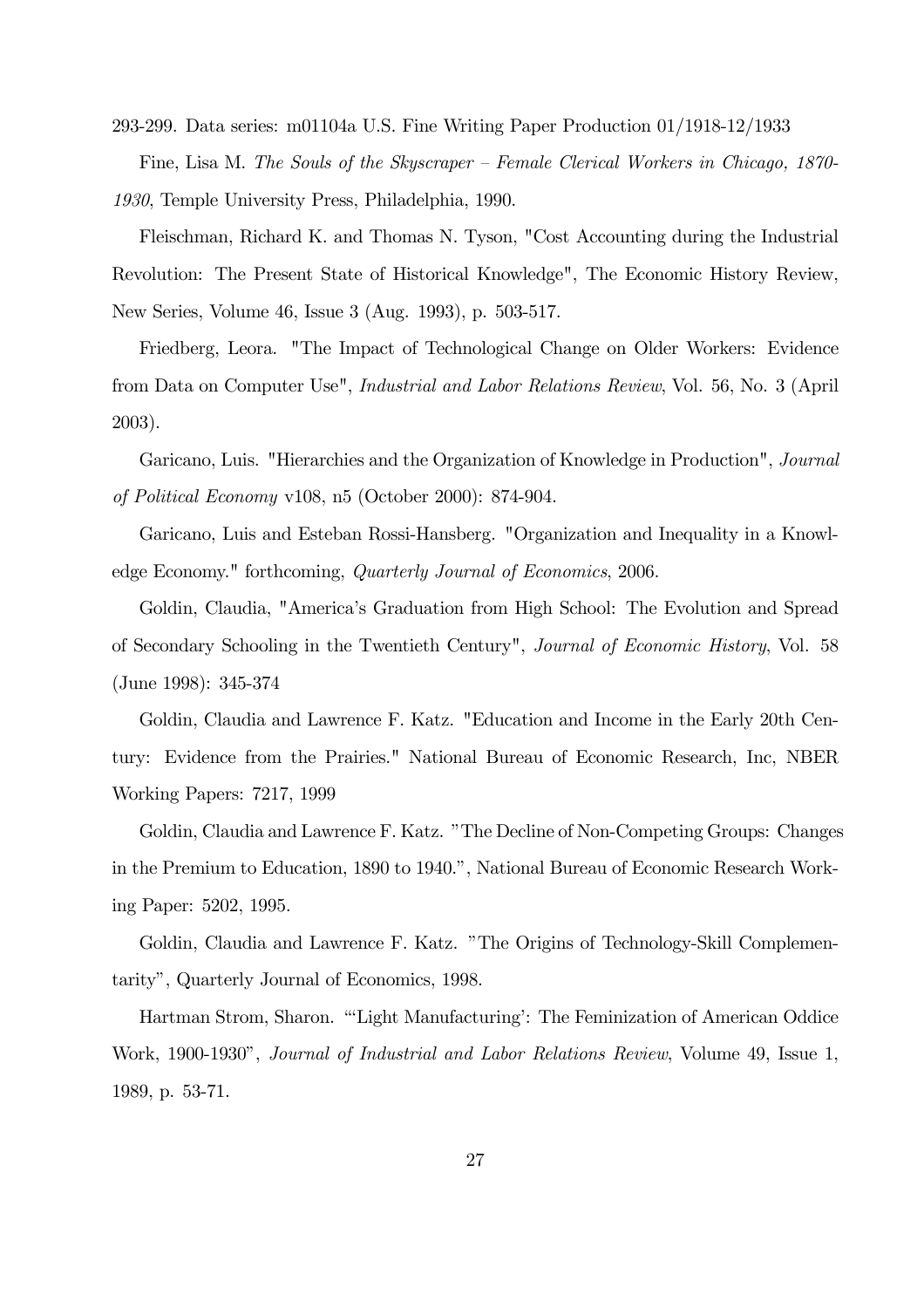Hartman Strom, Sharon. Beyond the Typewriter: Gender, Class and the Origins of Modern American Office Work, 1900-1930, University of Illinois Press, 1992.

Hounshell, David A. From the American System to Mass Production, 1800-1932, Johns Hopkins University Press, 1984.

Hunt, H. Allan and Timothy L. Hunt. Clerical employment and technological change, W.E. Upjohn Institute for Employment Research, 1986.

Jorgenson, Dale W. "Information Technology and the U.S. Economy", American Economic Review, March 2001, p. 1-32.

Levenstein, Margaret. "The Use of Cost Measures: The Dow Chemical Company, 1890- 1914" in Inside the Business Enterprise: The Use and Transformation of Information, ed.

Peter Temin (University of Chicago Press), 1991.

Minnesota Population Center. Integrated Public Use Microdata Series-International: Version 2.0. Minneapolis: University of Minnesota, 2006.

www.ipums.org/international

Nelson, Daniel. Fredrick W. Taylor and the Rise of Scientific Management, The University of Wisconsin Press, 1980.

Nelson, Daniel. Managers and Workers — origins of the Twentieth-Century Factory System in the United States, 1880-1920, The University of Wisconsin Press, second edition (1995).

Nordhaus, William. "The Progress of Computing", Cowles Foundation Discussion Paper No. 1324, 2001.

Osterman, Paul. "The Impact of Computers on the Employment of Clerks and Managers", Industrial and Labor Relations Review, Volume 39, Issue 2, Jan. 1986, p. 175-186.

Phister, Montgomery, Jr. Data Processing Technology and Economics, Second Edition, Digital Press, 1979. [Table II.1.28]

Radner, Roy. "Hierarchy: The economics of managing." *Journal of Economic Literature*; Sep92, Vol. 30 Issue 3, p. 1382-1415.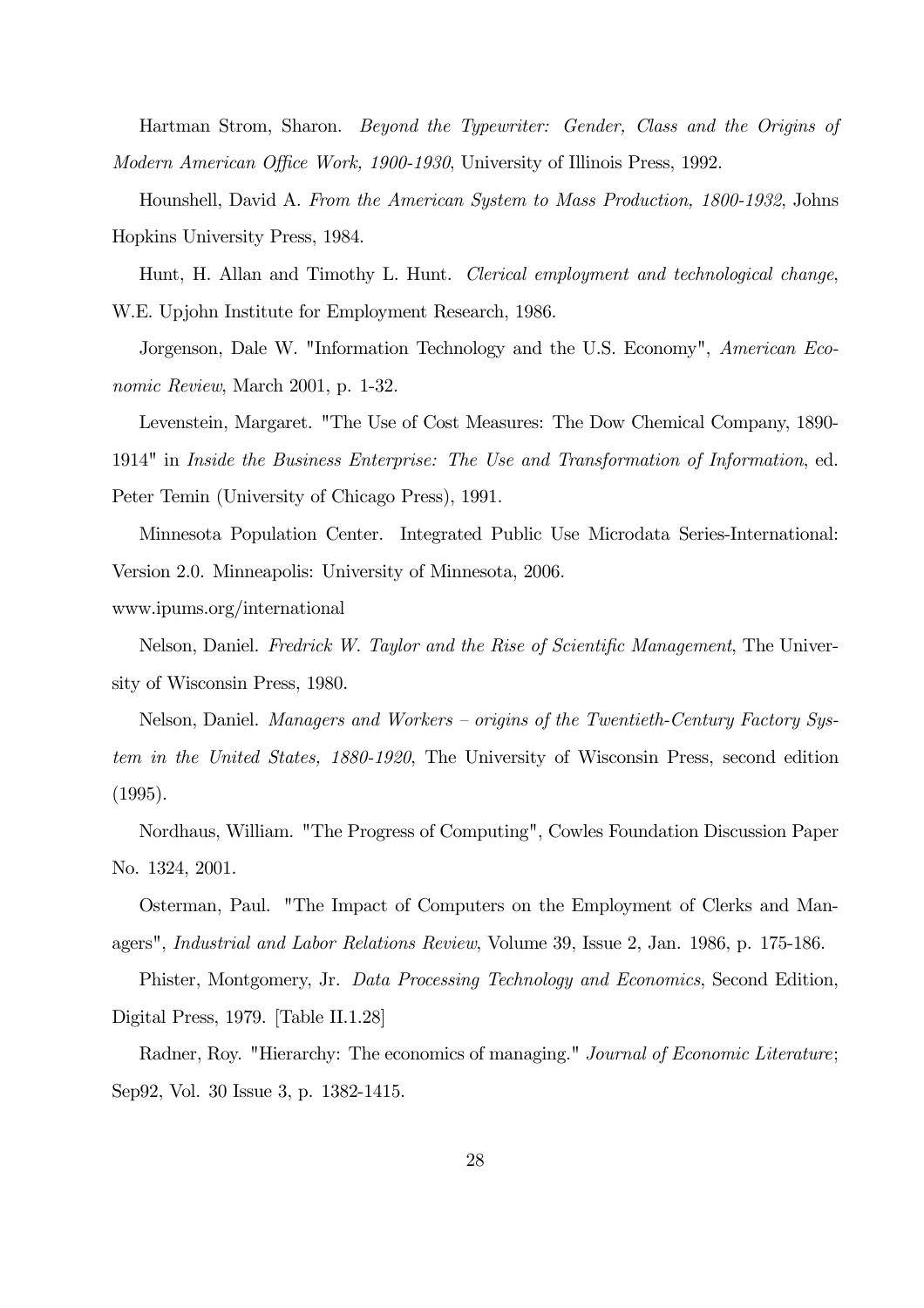Radner, Roy. "The Organiztion of Decentralized Information Processing." Econometrica, Sep93, Vol. 61 Issue 5, p1109-1146

Rotella, Elyce J. Women's Labor Force Participation and the Growth of Clerical Employment in the United States, 1870-1930 (in Summaries of Doctoral Dissertations), The Journal of Economic History, Vol. 39, No. 1, The Tasks of Economic History. (Mar., 1979), pp. 331-333.

Roy, William G. "Rise of American Industrial Corporations, 1880-1914" [Computer file]. Los Angeles, CA: University of California, Dept. Of Sociology [producer], 1990. Ann Arbor,

Ruggles, Steven et. al. Integrated Public Use Microdata Series: Version 2.0, Minneapolis:

MI: Inter-university Consortium for Political and Social Research [distributor], 1990.

Historical Census Projects, University of Minnesota, 1997 (www.ipums.org).

Smith, Adam. The Wealth of Nations, 1776 (Reprinted in New York: Modern Library, 1965).

Sorkin, Alan L. The Economics of the Postal System, Lexington Books, 1980.

U.S. Department of Commerce, Bureau of the Census. Historical Statistics of the United States, Bicentennial edition, Cambridge University Press, 1997 (CD).

U.S. Census Bureau, Population Division, Education and Social Stratification Branch. "Computer Use in the Unitd States", October 1989 (P23-171)

http://www.census.gov/population/www/socdemo/computer/p23-171.html.

Yates, JoAnne. "Control through Communication — The Rise of System in American Management", Johns Hopkins University Press, 1989.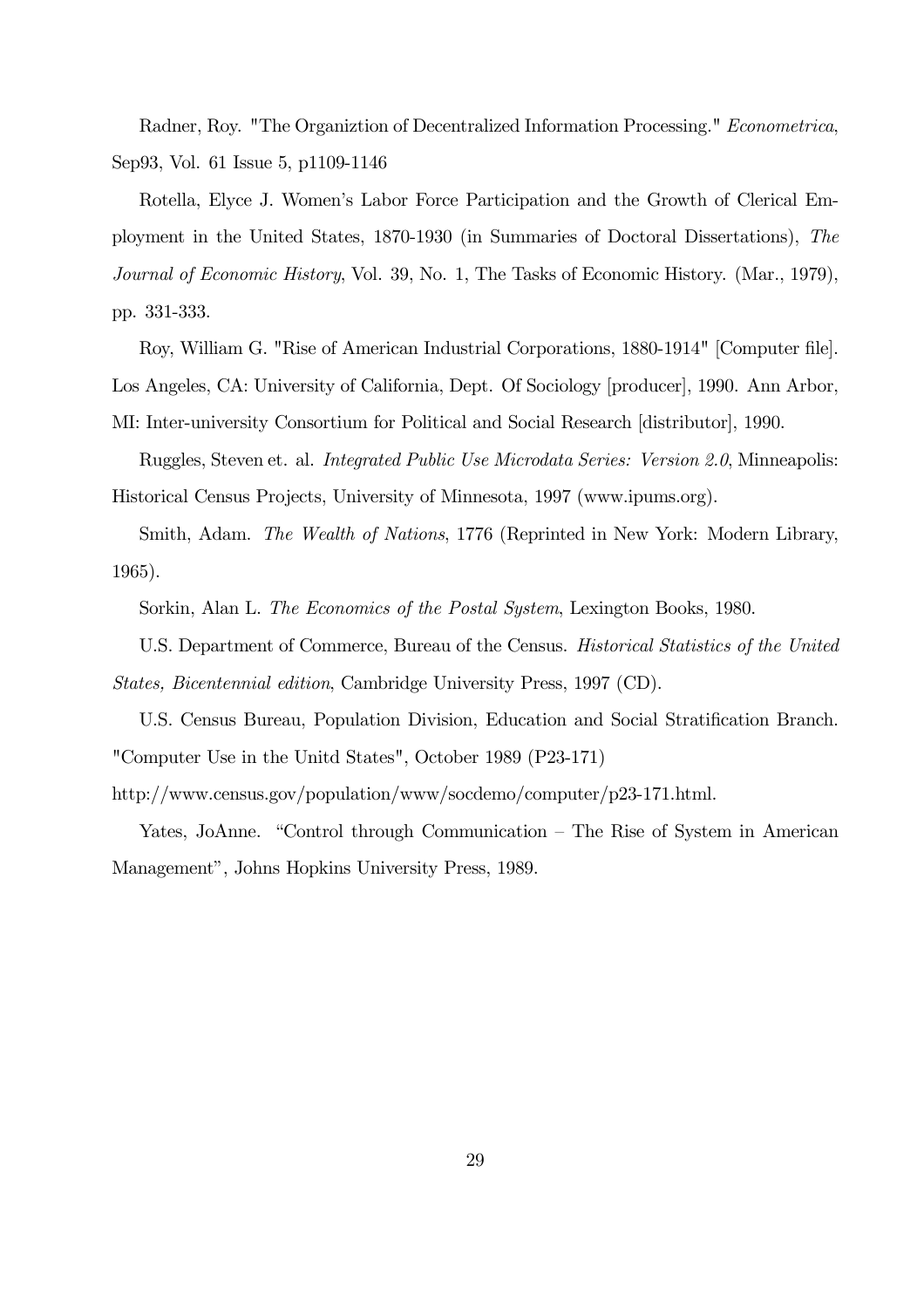| Year | Total                                    |        | Fraction of white collar occupations in manufacturing |                         |                         |                                                           |                                | Fraction of              | Average                |
|------|------------------------------------------|--------|-------------------------------------------------------|-------------------------|-------------------------|-----------------------------------------------------------|--------------------------------|--------------------------|------------------------|
|      | manufacturing<br>workforce<br>(millions) | Clerks | Managers                                              | Professional<br>workers | <b>Sales</b><br>workers | Computer<br>administrators<br>and operators<br>(see note) | All white<br>collar<br>workers | women<br>among<br>clerks | industry<br>complexity |
| 1860 | 0.9                                      | 0.001  | 0.022                                                 | 0.004                   | 0.000                   | 0.000                                                     | 0.028                          | 0.000                    | 0.400                  |
| 1870 | 1.6                                      | 0.012  | 0.031                                                 | 0.004                   | 0.000                   | 0.000                                                     | 0.047                          | 0.089                    | 0.438                  |
| 1880 | 1.8                                      | 0.011  | 0.033                                                 | 0.007                   | 0.001                   | 0.000                                                     | 0.052                          | 0.046                    | 0.361                  |
| 1900 | 3.8                                      | 0.026  | 0.035                                                 | 0.010                   | 0.001                   | 0.000                                                     | 0.071                          | 0.173                    | 0.583                  |
| 1910 | 7.6                                      | 0.064  | 0.043                                                 | 0.011                   | 0.010                   | 0.000                                                     | 0.128                          | 0.357                    | 0.684                  |
| 1920 | 9.1                                      | 0.083  | 0.039                                                 | 0.015                   | 0.002                   | 0.000                                                     | 0.139                          | 0.450                    | 0.688                  |
| 1940 | 11.1                                     | 0.103  | 0.041                                                 | 0.030                   | 0.031                   | 0.000                                                     | 0.205                          | 0.428                    | 0.679                  |
| 1950 | 14.6                                     | 0.113  | 0.047                                                 | 0.042                   | 0.023                   | 0.000                                                     | 0.223                          | 0.542                    | 0.714                  |
| 1960 | 21.4                                     | 0.144  | 0.044                                                 | 0.062                   | 0.026                   | 0.000                                                     | 0.275                          | 0.690                    | 0.696                  |
| 1970 | 24.4                                     | 0.140  | 0.045                                                 | 0.081                   | 0.023                   | 0.002                                                     | 0.290                          | 0.697                    | 0.716                  |
| 1980 | 25.5                                     | 0.131  | 0.066                                                 | 0.090                   | 0.022                   | 0.005                                                     | 0.309                          | 0.691                    | 0.755                  |
| 1990 | 23.4                                     | 0.124  | 0.096                                                 | 0.121                   | 0.030                   | 0.007                                                     | 0.370                          | 0.696                    | 0.791                  |
| 2000 | 23.1                                     | 0.114  | 0.099                                                 | 0.138                   | 0.030                   | 0.007                                                     | 0.381                          | 0.667                    | 0.775                  |

Table 1. Descriptive Statistics

NOTES: The sample includes workers in the manufacturing industries, as described in the Data Appendix. Using the IPUMS 1950 classification of occupations, all white collar workers fall into one of the following categories: clerks, managers, professional workers and sales workers. The category of computer administrators and operators includes some clerks, managers and professional workers (see details in Data Appendix). The complexity measure is computed as one minus the Herfindahl index of occupations, excluding managers, clerks and accountants and auditors. Means are calculated using census person weights.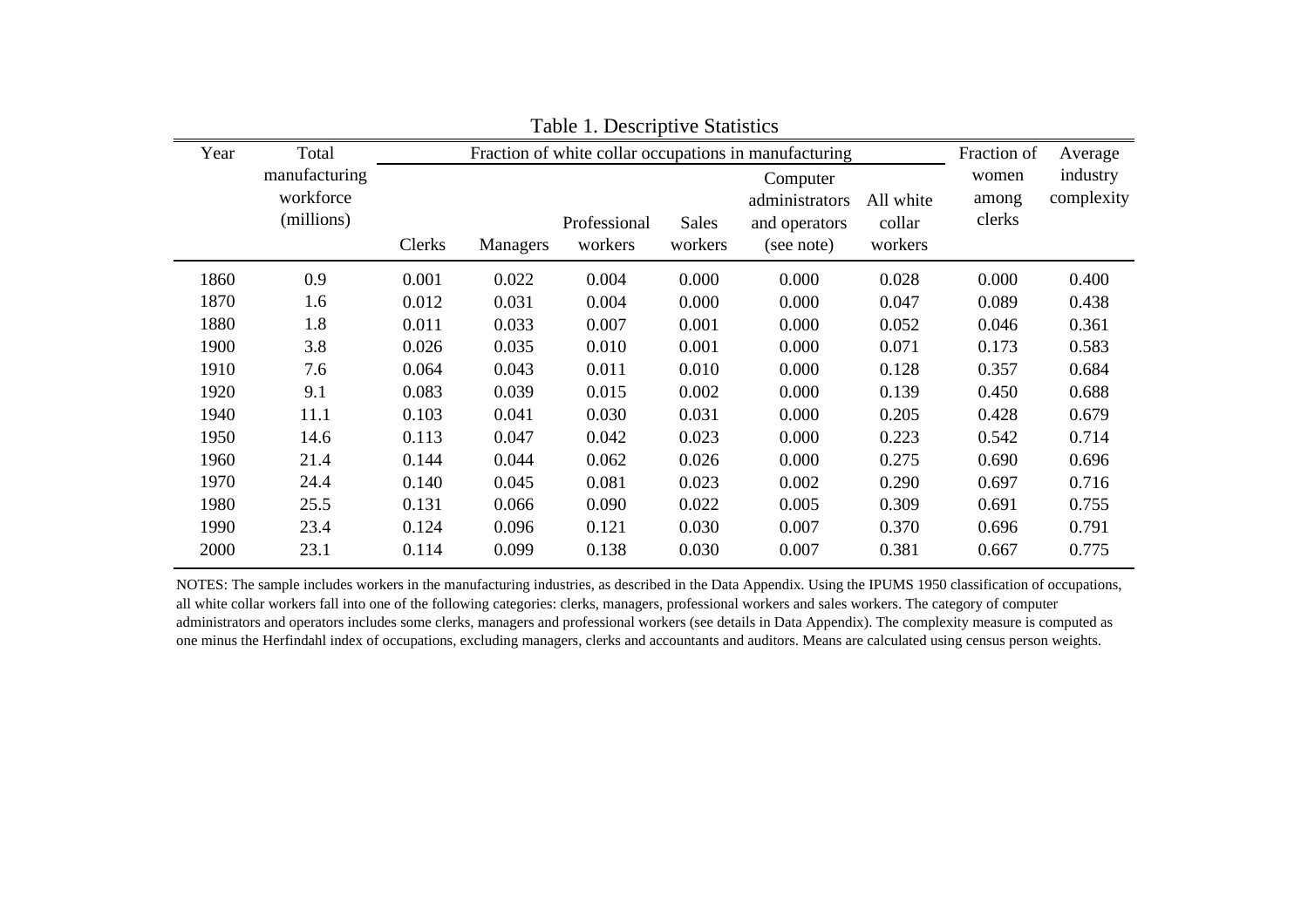|                     | 1900       | 1910     | 1920     | 1940    | 1950    | 1960               | 1970    | 1980    | 1990    | 2000    |
|---------------------|------------|----------|----------|---------|---------|--------------------|---------|---------|---------|---------|
|                     |            |          |          |         |         | A. Clerks          |         |         |         |         |
| Complexity          | $-0.003$   | 0.102    | 0.086    | 0.111   | 0.107   | 0.136              | 0.151   | 0.157   | 0.139   | 0.106   |
|                     | $-(0.020)$ | (0.041)  | (0.029)  | (0.029) | (0.029) | (0.031)            | (0.033) | (0.045) | (0.049) | (0.044) |
|                     |            |          |          |         |         | <b>B.</b> Managers |         |         |         |         |
| Complexity          | $-0.017$   | $-0.010$ | $-0.034$ | 0.039   | 0.024   | 0.039              | 0.052   | 0.083   | 0.128   | 0.156   |
|                     | (0.028)    | (0.025)  | (0.018)  | (0.010) | (0.012) | (0.009)            | (0.010) | (0.018) | (0.022) | (0.023) |
| <b>Observations</b> | 19,080     | 30,018   | 90,504   | 112,424 | 170,925 | 214,951            | 243,983 | 255,021 | 237,953 | 233,649 |

Table 2. Complexity and Industry-level Employment Shares of Clerks and Managers: 1900-2000

NOTES: The sample includes workers in the manufacturing industries, as described in the Data Appendix. The complexity measure is computed as one minus the herfindahl index of occupations, excluding managers, clerks and accountants and auditors. All the regressions include state dummies. Dummies for the size of place in which the person lived were included in the years for which this information was available (1900, 1910, 1940, 1950, 1980, 1990). All regressions are weighted (using person-weights). Robust standard errors in parentheses are clustered at the industry level.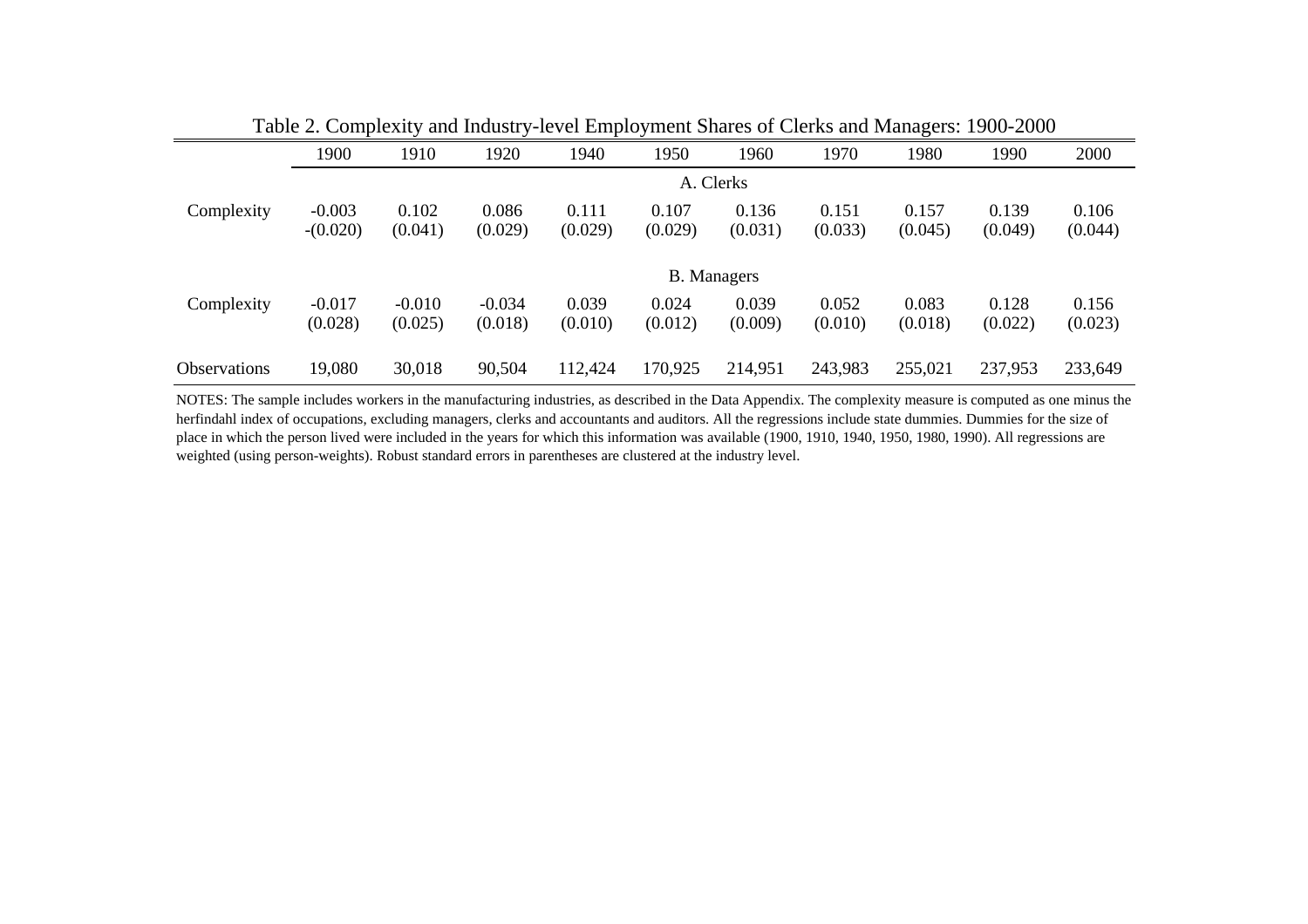|                                    | (1)      | (2)      | (3)      | (4)                | (5)      | (6)      |
|------------------------------------|----------|----------|----------|--------------------|----------|----------|
|                                    |          |          |          | A. Clerks          |          |          |
| (Complexity in 1880) x (Year=1910) | 0.048    | 0.051    | 0.082    | 0.037              | 0.049    | 0.066    |
|                                    | (0.019)  | (0.019)  | (0.015)  | (0.019)            | (0.020)  | (0.017)  |
| Ln(capital / labor)                | $-0.012$ | $-0.014$ | $-0.047$ | $-0.010$           | $-0.012$ | $-0.019$ |
|                                    | (0.012)  | (0.015)  | (0.018)  | (0.012)            | (0.012)  | (0.012)  |
| Ln(average establishment size)     | $-0.008$ | $-0.005$ | $-0.024$ | $-0.010$           | $-0.009$ | $-0.009$ |
|                                    | (0.006)  | (0.007)  | (0.005)  | (0.006)            | (0.006)  | (0.006)  |
| $Year=1900$                        | 0.019    | 0.018    | 0.039    | 0.021              | 0.019    | 0.023    |
|                                    | (0.008)  | (0.011)  | (0.009)  | (0.008)            | (0.008)  | (0.008)  |
| $Year=1910$                        | 0.034    | 0.032    | 0.062    | 0.039              | 0.033    | 0.036    |
|                                    | (0.012)  | (0.015)  | (0.013)  | (0.013)            | (0.012)  | (0.014)  |
|                                    |          |          |          | <b>B.</b> Managers |          |          |
| (Complexity in 1880) x (Year=1910) | 0.017    | 0.018    | 0.015    | 0.009              | 0.017    | 0.017    |
|                                    | (0.008)  | (0.009)  | (0.009)  | (0.009)            | (0.009)  | (0.010)  |
| Ln(capital / labor)                | 0.007    | 0.007    | $-0.009$ | 0.011              | 0.008    | 0.006    |
|                                    | (0.007)  | (0.008)  | (0.016)  | (0.006)            | (0.007)  | (0.007)  |
| Ln(average establishment size)     | 0.005    | 0.002    | 0.002    | 0.005              | 0.005    | 0.005    |
|                                    | (0.002)  | (0.003)  | (0.004)  | (0.002)            | (0.002)  | (0.002)  |
| Year= $1900$                       | $-0.006$ | $-0.004$ | $-0.002$ | $-0.004$           | $-0.006$ | $-0.005$ |
|                                    | (0.004)  | (0.005)  | (0.007)  | (0.003)            | (0.004)  | (0.004)  |
| $Year=1910$                        | $-0.011$ | $-0.008$ | $-0.002$ | $-0.010$           | $-0.012$ | $-0.009$ |
|                                    | (0.006)  | (0.007)  | (0.012)  | (0.006)            | (0.007)  | (0.006)  |
| <b>Observations</b>                | 66,473   | 66,473   | 39,950   | 50,309             | 60,452   | 66,473   |

Table 3. Effect of Complexity in 1880 on Employment of Clerks and Managers in 1910

NOTES: The sample includes workers in the manufacturing industries, as described in the Data Appendix, for the years 1880, 1900, and 1910. The complexity measure is computed as one minus the herfindahl index of occupations, excluding managers, clerks and accountants and auditors. All regressions include industry fixed effects and city size dummies. The column specifications are: (1) Benchmark specification (sum of person weights is one for each year); (2) Standard person weights; (3) Only industries above median in terms of 1880 estaqblishment size; (4) Excludes "miscellaneous" industries; (5) Includes only industries with more than 100 observations in 1880; (6) Complexity calculated using only production workers (Craftsmen, Operatives, Laborers n.e.c.). Robust standard errors in parentheses adjusted for clustering by industry\*(Year=1910).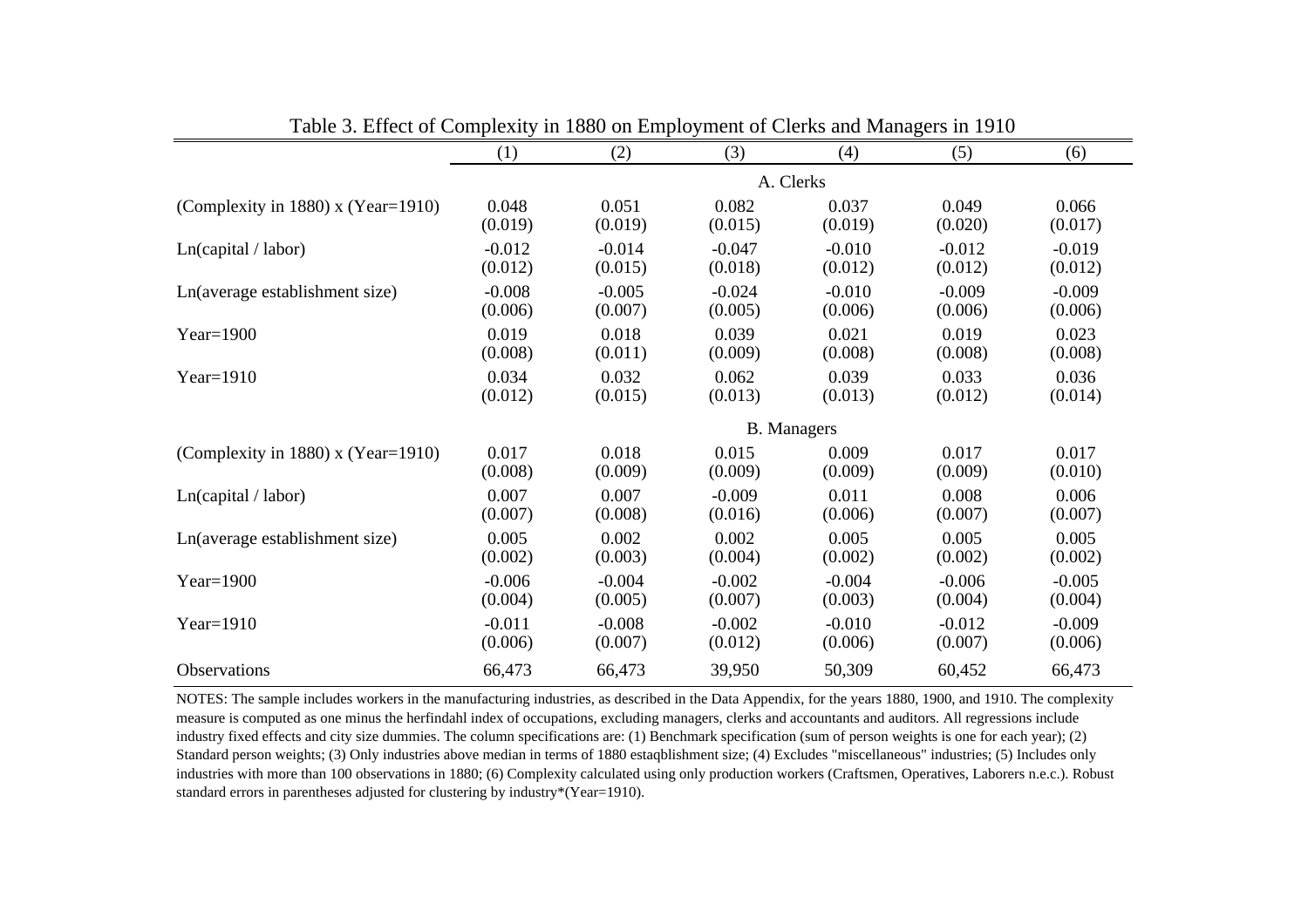|                                               | (1)                | (2)                | (3)                | (4)                | (5)                   | (6)                | (7)                   |
|-----------------------------------------------|--------------------|--------------------|--------------------|--------------------|-----------------------|--------------------|-----------------------|
| Dependent variable:                           |                    | Computer personnel |                    |                    | Clerks                | Computer personnel | Managers              |
| Year(s)                                       | 1970               | 1980               | 1990               | 2000               | 1960-1990             | 1960-1990          | 1960-1990             |
| Complexity                                    | 0.0021<br>(0.0007) | 0.0070<br>(0.0023) | 0.0099<br>(0.0057) | 0.0174<br>(0.0057) |                       |                    |                       |
| (Complexity in 1960) x<br>(year=1980 or 1990) |                    |                    |                    |                    | $-0.0650$<br>(0.0078) | 0.0028<br>(0.0011) | 0.0236<br>(0.0060)    |
| Ln(capital/labor)                             |                    |                    |                    |                    | 0.0002<br>(0.0086)    | 0.0027<br>(0.0014) | 0.0285<br>(0.0084)    |
| Year= $1970$                                  |                    |                    |                    |                    | $-0.0095$<br>(0.0036) | 0.0008<br>(0.0004) | $-0.0065$<br>(0.0030) |
| Year= $1980$                                  |                    |                    |                    |                    | 0.0245<br>(0.0052)    | 0.0012<br>(0.0009) | $-0.0120$<br>(0.0053) |
| Year= $1990$                                  |                    |                    |                    |                    | 0.0108<br>(0.0071)    | 0.0020<br>(0.0012) | 0.0063<br>(0.0066)    |
| City size dummies                             | N <sub>o</sub>     | Yes                | Yes                | N <sub>0</sub>     | N <sub>o</sub>        | N <sub>o</sub>     | N <sub>o</sub>        |
| Industry dummies                              | N <sub>o</sub>     | N <sub>o</sub>     | N <sub>o</sub>     | N <sub>o</sub>     | Yes                   | Yes                | Yes                   |
| Observations                                  | 242,389            | 254,621            | 237,407            | 233,649            | 948,662               | 948,662            | 948,662               |

Table 4. Employment Shares of Clerks, Managers and Computer Personnel: 1960-2000

NOTES: The sample includes workers in the manufacturing industries, as described in the Data Appendix. The complexity measure is computed as one minus the herfindahl index of occupations, excluding managers, clerks and accountants and auditors. All regressions are weighted (using person-weights) and they all include state dummies. Dummies for the size of place in which the person lived were included in the years for which this information was available (1980 and 1990). Regressions (5)-(7) use normalized weights, such that the sum of weights in each year is equal to one. Robust standard errors for columns the columns (1)-(4) are clustered at the industry level and for columns (5)-(7) they are clustered at the industry\*(year=1980 or 1990) level.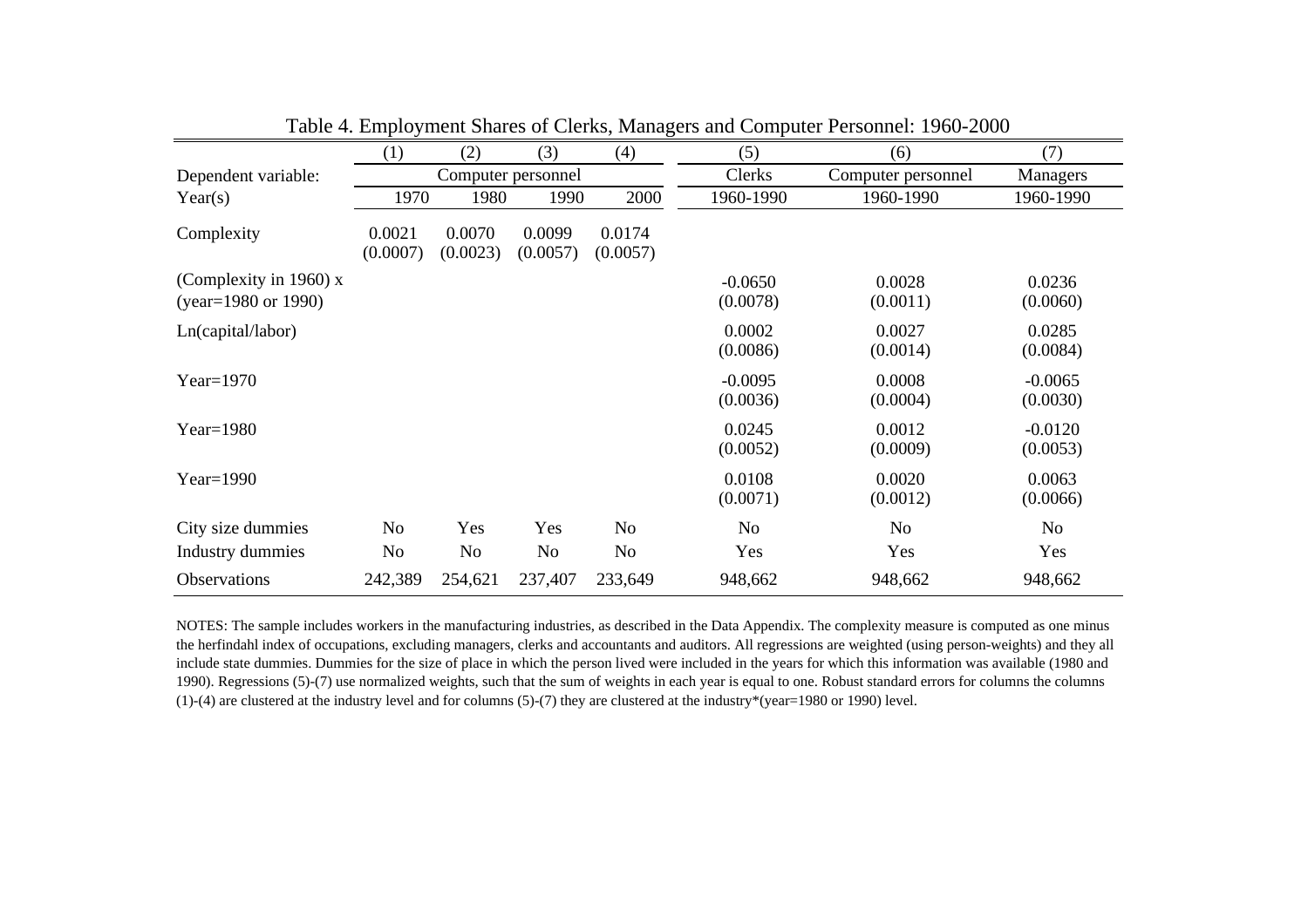#### Table 5. Comparing USA and Mexico: 1990

|                 | A. Summary Statistics |                              |  |  |
|-----------------|-----------------------|------------------------------|--|--|
|                 | <b>USA</b>            | Mexico                       |  |  |
| <b>Clerks</b>   | 0.112<br>(0.029)      | 0.088<br>(0.040)             |  |  |
| Managers        | 0.104<br>(0.037)      | 0.035<br>(0.015)             |  |  |
| Complexity      | 0.938<br>(0.055)      | 0.881<br>(0.113)             |  |  |
| Industries      | 44                    | 44                           |  |  |
|                 |                       | <b>B.</b> Regression Results |  |  |
|                 | <b>USA</b>            | Mexico                       |  |  |
| <b>Clerks</b>   |                       |                              |  |  |
| Complexity      | 0.148<br>(0.021)      | 0.190<br>(0.032)             |  |  |
| <b>Managers</b> |                       |                              |  |  |
| Complexity      | 0.231<br>(0.030)      | 0.060<br>(0.008)             |  |  |

NOTES: The sample includes the workers in the manufacturing industries, according to the IPUMS International 1990 classification of industries, except miscellaneous manufacturing industries and not specified manufacturing industries. Specific occupations that were likely the result of classification error are excluded from the sample, and the industry codes have been harmonized for the US and Mexico (see Data Appendix). The complexity measure is computed as one minus the herfindahl index of occupations, excluding managers, clerks and accountants and auditors. In panel A standard deviations are in parentheses. In panels B, robust standard errors, clustered by industry, are in parentheses.

Observations

1,201,193 377,855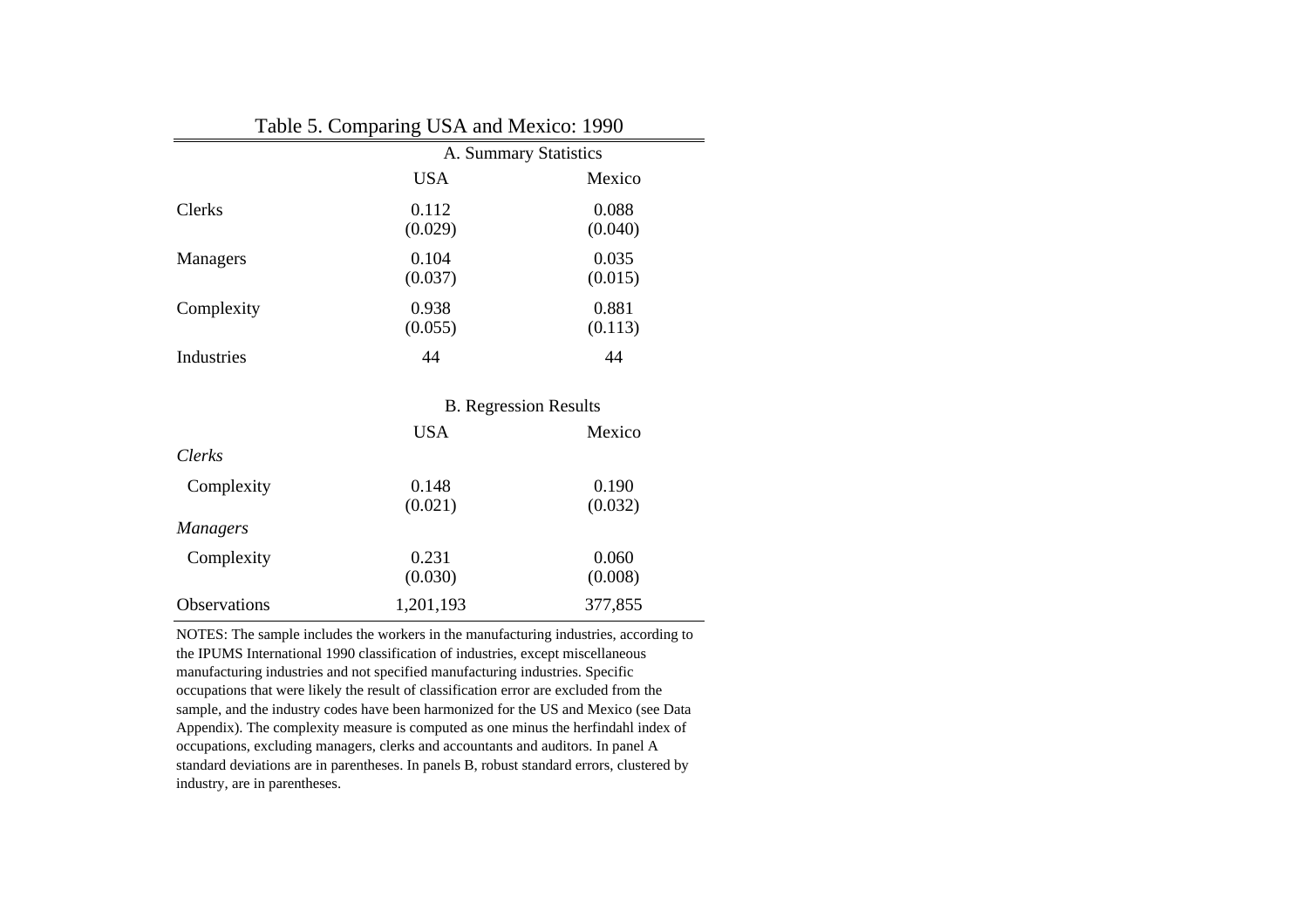|                                            | A. Summary Statistics |                              |                       |                  |  |
|--------------------------------------------|-----------------------|------------------------------|-----------------------|------------------|--|
|                                            | All Clerks            | <b>Coordination Clerks</b>   | <b>General Clerks</b> | Other Clerks     |  |
|                                            | 0.117                 | 0.017                        | 0.088                 | 0.012            |  |
|                                            | (0.321)               | (0.128)                      | (0.283)               | (0.108)          |  |
|                                            |                       |                              |                       |                  |  |
|                                            |                       | <b>B.</b> Regression Results |                       |                  |  |
|                                            | All Clerks            | <b>Coordination Clerks</b>   | <b>General Clerks</b> | Other Clerks     |  |
| LHS Variable: Complexity                   | 0.111<br>(0.045)      | 0.027<br>(0.008)             | 0.078<br>(0.043)      | 0.006<br>(0.008) |  |
| Complexity coefficient x 1.s.d. complexity | 0.0078                | 0.0019                       | 0.0054                | 0.0004           |  |
| As percent of mean:                        | 6.7                   | 11.3                         | 6.2                   | 3.8              |  |
| Observations                               | 1,281,782             | 1,281,782                    | 1,281,782             | 1,281,782        |  |

# Table 6. Complexity and Different US Clerical Occupations: 1990

NOTES: The sample includes the workers in the manufacturing industries, according to the IPUMS International 1990 classification of industries, which includes 82 industries. Specific occupations that were likely the result of classification error are excluded from the sample (see Data Appendix). The complexity measure is computed as one minus the herfindahl index of occupations, excluding managers, clerks and accountants and auditors. Mean industry-level complexity is 0.924 and the standard deviation is 0.070. In panel A standard deviations are in parentheses. In panels B, robust standard errors, clustered by industry, are in parentheses.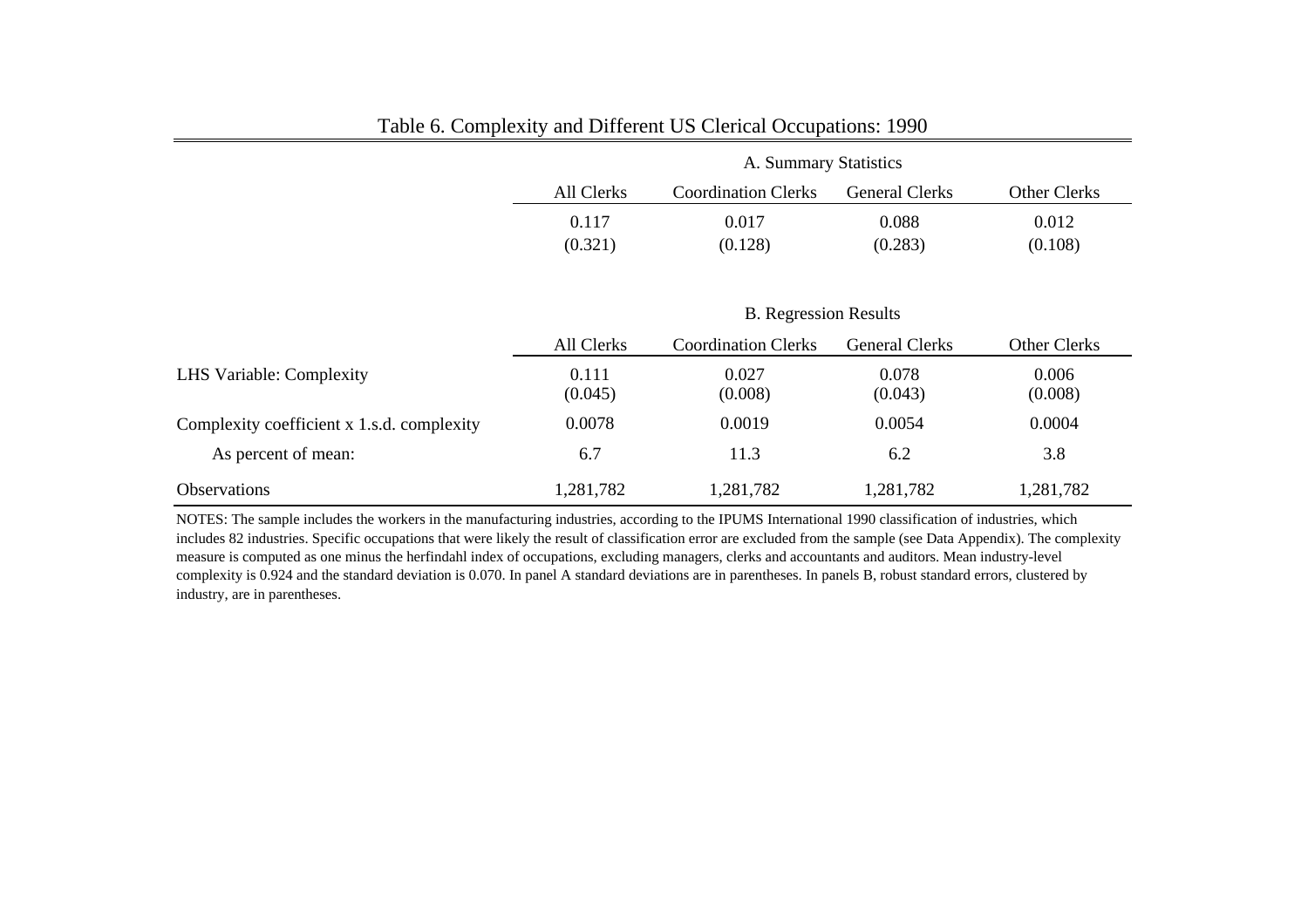|                | 1880                                                             | 1910                                           | 1940                                                                    | 1970                                                                    | 2000                                          |
|----------------|------------------------------------------------------------------|------------------------------------------------|-------------------------------------------------------------------------|-------------------------------------------------------------------------|-----------------------------------------------|
|                | Highest levels of complexity                                     |                                                |                                                                         |                                                                         |                                               |
| $\mathbf{1}$   | Blast furnaces, steel<br>works and rolling mills                 | Printing, publishing, and<br>allied industries | Ship and boat building<br>and repairing                                 | Ship and boat building<br>and repairing                                 | Ship and boat building<br>and repairing       |
| 2              | Drugs and medicines                                              | Petroleum refining                             | Petroleum refining                                                      | Petroleum refining                                                      | Aircraft and parts                            |
| 3              | Primary nonferrous<br>industries                                 | Fabricated steel products                      | Railroad and misc<br>transportation equipment works and rolling mills   | Blast furnaces, steel                                                   | Petroleum refining                            |
| $\overline{4}$ | Printing, publishing, and Railroad and misc<br>allied industries | transportation equipment                       | Aircraft and parts                                                      | Aircraft and parts                                                      | Drugs and medicines                           |
| 5              | Professional equipment                                           | Agricultural machinery<br>and tractors         | Agricultural machinery<br>and tractors                                  | Cement, concrete,<br>gypsum and plaster<br>products                     | Railroad and misc<br>transportation equipment |
|                | Lowest levels of complexity                                      |                                                |                                                                         |                                                                         |                                               |
| 1              | Cement, concrete,<br>gypsum and plaster<br>products              | Tobacco manufactures                           |                                                                         | Footwear, except rubber Apparel and accessories Apparel and accessories |                                               |
| 2              | Knitting mills                                                   | Leather products, except<br>footwear           | Knitting mills                                                          | Knitting mills                                                          | Carpets, rugs, and other<br>floor coverings   |
| 3              | Petroleum refining                                               |                                                | Footwear, except rubber Apparel and accessories Footwear, except rubber |                                                                         | Leather products, except<br>footwear          |
| 4              | Canning and preserving<br>fruits, vegetables, and<br>seafoods    | Knitting mills                                 | footwear                                                                | Leather products, except Leather products, except<br>footwear           | Paperboard containers<br>and boxes            |
| 5              | Confectionary and<br>related products                            | Paperboard containers<br>and boxes             | Tobacco manufactures                                                    | Canning and preserving<br>fruits, vegetables, and<br>seafoods           | Rubber products                               |

Appendix Table A1. Industries with High and Low Levels of Complexity: 1880-2000

NOTES: The sample includes the manufacturing industries, accoring to the IPUMS 1950 classification of industries. Industries with vague classification and industries that had fewer than 10 observations in a given year were excluded from this table.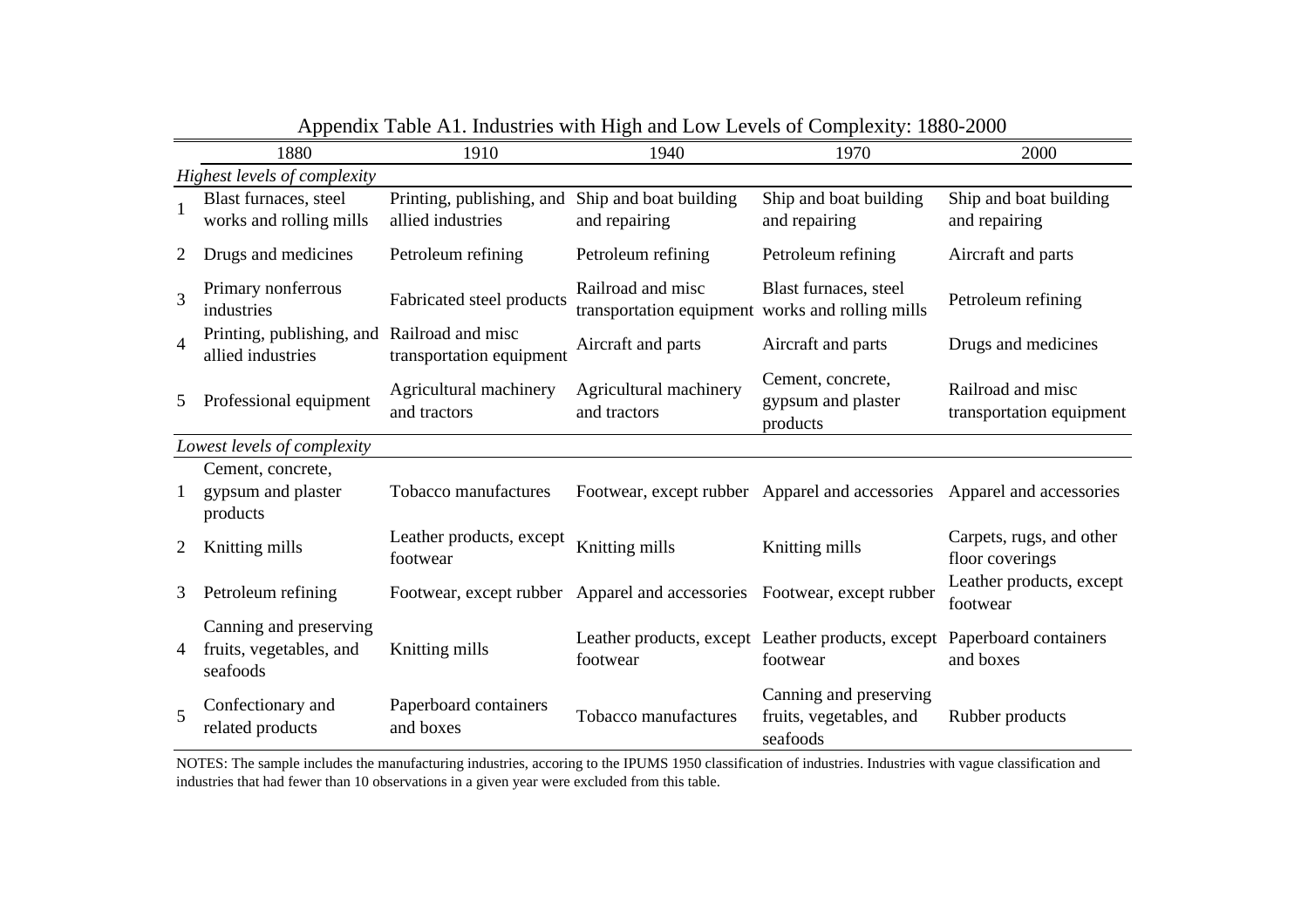|                       |                 | 1940       |                    | 1980       |                    |            |
|-----------------------|-----------------|------------|--------------------|------------|--------------------|------------|
|                       | Age 50 and over |            | No age restriction |            | No age restriction |            |
|                       | Clerks          | Non-clerks | Clerks             | Non-clerks | Clerks             | Non-clerks |
| Education level:      |                 |            |                    |            |                    |            |
| No high school        | 0.46            | 0.77       | 0.20               | 0.57       | 0.04               | 0.14       |
| Some high school      | 0.18            | 0.10       | 0.20               | 0.21       | 0.12               | 0.22       |
| High school graduates | 0.24            | 0.08       | 0.44               | 0.16       | 0.49               | 0.37       |
| Some college          | 0.07            | 0.03       | 0.11               | 0.04       | 0.27               | 0.17       |
| College graduates     | 0.05            | 0.03       | 0.05               | 0.03       | 0.07               | 0.11       |

Appendix Table A2. Education of Clerks and Other Workers in Manufacturing

NOTES: The sample includes workers in manufacturing industries, and it is described in detail in the Data Appendix. The means are calculated using census person weights.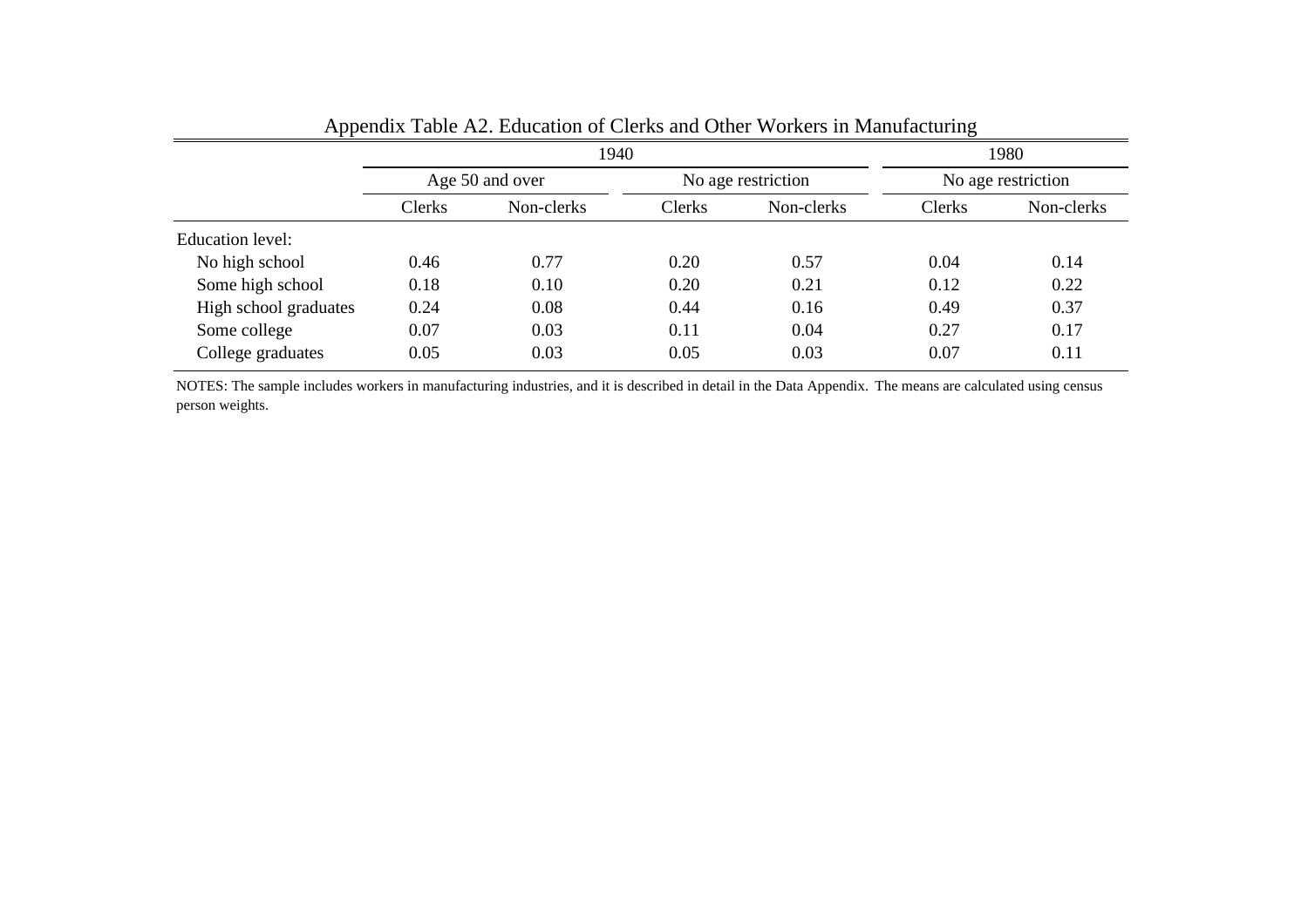|      |      | Wage premium of clerks relative to production workers | Annual earnings of clerks relative to production workers |       |  |
|------|------|-------------------------------------------------------|----------------------------------------------------------|-------|--|
|      | Men  | Women                                                 | Men                                                      | Women |  |
|      |      |                                                       | A. 1890-1939                                             |       |  |
| 1890 |      |                                                       |                                                          | 1.85  |  |
| 1895 |      |                                                       | 1.69                                                     | 1.94  |  |
| 1909 |      |                                                       | 1.65                                                     | 1.96  |  |
| 1914 |      |                                                       | 1.70                                                     | 2.07  |  |
| 1919 |      |                                                       | 1.20                                                     | 1.53  |  |
| 1924 |      |                                                       | 1.10                                                     | 1.40  |  |
| 1929 |      |                                                       | 1.13                                                     | 1.53  |  |
| 1939 |      |                                                       | 1.15                                                     | 1.56  |  |
|      |      |                                                       | B. 1939-1999                                             |       |  |
| 1939 | 0.89 | 1.12                                                  | 1.12                                                     | 1.70  |  |
| 1949 | 0.97 | 0.99                                                  | 1.02                                                     | 1.30  |  |
| 1959 | 0.90 | 0.91                                                  | 1.10                                                     | 1.23  |  |
| 1969 | 0.89 | 0.86                                                  | 1.10                                                     | 1.21  |  |
| 1979 | 0.87 | 0.87                                                  | 1.06                                                     | 1.19  |  |
| 1989 | 0.82 | 0.80                                                  | 0.97                                                     | 1.01  |  |
| 1999 | 0.77 | 0.74                                                  | 0.91                                                     | 0.89  |  |

| Appendix Table A3. Wages of Clerks in Manufacturing |  |  |  |
|-----------------------------------------------------|--|--|--|
|                                                     |  |  |  |

NOTES: The estimates in Panel A are taken from Table 5 in Goldin and Katz (1995), and they are based in part on sources that are not nationally representative. The estimates in Panel B are based on the author's calculations from IPUMS data. The earnings premium for clerks is defined as the ratio of the median annual earnings of clerks and non-clerks in manufacturing industries.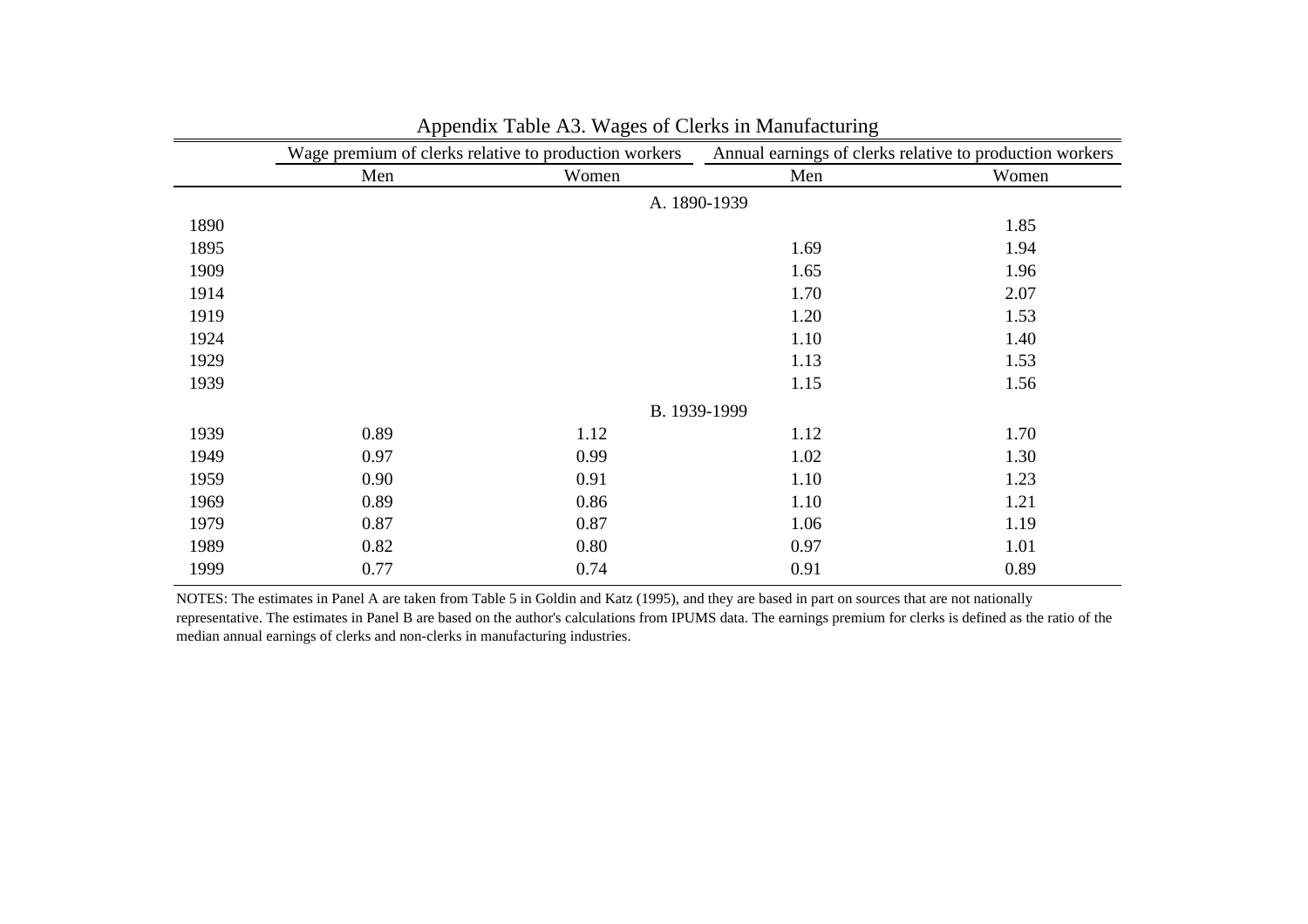| Industry name                                | US industry codes           | Mexico industry codes   |
|----------------------------------------------|-----------------------------|-------------------------|
| Meat and Fish products                       | 100                         | 31001 31002             |
| Dairy products                               | 101                         | 31003 31004             |
| Fruit and vegetable products                 | 102                         | 31005                   |
| Grain mill products                          | 110                         | 31008 31006             |
| <b>Bakery</b> products                       | 111                         | 31007 31011             |
| Sugar and confectionery products             | 112                         | 31015 31016 31017       |
| Beverage industries                          | 120                         | 31031 31032 31033 31012 |
| Misc. food preparations and kindred products | 121                         | 31013 31014 31021 31022 |
| Food industries, n.s.                        | 122                         | 31099                   |
| Tobacco manufactures                         | 130                         | 31041                   |
| Textile mill products                        | 140 141 142 150             | 31101 31102             |
| Apparel and accessories                      | 151 132                     | 31105 31106             |
| Fabricated textile products                  | 152                         | 31104 31111 31103 31199 |
| Paper products                               | 160 161 162                 | 32001 32099             |
| Publishing and printing                      | 171 172                     | 32011                   |
| Plastics, synthetics, and resins             | 180                         | 32105                   |
| <b>Drugs</b>                                 | 181                         | 32111                   |
| Soaps and cosmetics                          | 182                         | 32113 32114             |
| Paints, varnishes, and related products      | 190                         | 32112                   |
| Agricultural chemicals                       | 191                         | 32104                   |
| Industrial and miscellaneous chemicals       | 192                         | 32103 32115 32116       |
| Petroleum refining                           | 200                         | 32121                   |
| Miscellaneous petroleum and coal products    | 201                         | 32131 32132 32101 32102 |
| Rubber products                              | 210 211                     | 32141                   |
| Plastics products                            | 212                         | 32151 32152             |
| Leather products                             | 220 222                     | 31201                   |
| Footwear, except rubber and plastic          | 221                         | 31211                   |
| Wood products, other than furniture          | 230 231 232 241             | 31301 31321 31399       |
| Furniture and fixtures                       | 242                         | 31311                   |
| Glass and glass products                     | 250                         | 32211                   |
| <b>Construction materials</b>                | 251 252                     | 32221 32202 32222       |
| Pottery and related products                 | 261                         | 32201                   |
| Misc. nonmetallic mineral and stone products | 262                         | 32299                   |
| Primary Iron and steel industries            | 270 271                     | 32301 32401             |
| Primary non-ferrous metal industries         | 272                         | 32311                   |
| Other primary metal industries               | 280                         | 32399                   |
| Fabricated metal products                    | 281 282 290 291 292 300 301 | 32402 32403 32404       |
| Misc. mechanical machinery                   | 310 311 312 320 331 332     | 32441                   |
| Office and accounting machines               | 321 322                     | 32413                   |
| Professional instruments and equipment       | 371 372 380 381             | 32411 32412             |
| Household appliances                         | 340                         | 32423                   |
| Misc. electronic equipment                   | 341 342 350                 | 32422                   |
| Motor vehicles and motor vehicle equipment   | 351                         | 32431 32421             |
| Misc. transportation equipment               | 352 360 361 362 370         | 32432                   |

Appendix Table A4. USA and Mexican Industry Codes, 1990

NOTES: Data is from IPUMS International, 1990 Classification of industries for USA and Mexico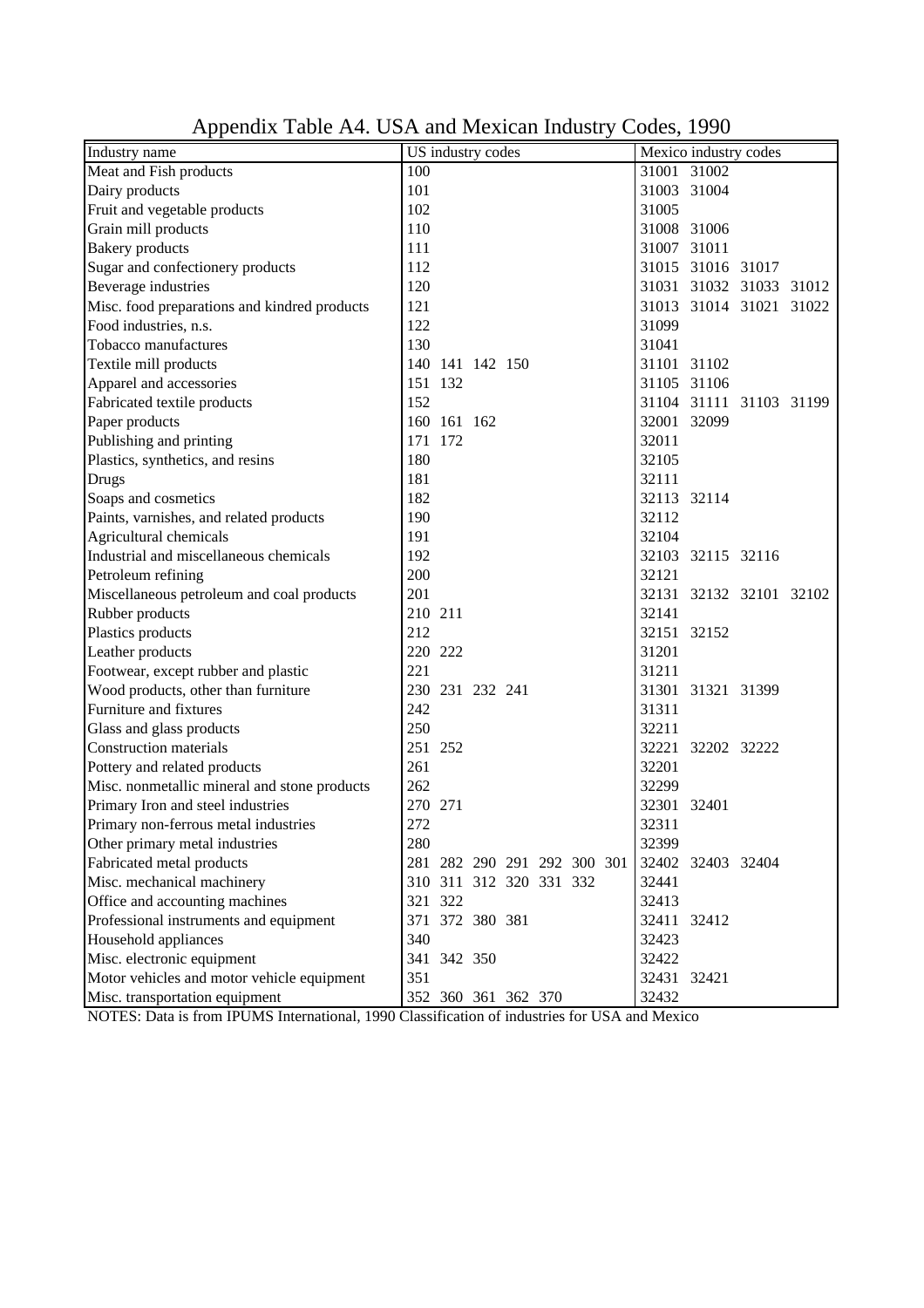

Figure 1. Percentage of clerks in workforce as a function of complexity: 1880-2000. Source: author's calculations.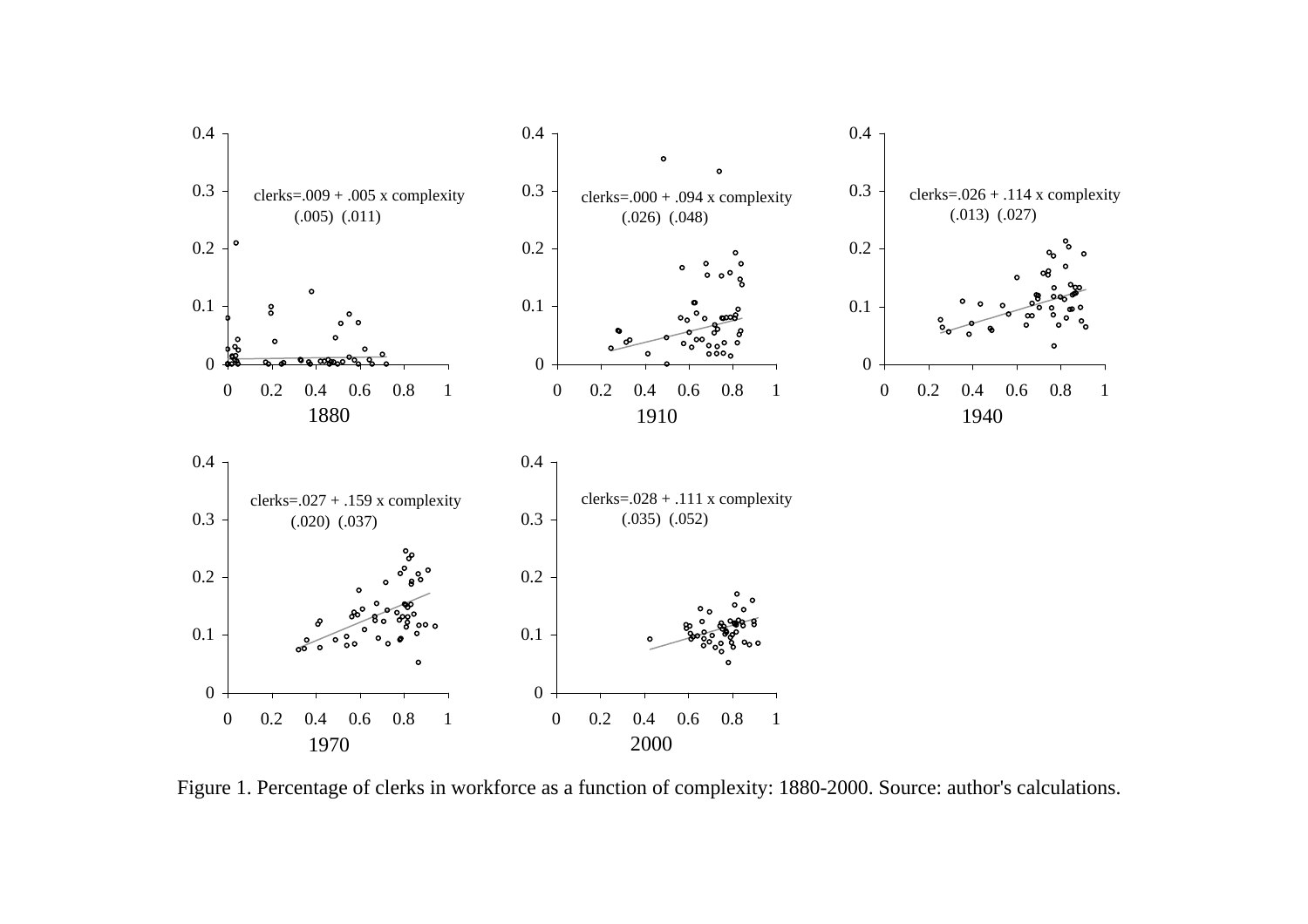

Figure 2. Diffusion of information technology equipment during the early IT revolution. Source: author's calculations based on the Census of Manufactures.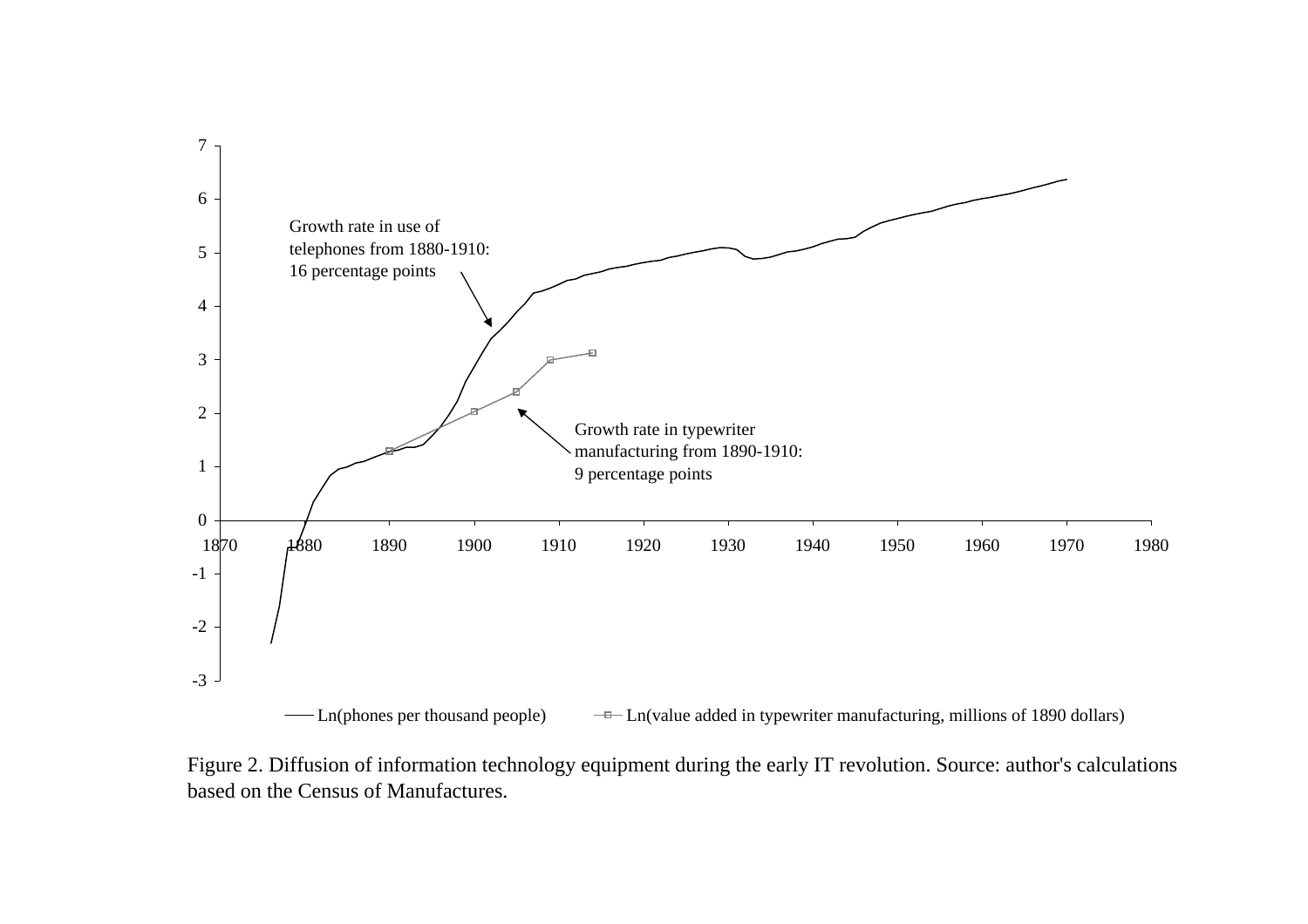

Figure 3. Fraction of white-collar workers in manufacturing, by occupational class. Source: author's calculations.